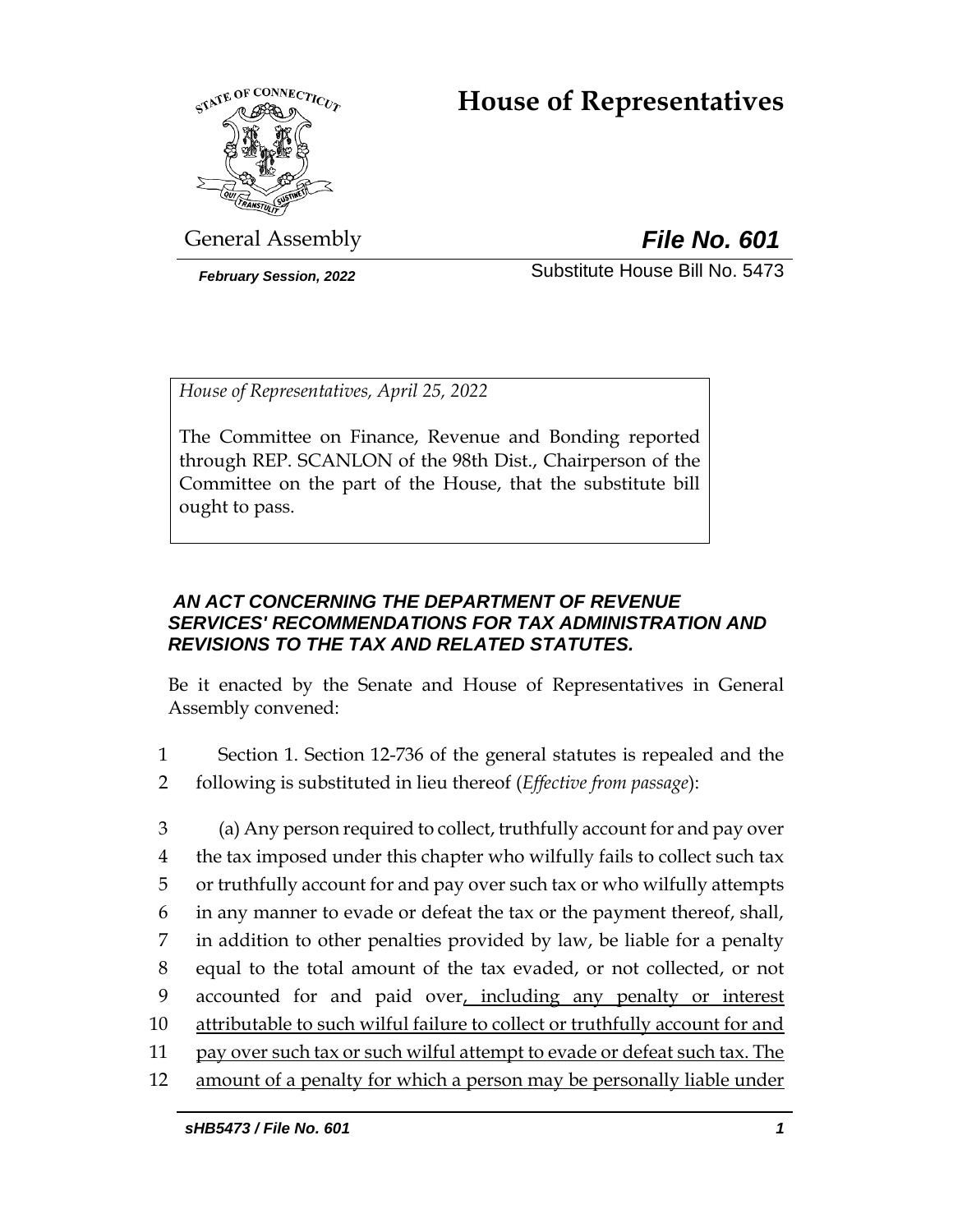this section shall be collected in accordance with the provisions of section 12-734. (b) Any person who with fraudulent intent shall fail to pay, to deduct

 or to withhold and pay any tax, to make, render, sign or certify any return or to supply any information within the time required by or under this chapter shall be subject to a penalty of not more than one thousand dollars, in addition to any other amounts required under this chapter to be imposed, assessed and collected by the commissioner.

 Sec. 2. Subdivision (1) of subsection (b) of section 12-704 of the general statutes is repealed and the following is substituted in lieu thereof (*Effective from passage and applicable to taxable years commencing on or after January 1, 2022*):

25 (b) (1)  $(A)$  If, as a direct result of  $(i)$  the change to or correction of a taxpayer's income tax return filed with another state of the United States or a political subdivision thereof or the District of Columbia by the tax 28 officers or other competent authority of such jurisdiction, or (ii) a taxpayer paying an assessment issued against the taxpayer by the tax 30 officers or other competent authority of such jurisdiction for any taxable year for which the taxpayer has not filed an income tax return with such 32 jurisdiction, the amount of tax of such other jurisdiction that the taxpayer is finally required to pay is different from the amount used to determine the credit allowed to any taxpayer under this section for any taxable year, the taxpayer shall provide notice of such difference to the commissioner by filing, on or before the date that is ninety days after the final determination of such amount, an amended return under this chapter, and shall concede the accuracy of such determination or state wherein it is erroneous. The commissioner may redetermine, and the taxpayer shall be required to pay, the tax for any taxable year affected, regardless of any otherwise applicable statute of limitations.

 (B) If a taxpayer files an amended return under this subdivision as a 43 direct result of the taxpayer paying an assessment as set forth in 44 subparagraph (A)(ii) of this subdivision, the taxpayer shall not be eligible for a refund if the amended return is filed more than five years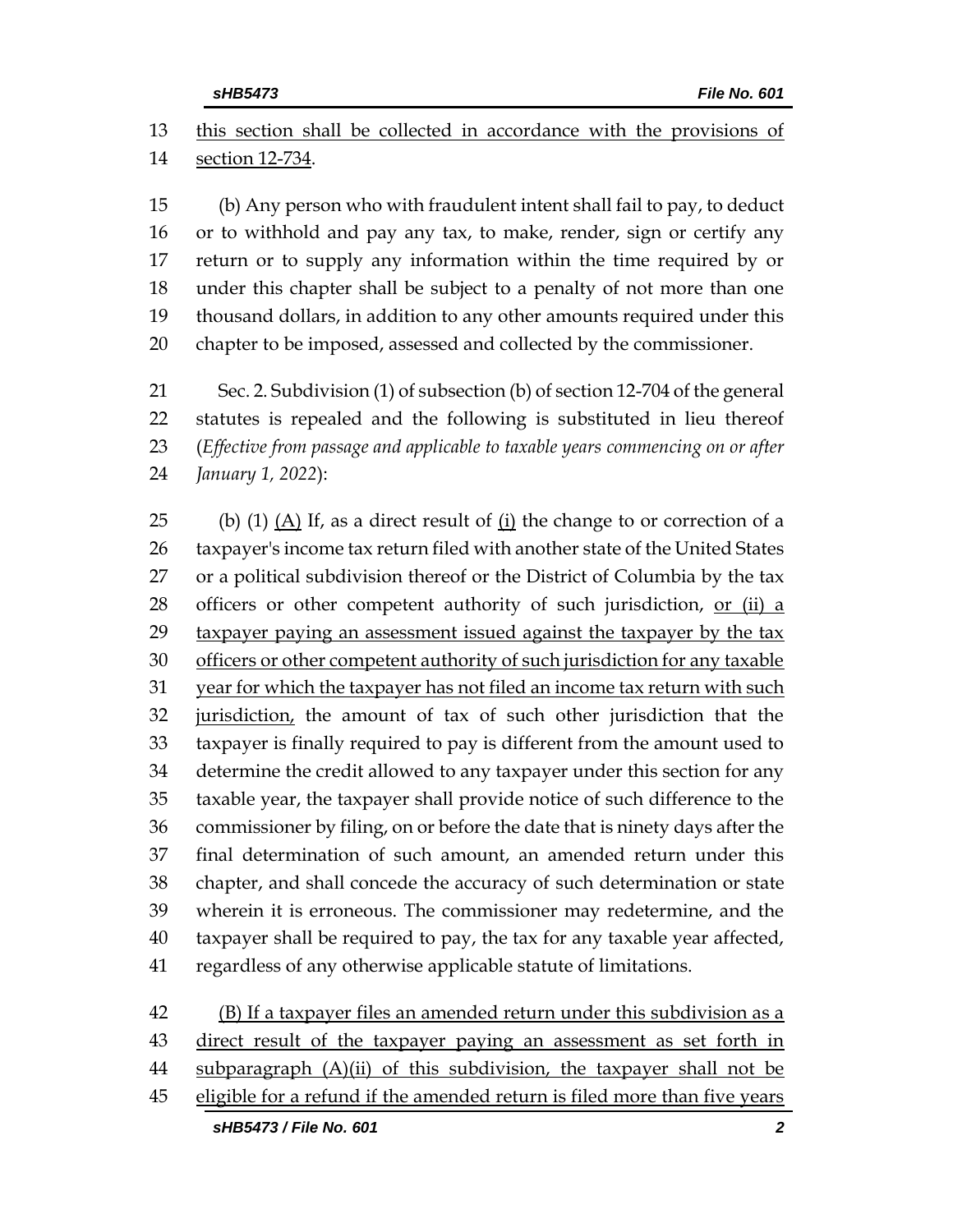after the original due date of the taxpayer's Connecticut income tax return, even if such amended return is filed within the time prescribed under subdivision (2) of subsection (b) of section 12-732, as amended by this act.

 Sec. 3. Subsection (b) of section 12-732 of the general statutes is repealed and the following is substituted in lieu thereof (*Effective from passage and applicable to taxable years commencing on or after January 1, 2022*):

 (b) (1) Notwithstanding the three-year limitation provided by subsection (a) of this section, if a taxpayer has timely complied with the requirements of subsection (b) of section 12-727, and, as a direct result of the change to or correction of the taxpayer's federal income tax return by the United States Internal Revenue Service or other competent authority, or as a direct result of a renegotiation of a contract or subcontract with the United States, the tax that has previously been reported to be due on a tax return under this chapter has been overpaid, or as a direct result of an amendment by the taxpayer of the taxpayer's federal income tax return, the tax that has previously been reported to be due on a tax return under this chapter has been overpaid, any claim for refund subsequently filed by such taxpayer will be deemed to be timely filed.

 (2) Notwithstanding the three-year limitation provided by subsection (a) of this section, if a taxpayer has timely complied with the 69 requirements of subsection (b) of section  $12-704$ , as amended by this act, 70 and as a direct result of  $(A)$  the change to or correction of taxpayer's income tax return by the tax officers or other competent authority of another state of the United States or a political subdivision thereof or the District of Columbia, the tax that has previously been reported to be due on a tax return under this chapter has been overpaid, **[**or as a direct result of**]** (B) an amendment by the taxpayer of the taxpayer's income tax return to another state of the United States or a political subdivision thereof or the District of Columbia, the tax that has previously been reported to be due on a tax return under this chapter has been overpaid,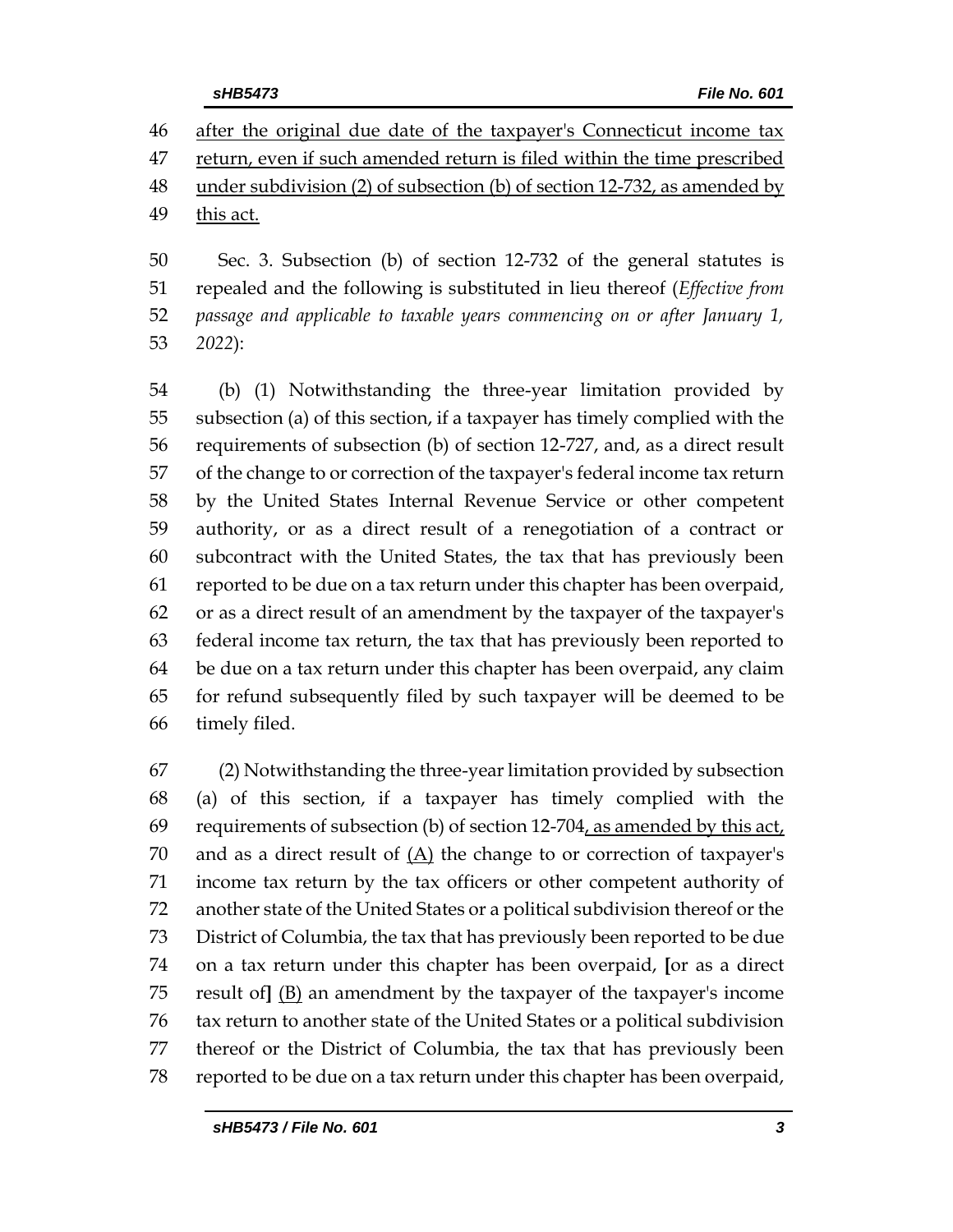or (C) a taxpayer paying an assessment issued against the taxpayer by the tax officers or other competent authority of another state of the United States or a political subdivision thereof or the District of Columbia for any taxable year for which the taxpayer has not filed an income tax return with such jurisdiction, the tax that has previously been reported to be due on a tax return under this chapter has been overpaid, any claim for refund subsequently filed by such taxpayer will be deemed to be timely filed. Sec. 4. Section 12-39f of the general statutes is repealed and the following is substituted in lieu thereof (*Effective from passage*): (a) For purposes of making payment of any refund as provided in this title on account of any tax, or penalty or interest thereon, paid to the state, the Comptroller, upon certification by the Commissioner of Revenue Services, is authorized to draw on the Treasurer in the amount of such refund and the Treasurer shall pay the amount thereof from the fund to which such tax, penalty or interest is credited. (b) Notwithstanding any provision of law, interest added to a refund of tax issued by the Commissioner of Revenue Services for a tax period shall not exceed five million dollars and no court may award interest in excess of five million dollars in any tax appeal in connection with a claim for refund of tax for a tax period. Sec. 5. (NEW) (*Effective from passage*) (a) (1) Except as provided in subdivision (2) of this subsection, where the results of any civil audit, investigation, examination or reexamination conducted by the Commissioner of Revenue Services have become final by operation of law or by exhaustion of all available administrative and judicial rights of appeal, the period covered by such audit, investigation, examination

 or reexamination shall be closed and the taxpayer may not file any additional claims for refund for such period.

 (2) A taxpayer may file a claim of refund for any period for which the results of any civil audit, investigation, examination or reexamination conducted by the commissioner have become final by operation of law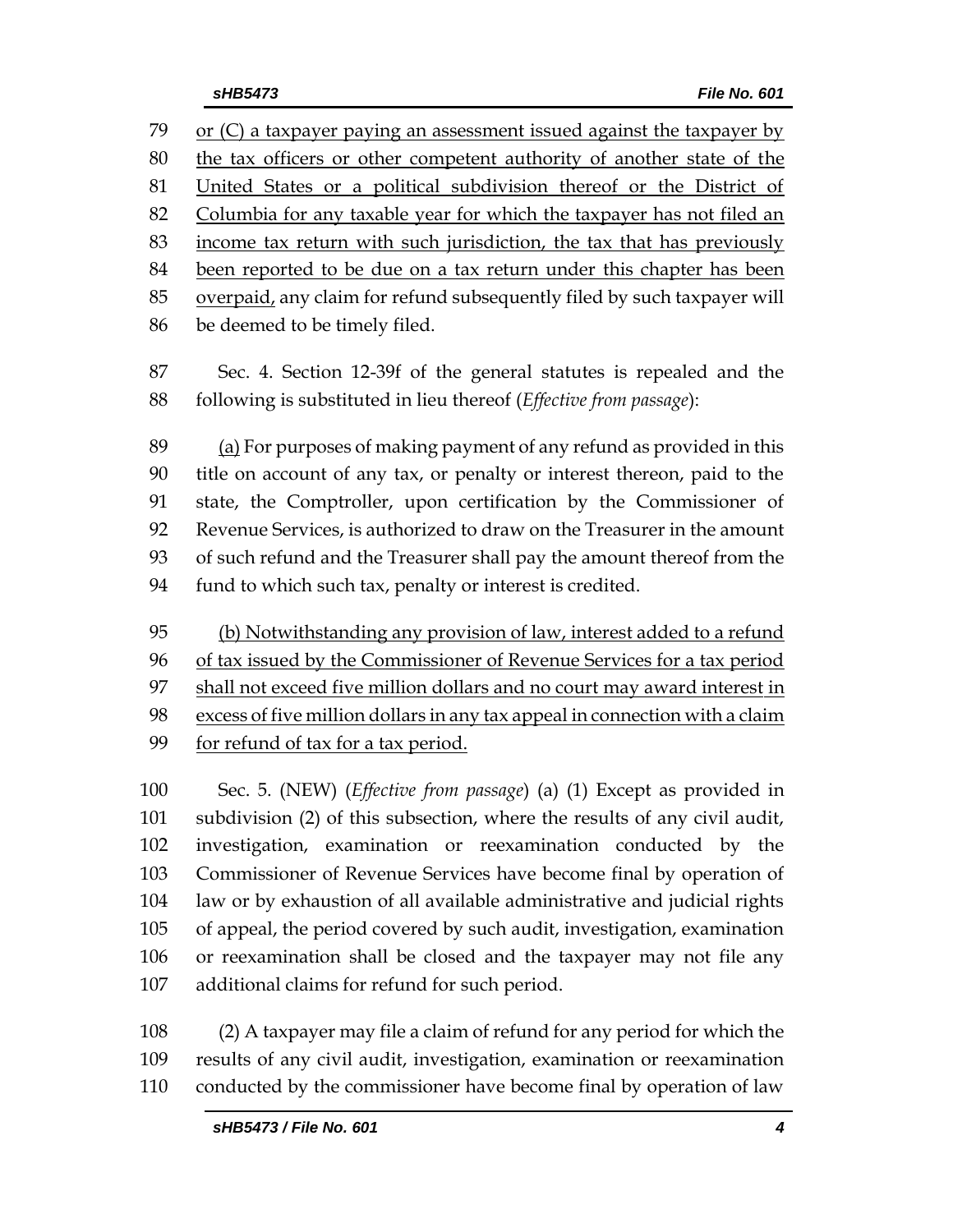or for which the associated administrative or judicial rights of appeal have been exhausted, provided such claim is filed not later than six months after the date such results become final by operation of law or the date such rights of appeal are exhausted, as applicable and whichever is later.

 (b) The provisions of subsection (a) of this section shall not affect claims for refunds authorized under the provisions of sections 12-226, 12-704, as amended by this act, and 12-727 of the general statutes.

 Sec. 6. Section 29-18b of the general statutes is repealed and the following is substituted in lieu thereof (*Effective from passage*):

 (a) The Commissioner of Emergency Services and Public Protection may appoint persons nominated by the Commissioner of Revenue Services to act as special policemen in the Department of Revenue Services. Such appointees shall serve at the pleasure of the Commissioner of Emergency Services and Public Protection and, during such tenure, shall have all the powers conferred on state policemen. Such special policemen shall, in addition to their duties with said department, be subject to call by the Commissioner of Emergency Services and Public Protection for such emergency service as the Commissioner of Emergency Services and Public Protection may prescribe.

 (b) Special policemen in the Department of Revenue Services may, in connection with their official duties relating to any criminal tax investigation, disclose return information, as defined in section 12-15, to the extent such disclosure is necessary to obtain information that is not otherwise reasonably available with respect to the enforcement of any criminal law of this state.

 Sec. 7. (NEW) (*Effective from passage*) (a) Notwithstanding the provisions of section 12-15 of the general statutes, the Commissioner of Revenue Services may, subject to terms and conditions the commissioner may prescribe, disclose returns or return information, as those terms are defined in said section, to an authorized member of an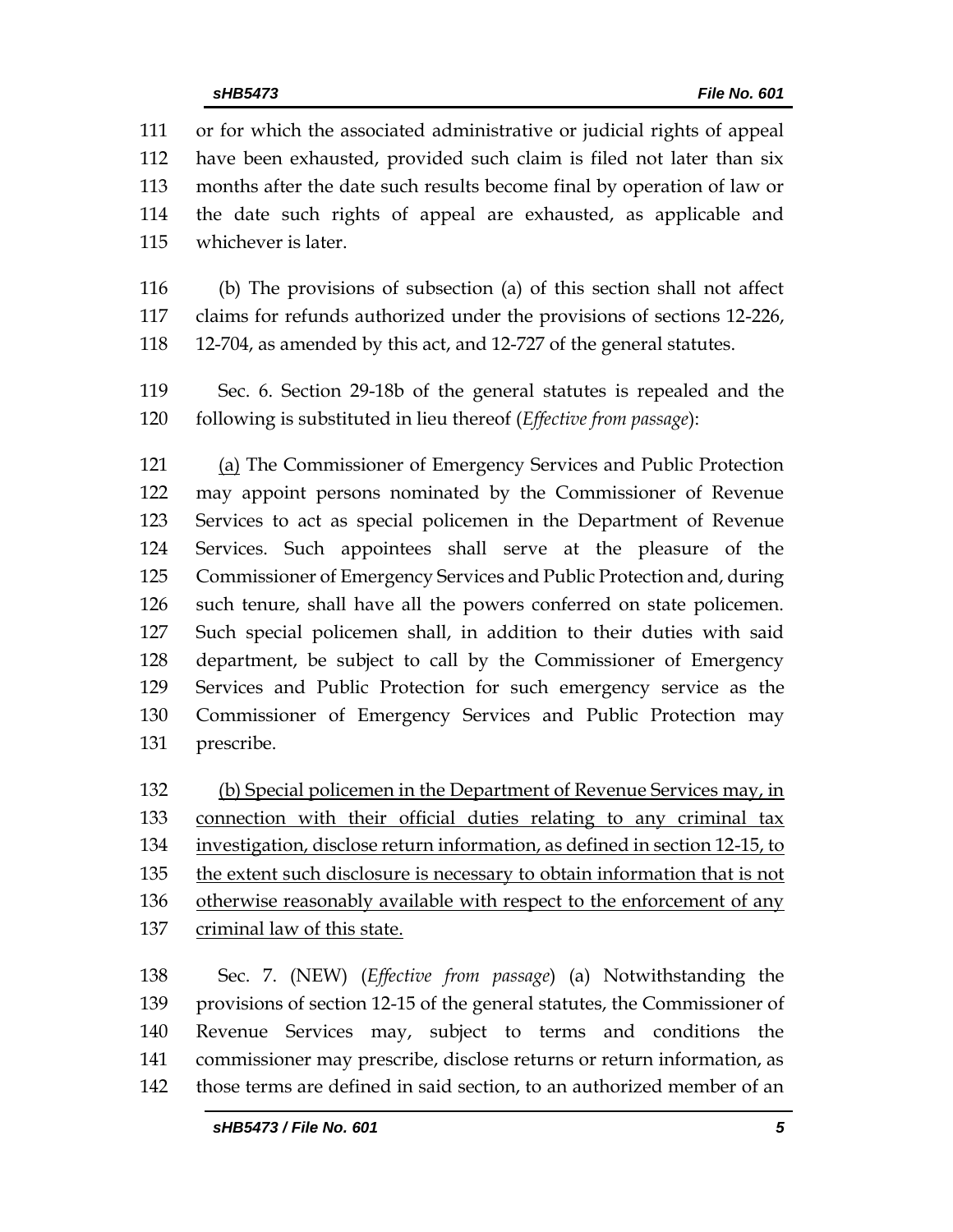organized local police department, upon written request by the chief of police of such department. Such written request shall: (1) Establish the relevance of such return or return information to an authorized investigation being conducted by such department into a violation of a criminal law of this state; (2) establish that no other source of such information is available to such department; and (3) include the name of each member of such department who will be authorized to receive such return or return information. If the commissioner deems such return or return information to be relevant to such investigation, the commissioner may disclose such return or return information to such department.

 (b) No member of an organized local police department who receives any return or return information pursuant to this section may disclose such return or return information except in connection with a criminal prosecution, including any judicial proceeding related thereto, when such return or return information is directly involved in and necessary to such prosecution. Any person who violates this subsection shall be 160 fined not more than one thousand dollars or imprisoned not more than 161 one year, or both.

 Sec. 8. Subdivision (9) of section 53a-3 of the 2022 supplement to the general statutes is repealed and the following is substituted in lieu thereof (*Effective from passage*):

 (9) "Peace officer" means a member of the Division of State Police within the Department of Emergency Services and Public Protection or an organized local police department, a chief inspector or inspector in the Division of Criminal Justice, a state marshal while exercising authority granted under any provision of the general statutes, a judicial marshal in the performance of the duties of a judicial marshal, a conservation officer or special conservation officer, as defined in section 26-5, a constable who performs criminal law enforcement duties, a special policeman appointed under section 29-18, 29-18a, 29-18b, as 174 amended by this act, or 29-19, an adult probation officer, an official of the Department of Correction authorized by the Commissioner of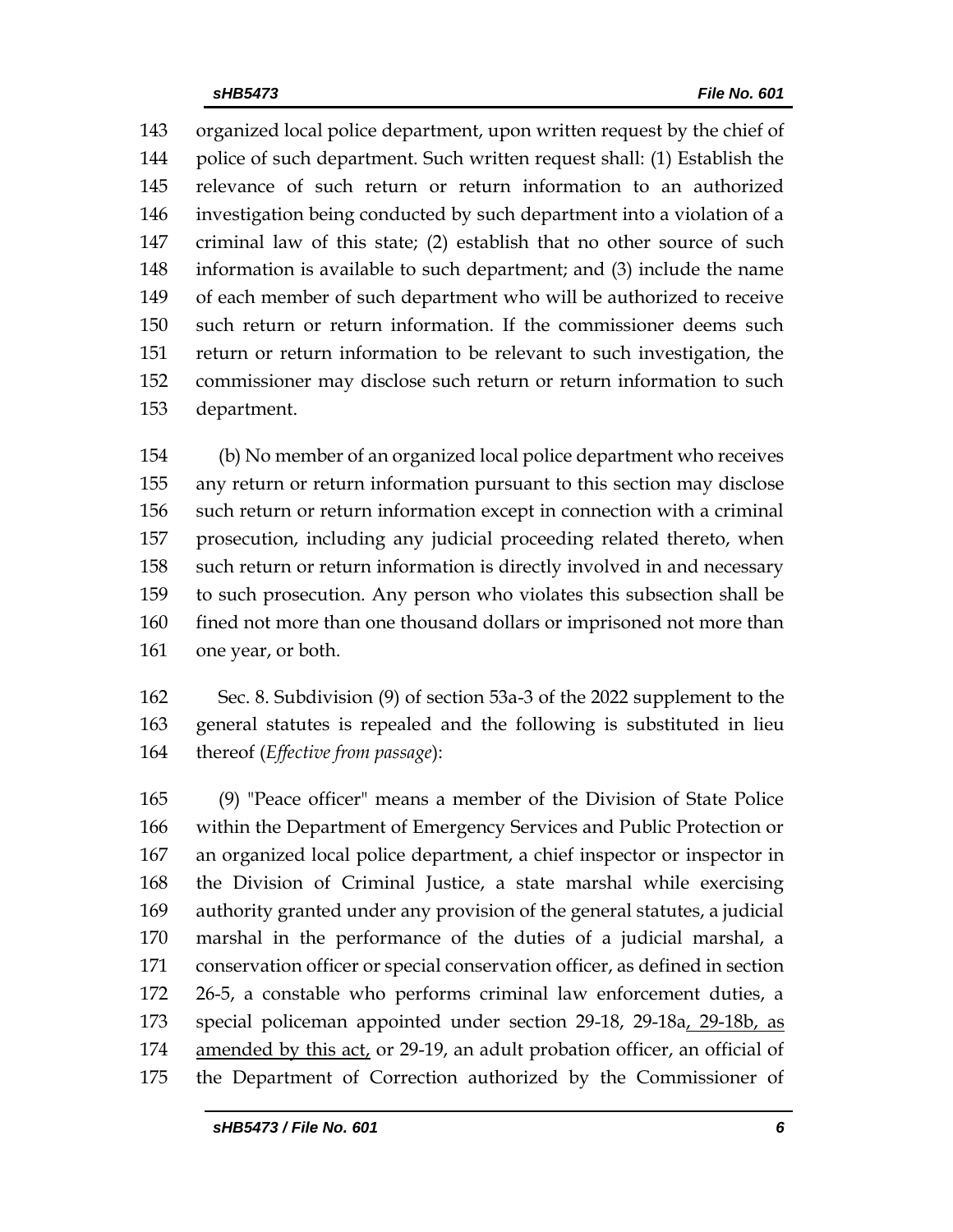Correction to make arrests in a correctional institution or facility, any investigator in the investigations unit of the office of the State Treasurer, an inspector of motor vehicles in the Department of Motor Vehicles, who is certified under the provisions of sections 7-294a to 7-294e, inclusive, a United States marshal or deputy marshal, any special agent of the federal government authorized to enforce the provisions of Title 21 of the United States Code, or a member of a law enforcement unit of the Mashantucket Pequot Tribe or the Mohegan Tribe of Indians of Connecticut created and governed by a memorandum of agreement under section 47-65c who is certified as a police officer by the Police Officer Standards and Training Council pursuant to sections 7-294a to 7-294e, inclusive;

 Sec. 9. Subsection (b) of section 53a-19 of the general statutes is repealed and the following is substituted in lieu thereof (*Effective from passage*):

 (b) Notwithstanding the provisions of subsection (a) of this section, a person is not justified in using deadly physical force upon another person if he or she knows that he or she can avoid the necessity of using such force with complete safety (1) by retreating, except that the actor shall not be required to retreat if he or she is in his or her dwelling, as defined in section 53a-100, or place of work and was not the initial aggressor, or if he or she is a peace officer **[**or a special policeman appointed under section 29-18b,**]** or a private person assisting such peace officer **[**or special policeman**]** at his or her direction, and acting 200 pursuant to section 53a-22, as amended by this act, or (2) by surrendering possession of property to a person asserting a claim of right thereto, or (3) by complying with a demand that he or she abstain from performing an act which he or she is not obliged to perform.

 Sec. 10. Section 53a-22 of the 2022 supplement to the general statutes is repealed and the following is substituted in lieu thereof (*Effective from passage*):

 (a) (1) For purposes of this section, a reasonable belief that a person has committed an offense means a reasonable belief in facts or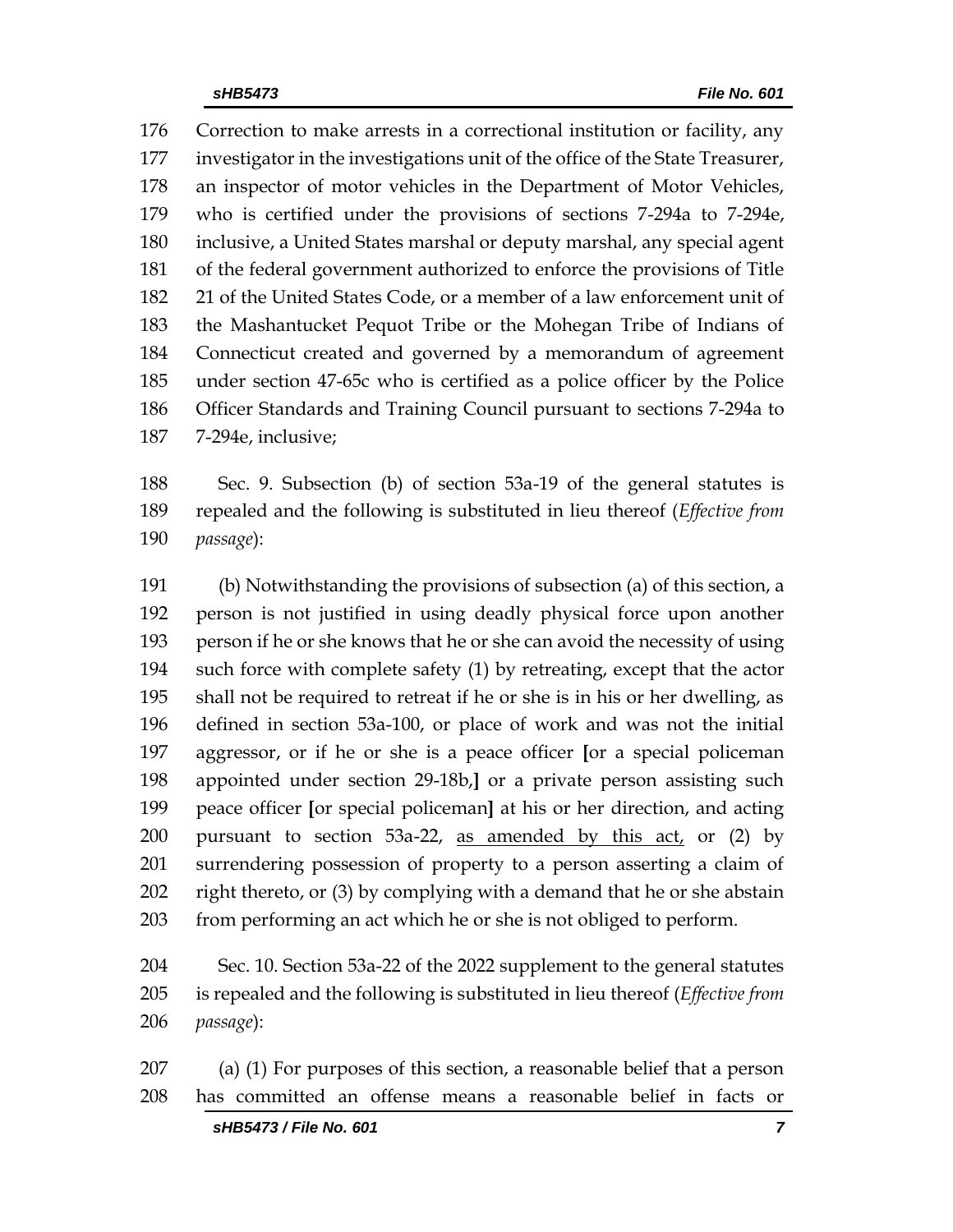circumstances which if true would in law constitute an offense. If the believed facts or circumstances would not in law constitute an offense, an erroneous though not unreasonable belief that the law is otherwise does not render justifiable the use of physical force to make an arrest or to prevent an escape from custody.

 (2) A peace officer **[**, special policeman appointed under section 29- 18b**]** or an authorized official of the Department of Correction or the Board of Pardons and Paroles who is effecting an arrest pursuant to a warrant or preventing an escape from custody is justified in using the physical force prescribed in subsections (b), (c) and (d) of this section unless such warrant is invalid and is known by such officer to be invalid.

 (b) Except as provided in subsection (a) or (d) of this section, a peace officer **[**, special policeman appointed under section 29-18b**]** or an authorized official of the Department of Correction or the Board of Pardons and Paroles is justified in using physical force upon another person when and to the extent that he or she reasonably believes such use to be necessary to: (1) Effect an arrest or prevent the escape from custody of a person whom he or she reasonably believes to have committed an offense, unless he or she knows that the arrest or custody is unauthorized; or (2) defend himself or herself or a third person from the use or imminent use of physical force while effecting or attempting to effect an arrest or while preventing or attempting to prevent an escape.

 (c) (1) Except as provided in subsection (d) of this section, a peace officer **[**, special policeman appointed under section 29-18b**]** or an authorized official of the Department of Correction or the Board of Pardons and Paroles is justified in using deadly physical force upon another person for the purposes specified in subsection (b) of this section only when his or her actions are objectively reasonable under the given circumstances at that time, and:

 (A) He or she reasonably believes such use to be necessary to defend himself or herself or a third person from the use or imminent use of deadly physical force; or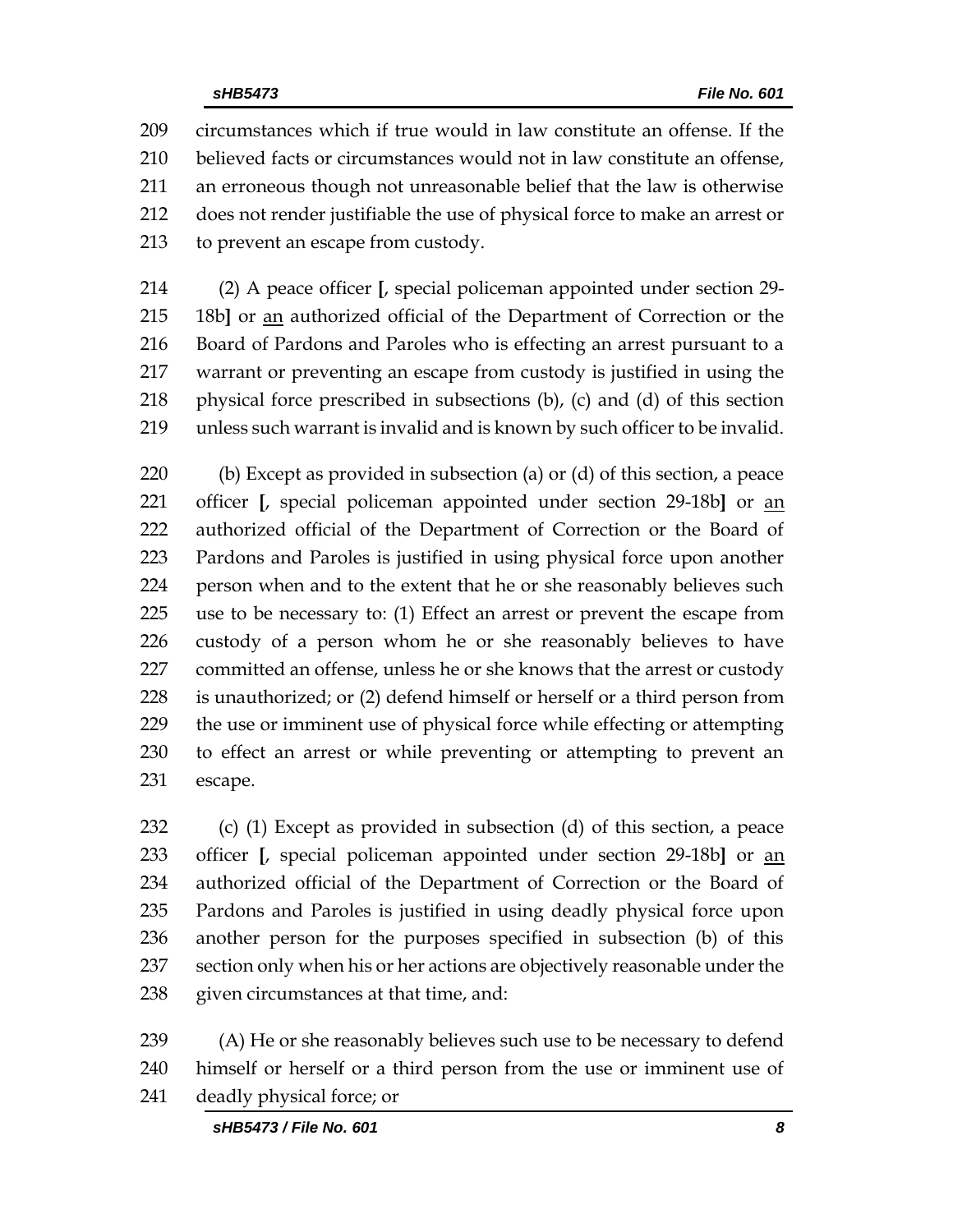(B) He or she (i) has reasonably determined that there are no available reasonable alternatives to the use of deadly physical force, (ii) reasonably believes that the force employed creates no unreasonable risk of injury to a third party, and (iii) reasonably believes such use of force to be necessary to (I) effect an arrest of a person whom he or she reasonably believes has committed or attempted to commit a felony which involved the infliction of serious physical injury, and if, where feasible, he or she has given warning of his or her intent to use deadly physical force, or (II) prevent the escape from custody of a person whom he or she reasonably believes has committed a felony which involved the infliction of serious physical injury and who poses a significant threat of death or serious physical injury to others, and if, where feasible, he or she has given warning of his or her intent to use deadly physical force.

 (2) For purposes of evaluating whether actions of a peace officer **[**, special policeman appointed under section 29-18b**]** or an authorized official of the Department of Correction or the Board of Pardons and Paroles are reasonable under subdivision (1) of this subsection, factors to be considered include, but are not limited to, whether (A) the person upon whom deadly physical force was used possessed or appeared to possess a deadly weapon, (B) the peace officer **[**, special policeman appointed under section 29-18b**]** or an authorized official of the Department of Correction or the Board of Pardons and Paroles engaged in reasonable deescalation measures prior to using deadly physical force, and (C) any unreasonable conduct of the peace officer **[**, special policeman appointed under section 29-18b**]** or an authorized official of the Department of Correction or the Board of Pardons and Paroles led to an increased risk of an occurrence of the situation that precipitated the use of such force.

 (d) A peace officer **[**, special policeman appointed under section 29- 18b**]** or an authorized official of the Department of Correction or the Board of Pardons and Paroles is justified in using a chokehold or other method of restraint applied to the neck area or that otherwise impedes the ability to breathe or restricts blood circulation to the brain of another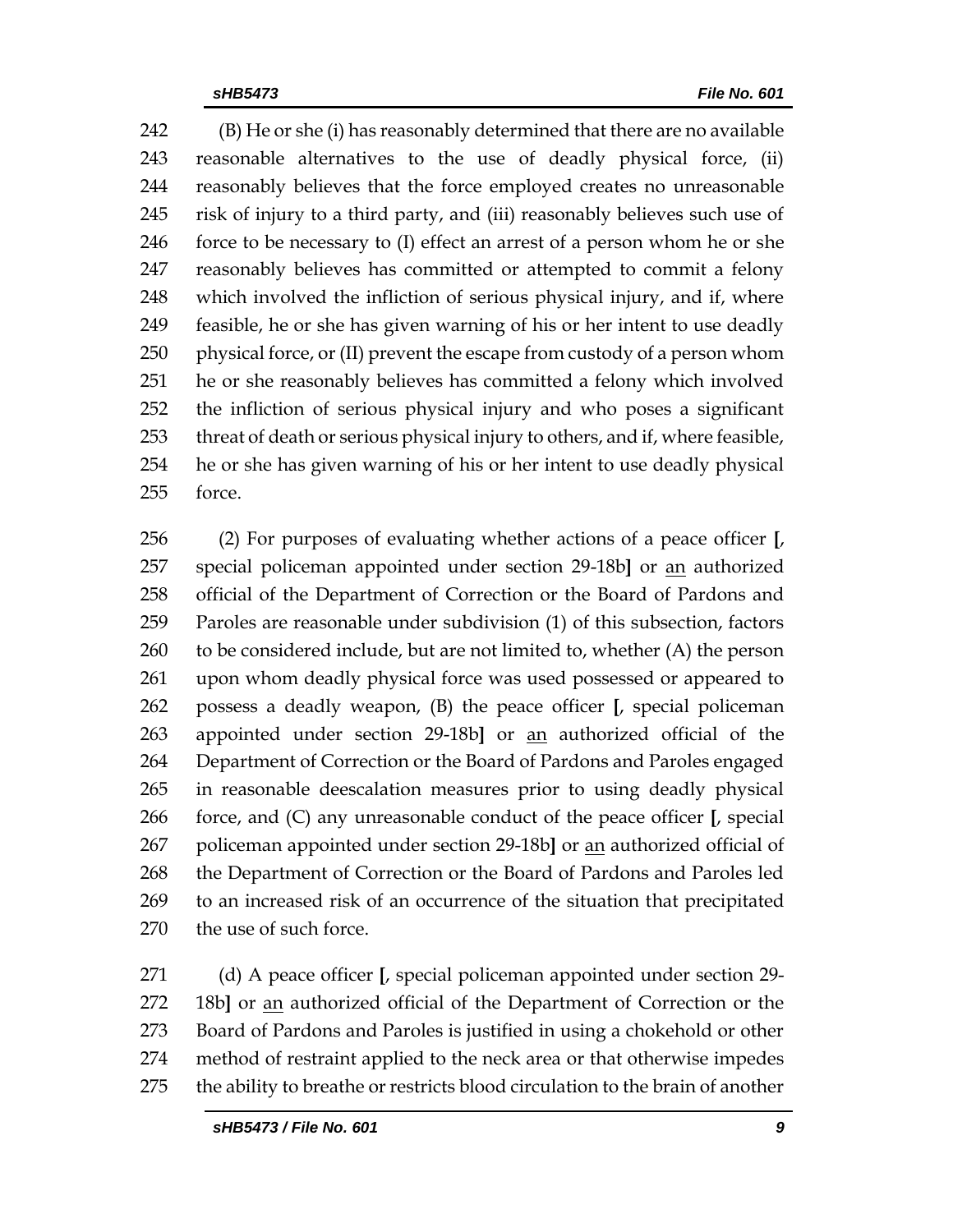person for the purposes specified in subsection (b) of this section only when he or she reasonably believes such use to be necessary to defend himself or herself from the use or imminent use of deadly physical force.

 (e) Except as provided in subsection (f) of this section, a person who has been directed by a peace officer **[**, special policeman appointed under section 29-18b**]** or an authorized official of the Department of Correction or the Board of Pardons and Paroles to assist such peace officer **[**, special policeman**]** or official to effect an arrest or to prevent an escape from custody is justified in using reasonable physical force when and to the extent that he or she reasonably believes such to be necessary to carry out such peace officer's **[**, special policeman's**]** or official's direction.

 (f) A person who has been directed to assist a peace officer **[**, special policeman appointed under section 29-18b**]** or an authorized official of the Department of Correction or the Board of Pardons and Paroles under circumstances specified in subsection (e) of this section may use deadly physical force to effect an arrest or to prevent an escape from custody only when: (1) He or she reasonably believes such use to be necessary to defend himself or herself or a third person from what he or she reasonably believes to be the use or imminent use of deadly physical force; or (2) he or she is directed or authorized by such peace officer **[**, special policeman**]** or official to use deadly physical force, unless he or she knows that the peace officer **[**, special policeman**]** or official himself or herself is not authorized to use deadly physical force under the circumstances.

 (g) A private person acting on his or her own account is justified in using reasonable physical force upon another person when and to the extent that he or she reasonably believes such use to be necessary to effect an arrest or to prevent the escape from custody of an arrested person whom he or she reasonably believes to have committed an offense and who in fact has committed such offense; but he or she is not justified in using deadly physical force in such circumstances, except in defense of person as prescribed in section 53a-19, as amended by this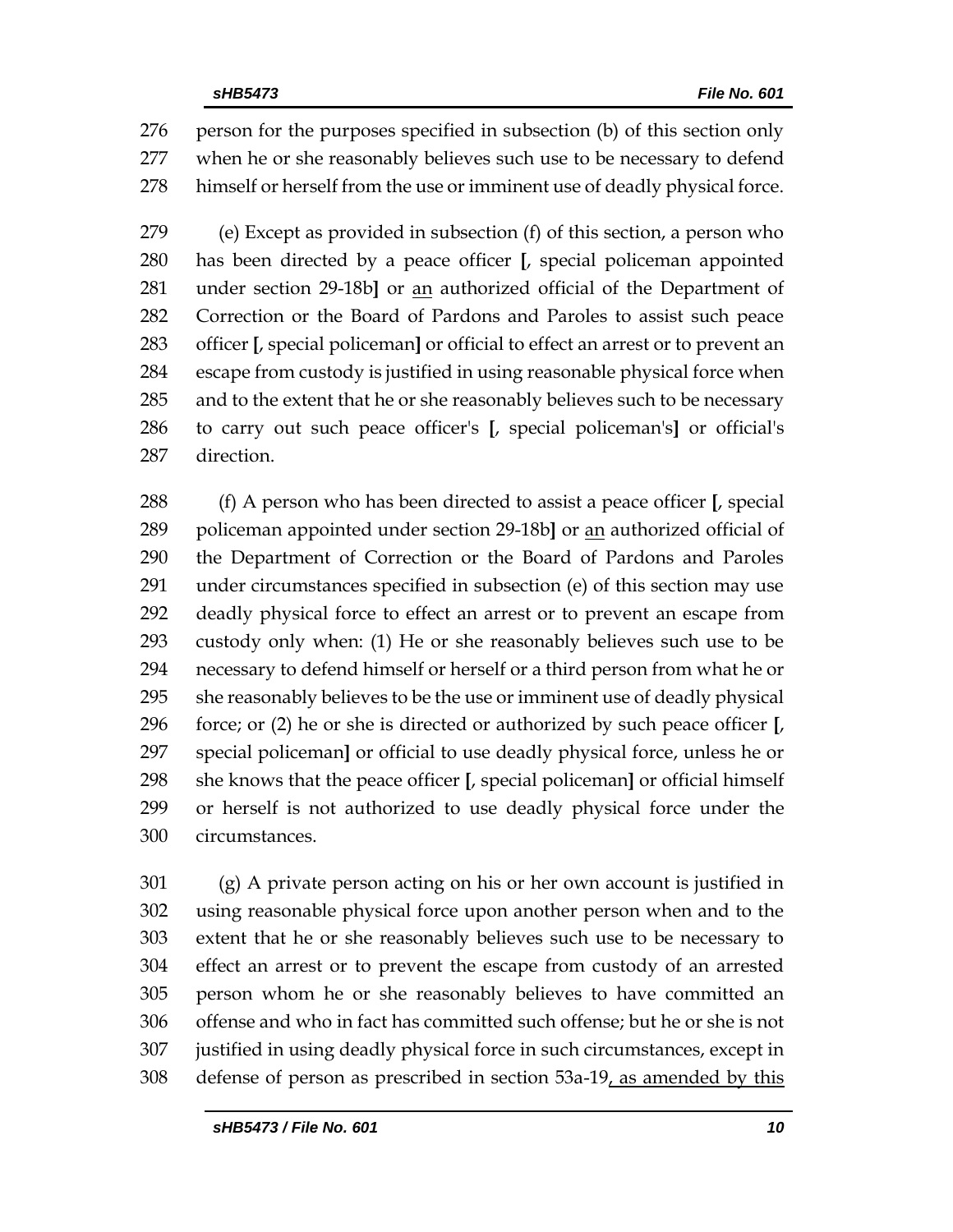act. (h) In determining whether use of force by a peace officer who is a police officer, as defined in subsection (a) of section 29-6d, is justified pursuant to this section, the trier of fact may draw an unfavorable inference from a police officer's deliberate failure in violation of section 29-6d to record such use of physical force. Sec. 11. Section 53a-23 of the general statutes is repealed and the following is substituted in lieu thereof (*Effective from passage*): A person is not justified in using physical force to resist an arrest by a reasonably identifiable peace officer, **[**or special policeman appointed under section 29-18b,**]** whether such arrest is legal or illegal. Sec. 12. Section 53a-167a of the general statutes is repealed and the following is substituted in lieu thereof (*Effective from passage*): (a) A person is guilty of interfering with an officer when such person obstructs, resists, hinders or endangers any peace officer **[**, special policeman appointed under section 29-18b**]** or firefighter in the performance of such peace officer's **[**, special policeman's**]** or firefighter's duties. (b) Interfering with an officer is a class A misdemeanor, except that, if such violation causes the death or serious physical injury of another person, such person shall be guilty of a class D felony. Sec. 13. Section 53a-167b of the general statutes is repealed and the following is substituted in lieu thereof (*Effective from passage*): (a) A person is guilty of failure to assist a peace officer **[**, special policeman**]** or firefighter when, commanded by a peace officer **[**, special policeman appointed under section 29-18b**]** or firefighter authorized to command assistance, such person refuses to assist such peace officer **[**, special policeman**]** or firefighter in the execution of such peace officer's **[**, special policeman's**]** or firefighter's duties.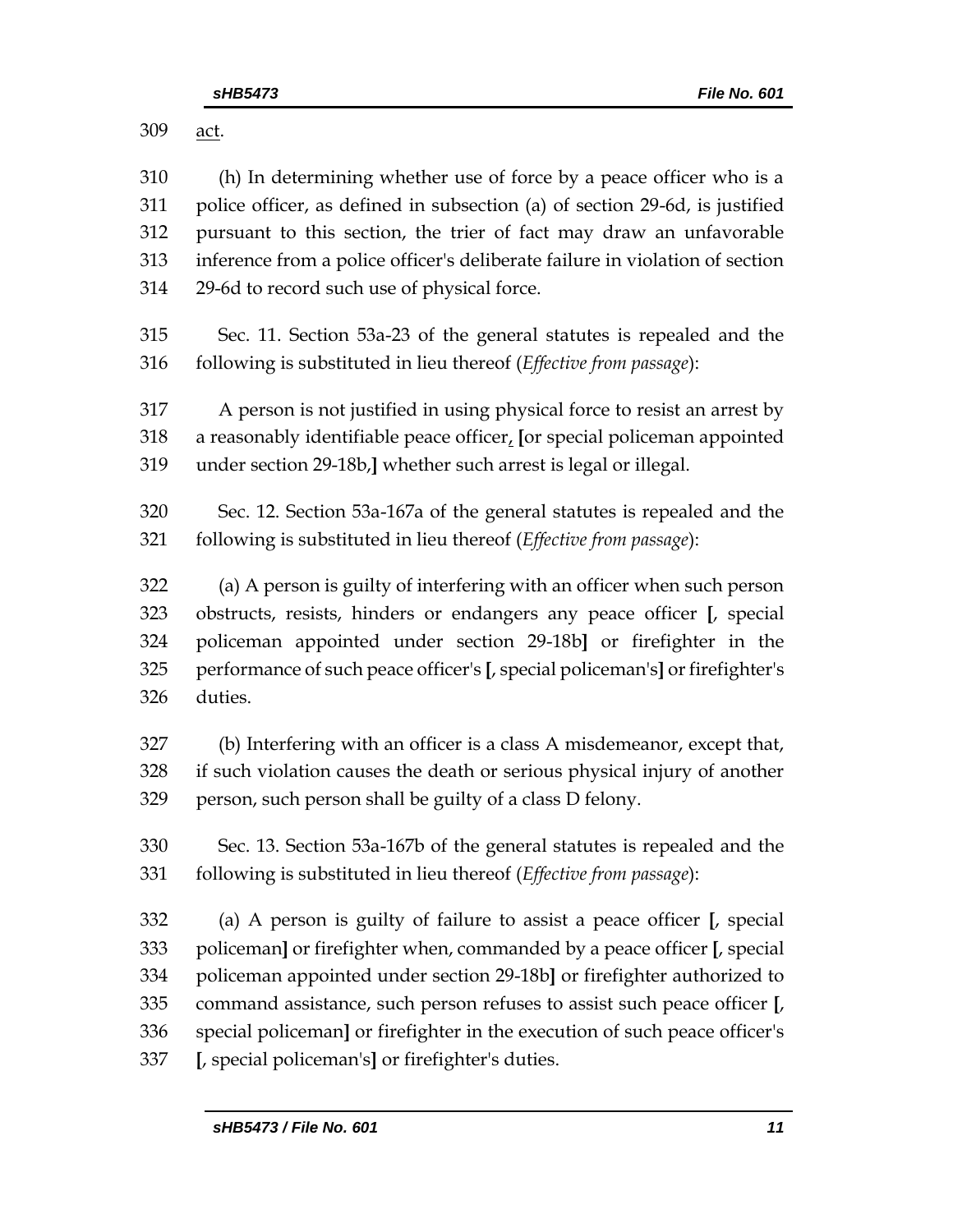(b) Failure to assist a peace officer **[**, special policeman**]** or firefighter is a class A misdemeanor.

 Sec. 14. Subsection (a) of section 53a-167c of the general statutes is repealed and the following is substituted in lieu thereof (*Effective from passage*):

 (a) A person is guilty of assault of public safety, emergency medical, public transit or health care personnel when, with intent to prevent a reasonably identifiable peace officer, **[**special policeman appointed under section 29-18b,**]** firefighter or employee of an emergency medical service organization, as defined in section 53a-3, as amended by this act, emergency room physician or nurse, health care employee as defined in section 19a-490q, employee of the Department of Correction, member or employee of the Board of Pardons and Paroles, probation officer, employee of the Judicial Branch assigned to provide pretrial secure detention and programming services to juveniles accused of the commission of a delinquent act, liquor control agent, state or municipal animal control officer, security officer, employee of the Department of Children and Families assigned to provide direct services to children and youths in the care or custody of the department, employee of a municipal police department assigned to provide security at the police department's lockup and holding facility, active individual member of a volunteer canine search and rescue team, as defined in section 5-249, or public transit employee from performing his or her duties, and while such peace officer, **[**special policeman,**]** firefighter, employee, physician, nurse, health care employee, member, liquor control agent, animal control officer, security officer, probation officer or active individual member is acting in the performance of his or her duties, (1) such person causes physical injury to such peace officer, **[**special policeman,**]** firefighter, employee, physician, nurse, member, liquor control agent, animal control officer, security officer, probation officer or active individual member, or (2) such person throws or hurls, or causes to be thrown or hurled, any rock, bottle, can or other article, object or missile of any kind capable of causing physical harm, damage or injury, at such peace officer, **[**special policeman,**]** firefighter, employee, physician,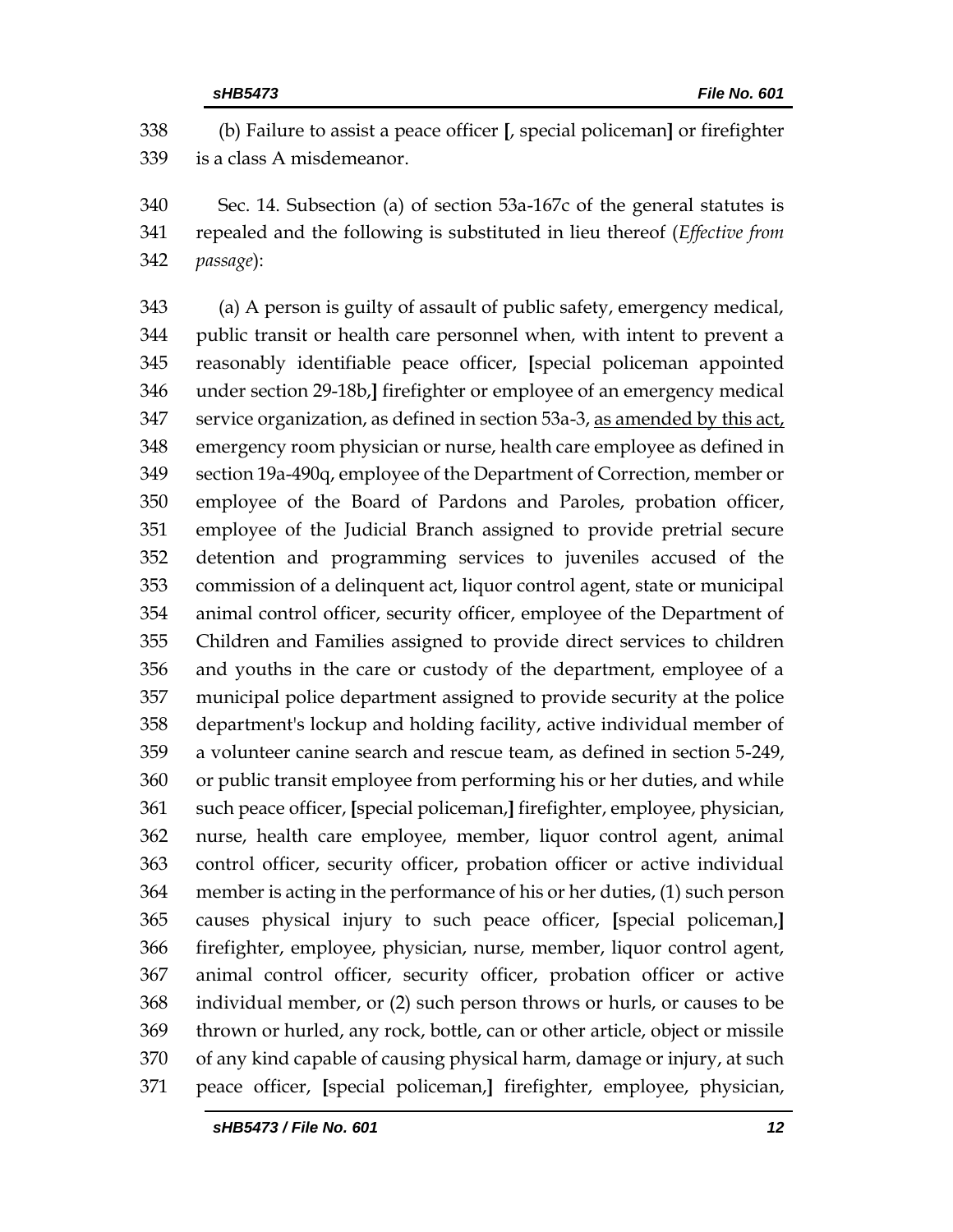nurse, member, liquor control agent, animal control officer, security officer, probation officer or active individual member, or (3) such person uses or causes to be used any mace, tear gas or any like or similar deleterious agent against such peace officer, **[**special policeman,**]** firefighter, employee, physician, nurse, member, liquor control agent, animal control officer, security officer, probation officer or active individual member, or (4) such person throws or hurls, or causes to be thrown or hurled, any paint, dye or other like or similar staining, discoloring or coloring agent or any type of offensive or noxious liquid, agent or substance at such peace officer, **[**special policeman,**]** firefighter, employee, physician, nurse, member, liquor control agent, animal control officer, security officer, probation officer or active individual member, or (5) such person throws or hurls, or causes to be thrown or hurled, any bodily fluid including, but not limited to, urine, feces, blood or saliva at such peace officer, **[**special policeman,**]** firefighter, employee, physician, nurse, member, liquor control agent, animal control officer, security officer, probation officer or active individual member. For the purposes of this section, "public transit employee" means a person employed by the state, a political subdivision of the state, a transit district formed under chapter 103a or a person with whom the Commissioner of Transportation has contracted in accordance with section 13b-34 to provide transportation services who operates a vehicle or vessel providing public ferry service or fixed route bus service or performs duties directly related to the operation of such vehicle or vessel, or who, as part of the provision of public rail service, is a train operator, conductor, inspector, signal person or station agent and "security officer" has the same meaning as provided in section 29-152u.

 Sec. 15. Subsection (a) of section 12-699 of the general statutes is repealed and the following is substituted in lieu thereof (*Effective from passage*):

 (a) As used in this **[**section and section 12-699a**]** chapter and section 16 of this act:

(1) "Partnership" has the same meaning as provided in Section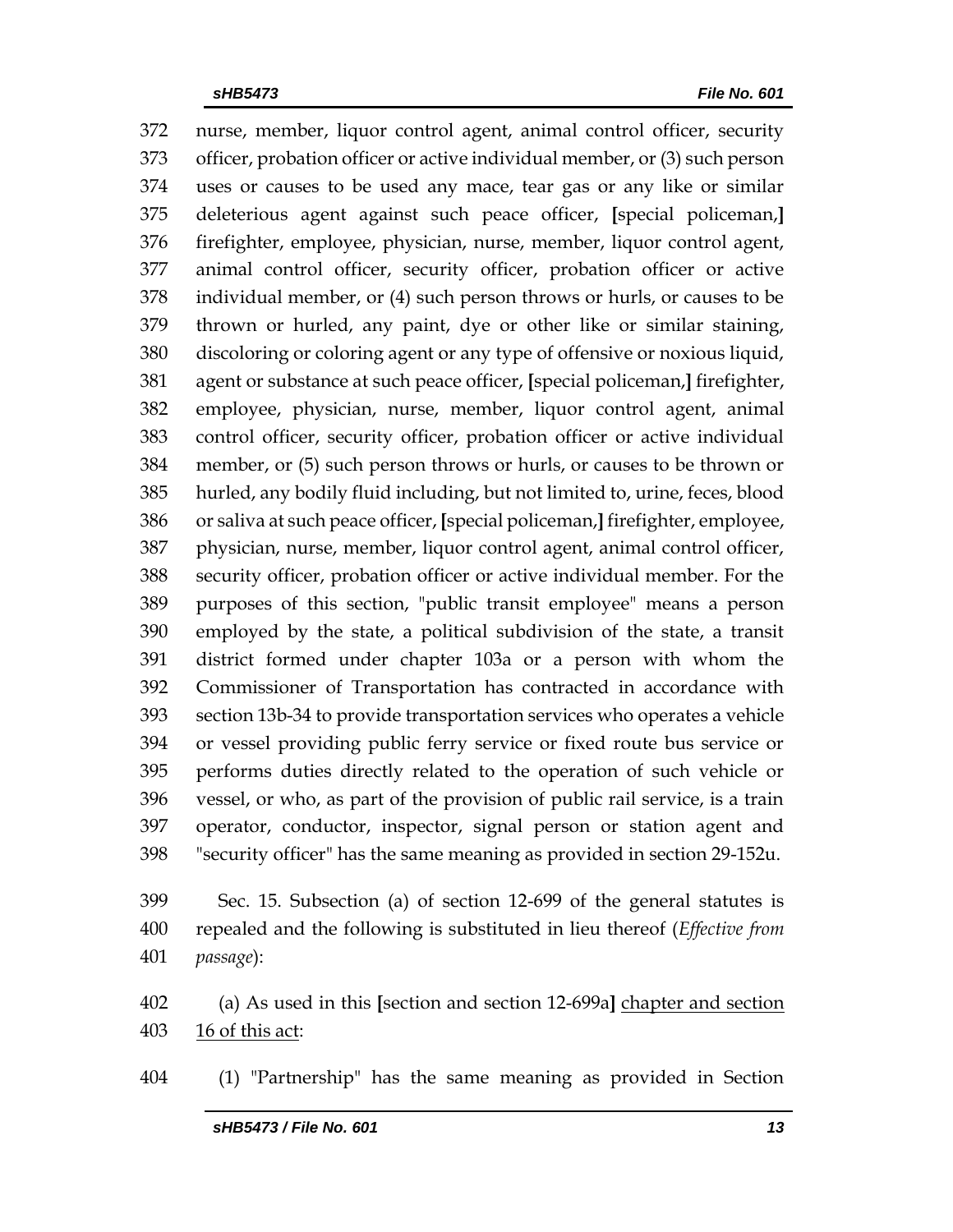7701(a)(2) of the Internal Revenue Code, as defined in section 12-213, and regulations adopted thereunder. "Partnership" includes a limited liability company that is treated as a partnership for federal income tax purposes;

 (2) "S corporation" means a corporation or a limited liability company that is treated as an S corporation for federal income tax purposes;

 (3) "Affected business entity" means a partnership or an S corporation, but does not include a publicly-traded partnership, as defined in Section 7704(b) of the Internal Revenue Code, that has agreed to file an annual return pursuant to section 12-726 reporting the name, address, Social Security number or federal employer identification number and such other information required by the Commissioner of Revenue Services of each unitholder whose distributive share of partnership income derived from or connected with sources within this state was more than five hundred dollars;

 (4) "Member" means (A) a shareholder of an S corporation, (B) a partner in (i) a general partnership, (ii) a limited partnership, or (iii) a limited liability partnership, or (C) a member of a limited liability company that is treated as a partnership or an S corporation for federal income tax purposes; and

 (5) "Taxable year" means the taxable year of an affected business entity for federal income tax purposes.

 Sec. 16. (NEW) (*Effective from passage*) (a) Any affected business entity may elect to file a composite income tax return on behalf of each nonresident individual who is a member of such affected business entity, subject to any requirements and conditions the Commissioner of Revenue Services may prescribe in the return form and instructions for such return. The affected business entity shall make such election by the due date or extended due date of such affected business entity's return under chapter 228z of the general statutes.

(b) If an affected business entity elects to file a composite income tax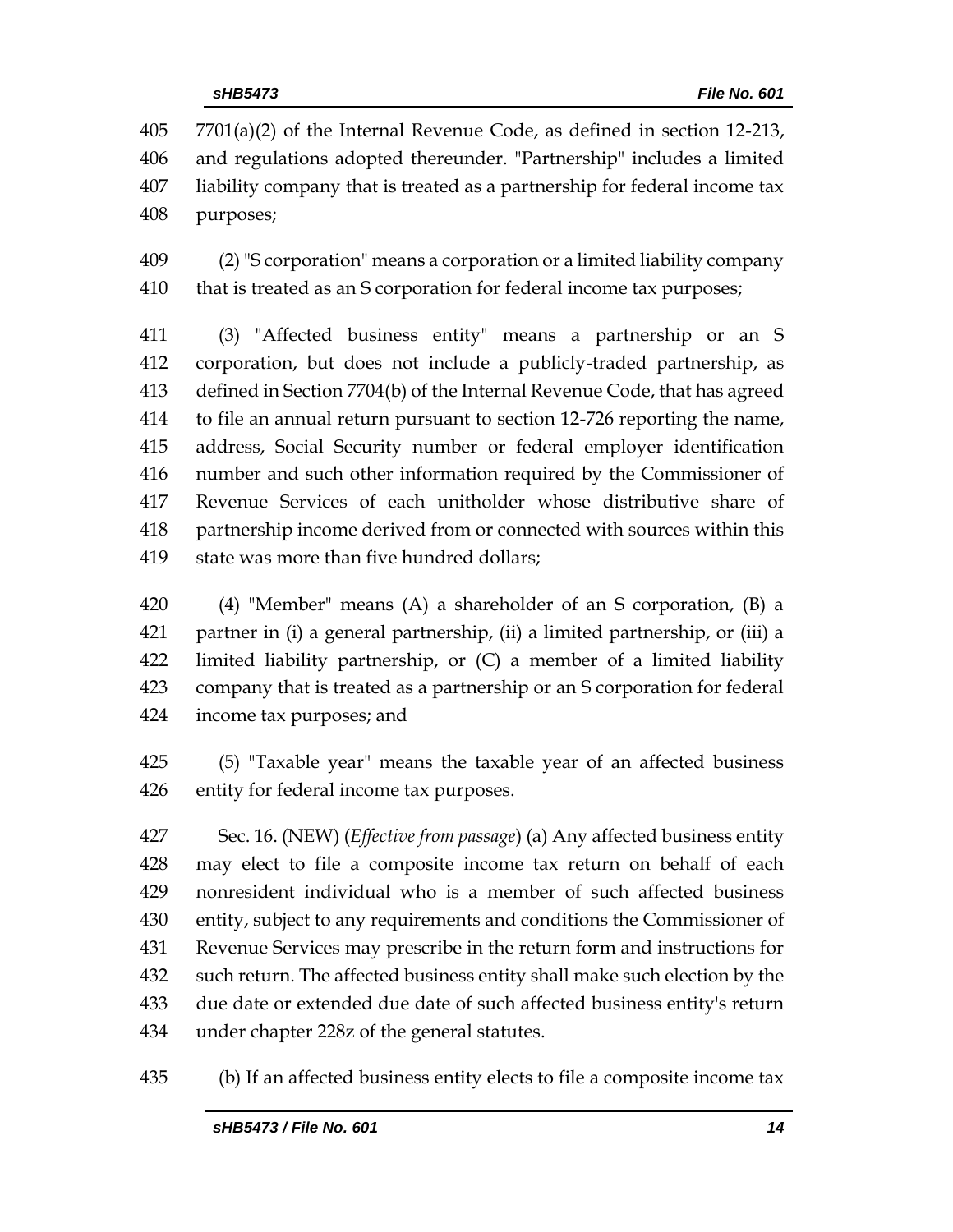return pursuant to subsection (a) of this section, the affected business entity shall pay to the commissioner the tax calculated under subsection (c) of this section, plus penalties and interest due thereon, on behalf of each nonresident individual member of such affected business entity. Any such payment made by an affected business entity to the commissioner with respect to any taxable period shall be considered to be a payment by such nonresident individual member for the tax imposed on such member under chapter 229 of the general statutes for such taxable period.

 (c) The composite income tax due on behalf of each nonresident individual member shall equal (1) such member's distributive share of the affected business entity's items derived from or connected with sources within this state as calculated under subdivision (1) of subsection (c) of section 12-699 of the general statutes multiplied by the highest marginal rate in effect under section 12-700 of the general statutes for the taxable year, less (2) the credit allowed to such nonresident individual member pursuant to subdivision (1) of subsection (g) of section 12-699 of the general statutes with respect to the affected business entity. In no event shall an amount due on behalf of a nonresident individual member be less than zero. Such composite income tax shall be due at the same time, and subject to penalties and interest, as if such tax was a tax due from the affected business entity under section 12-699 of the general statutes, as amended by this act.

 (d) (1) If income from one or more affected business entities that each elect to file a composite income tax return pursuant to this section is the only source of income derived from or connected with sources within this state for a nonresident individual member, or for the member and the member's spouse if a joint federal income tax return is or shall be filed, the filing by the affected business entity of the composite income tax return and the payment by the affected business entity on behalf of the member of the tax imposed under this section shall satisfy the filing and payment requirements otherwise separately imposed on the member under chapter 229 of the general statutes. The commissioner may make any deficiency assessment against the affected business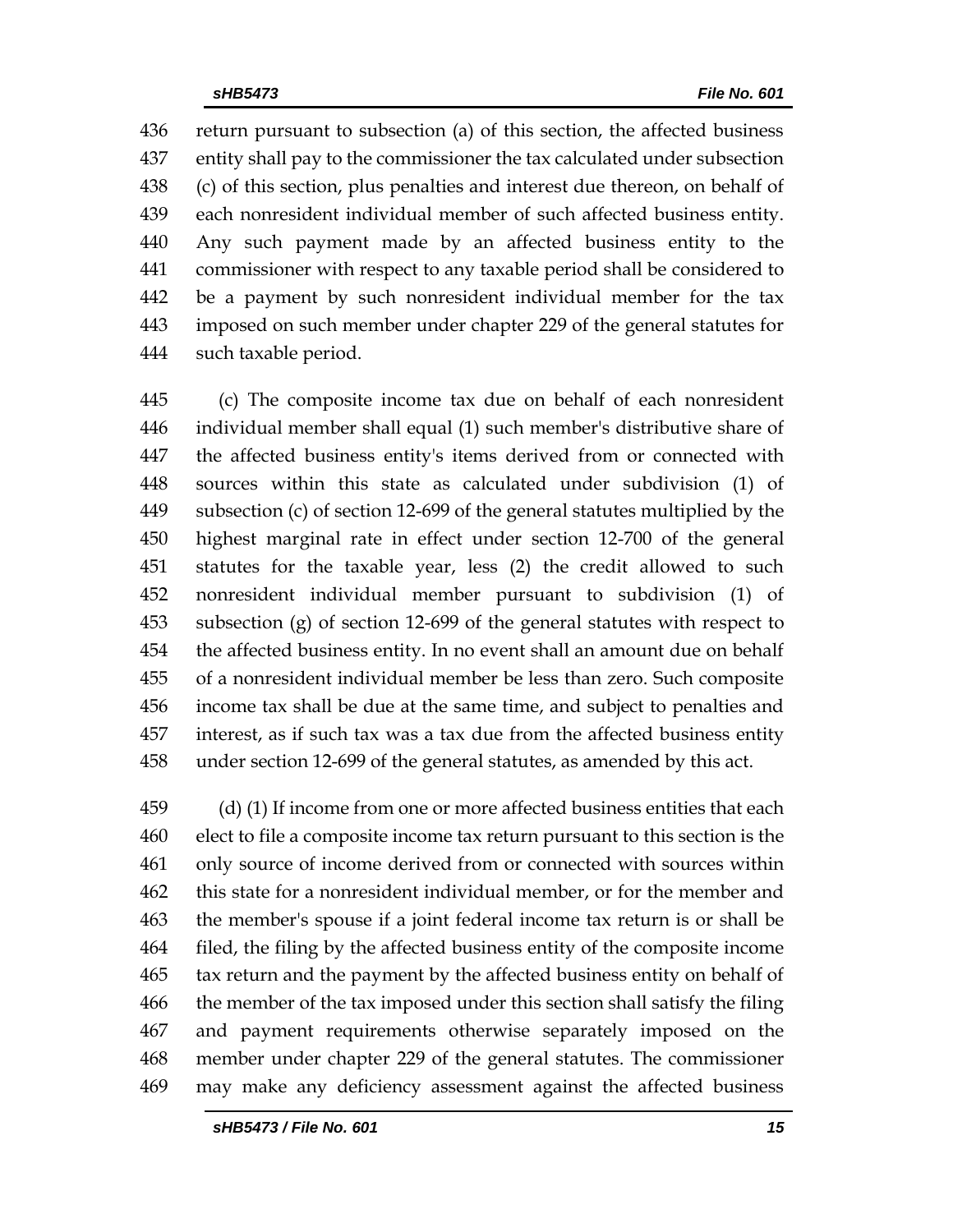entity or the member, provided any such assessment against the member shall be limited to the member's share thereof. Except as provided in section 12-733 of the general statutes, any such assessment shall be made not later than three years after the affected business entity's annual return pursuant to section 12-699 of the general statutes, as amended by this act, is filed.

 (2) If income from one or more affected business entities that each elect to file a composite income tax return pursuant to this section is not the only source of income derived from or connected with sources within this state for a nonresident individual member, or for the member and the member's spouse if a joint federal income tax return is or shall be filed, nothing in this section shall be construed as excusing 482 the member from the obligation to file such member's own separate tax return under chapter 229 of the general statutes. In such event, the member shall receive credit for the composite income tax paid under this section by the affected business entity on the member's behalf. The commissioner may make any deficiency assessment that is related to the member's distributive share of income from the affected business entity against the affected business entity or the member. Except as provided in section 12-733 of the general statutes, any such assessment against the affected business entity shall be made not later than three years after the affected business entity's annual return pursuant to section 12-699 of the general statutes, as amended by this act, is filed.

- Sec. 17. Subsection (c) of section 12-391 of the general statutes is amended by adding subdivision (4) as follows (*Effective October 1, 2022*):
- (NEW) (4) "Federal basic exclusion amount" means the dollar amount published annually by the Internal Revenue Service at which a decedent would be required to file a federal estate tax return based on the value of the decedent's gross estate and federally taxable gifts.
- Sec. 18. Subparagraph (J) of subdivision (3) of subsection (b) of section 12-392 of the general statutes is repealed and the following is substituted in lieu thereof (*Effective October 1, 2022*):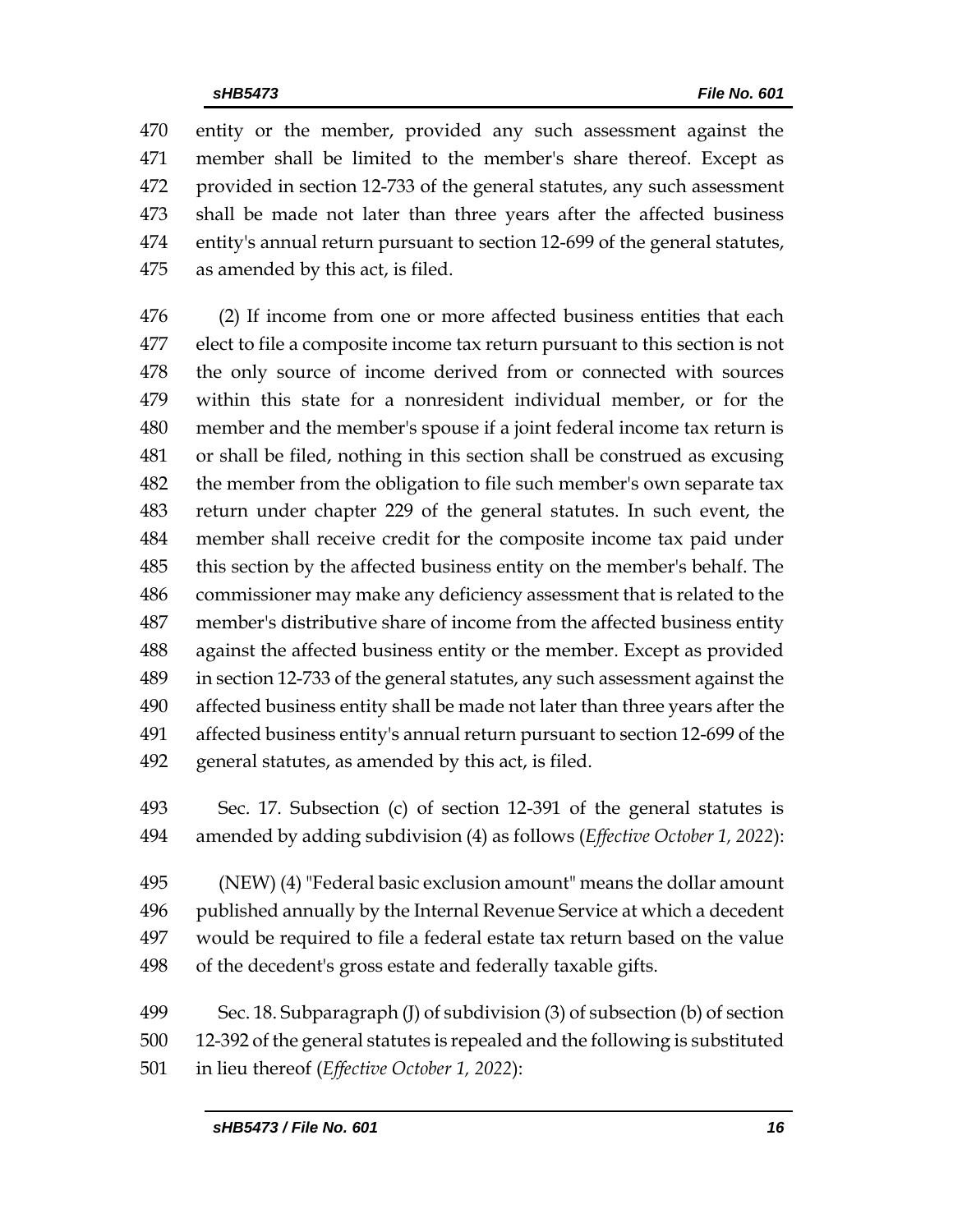502 (J) A tax return shall be filed, in the case of every decedent who dies on or after January 1, 2023, and at the time of death was (i) a resident of this state, or (ii) a nonresident of this state whose gross estate includes any real property situated in this state or tangible personal property having an actual situs in this state. If the decedent's Connecticut taxable estate is over **[**five million four hundred ninety thousand dollars**]** the federal basic exclusion amount, such tax return shall be filed with the Commissioner of Revenue Services and a copy of such return shall be 510 filed with the court of probate for the district within which the decedent resided at the date of his or her death or, if the decedent died a nonresident of this state, the court of probate for the district within which such real property or tangible personal property is situated. If the decedent's Connecticut taxable estate is equal to or less than **[**five million four hundred ninety thousand dollars**]** the federal basic exclusion amount, such return shall be filed with the court of probate for the district within which the decedent resided at the date of his or her death or, if the decedent died a nonresident of this state, the court of probate for the district within which such real property or tangible personal property is situated, and no such return shall be filed with the Commissioner of Revenue Services. The judge of probate for the district in which such return is filed shall review each such return and shall issue a written opinion to the estate representative in each case in which the judge determines that the estate is not subject to tax under this chapter.

 Sec. 19. Section 12-643 of the general statutes is amended by adding subdivision (4) as follows (*Effective October 1, 2022*):

 (NEW) (4) "Federal basic exclusion amount" means the dollar amount published annually by the Internal Revenue Service over which a donor would owe federal gift tax based on the value of the donor's federally taxable gifts.

 Sec. 20. Subdivision (1) of subsection (d) of section 12-704c of the 2022 supplement to the general statutes is repealed and the following is substituted in lieu thereof (*Effective from passage*):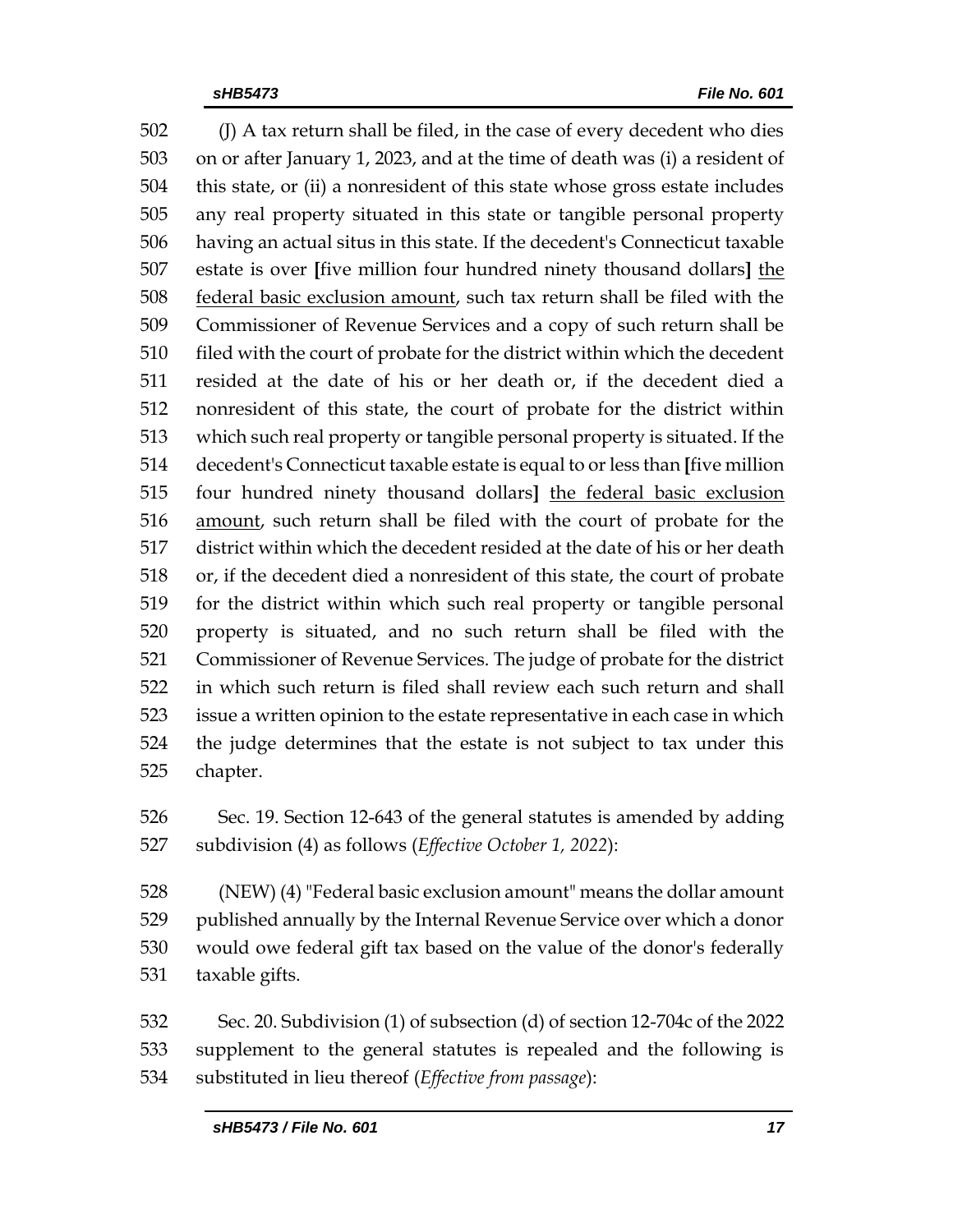(d) (1) Notwithstanding the provisions of subsections (b) and (c) of this section, for taxable years commencing on or after January 1, **[**2021**]** 2023, for any taxpayer who paid the conveyance tax on real property at the rate prescribed by subparagraph (C)(ii) of subdivision (2) of subsection (b) of section 12-494, the credit allowed under this section shall not exceed thirty-three and one-third per cent of the amount of the conveyance tax paid **[**at such rate**]** in excess of one and one-quarter per cent on that portion of the consideration taxed under section 12-494 that is in excess of eight hundred thousand dollars, in each of the three taxable years **[**next succeeding the second**]** beginning with the third taxable year after the taxable year in which such conveyance tax was paid. For any taxable year such taxpayer claims the credit or portion thereof under this subsection, such credit shall be in lieu of any credit such taxpayer may be eligible to claim under subsection (b) or (c) of this section.

 Sec. 21. Section 12-415 of the general statutes is repealed and the following is substituted in lieu thereof (*Effective from passage*):

 (a) If the commissioner is not satisfied with the return or returns of the tax or the amount of tax required to be paid to the state by any person, the commissioner may compute and assess or reassess the amount required to be paid upon the basis of the facts contained in the return or returns or upon the basis of any information which is in or that may come into the commissioner's possession. **[**Except in the case of fraud or intent to evade or in the case of new information that may come into the commissioner's possession, the commissioner may not make more than one assessment for a tax period for which a return has been filed.**]**

 (b) The amount of the assessment or reassessment, exclusive of penalties, shall bear interest at the rate of one per cent per month or fraction thereof from the last day of the month succeeding the period for which the amount or any portion thereof should have been returned until the date of payment.

*sHB5473 / File No. 601 18* (c) When it appears that any part of the deficiency for which a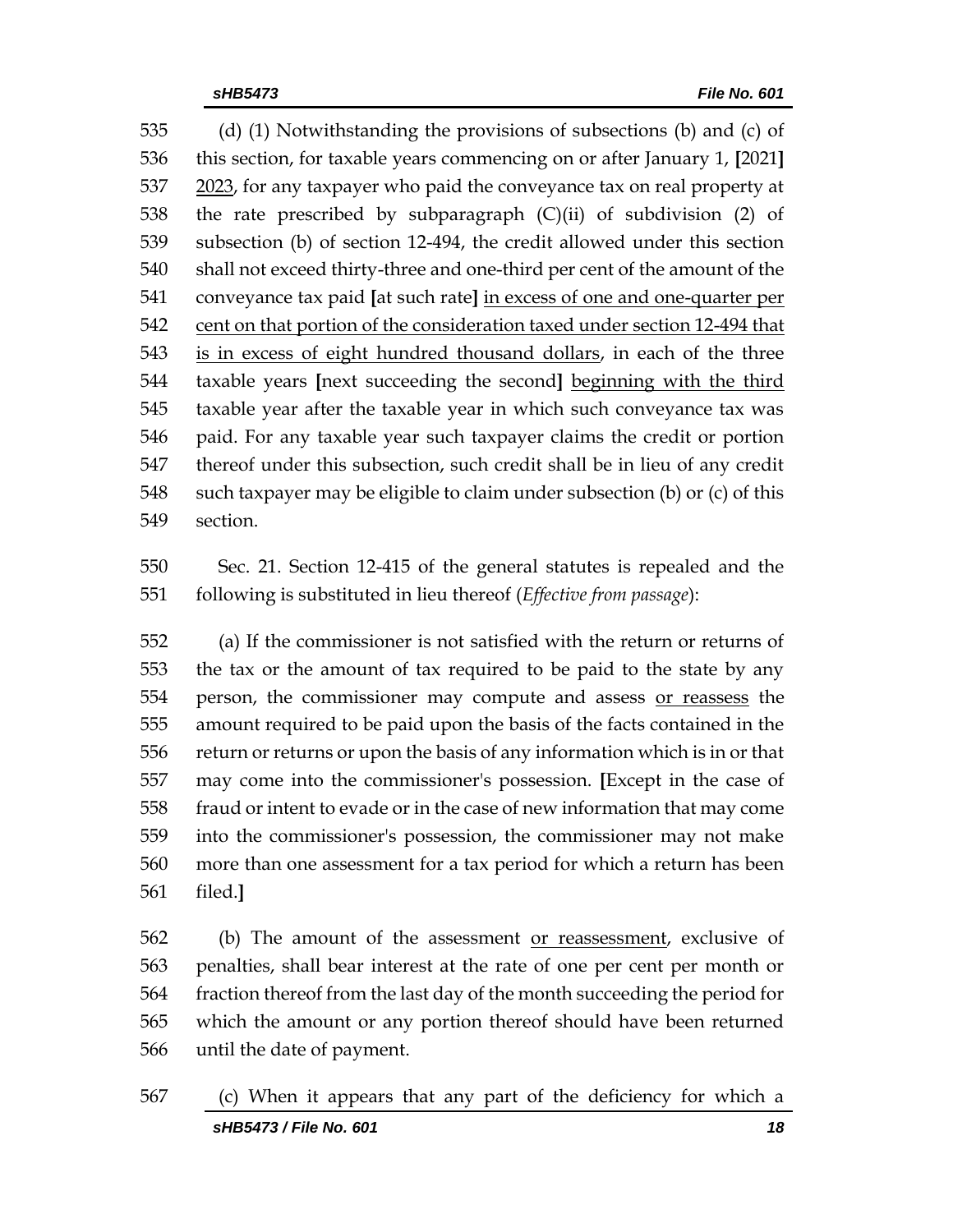deficiency assessment or reassessment is made is due to negligence or intentional disregard of the provisions of this chapter or regulations promulgated thereunder, there shall be imposed a penalty equal to fifteen per cent of the amount of such deficiency assessment or 572 reassessment, or fifty dollars, whichever is greater.

 (d) When it appears that any part of the deficiency for which a deficiency assessment or reassessment is made is due to fraud or intent to evade the provisions of this chapter or regulations promulgated thereunder, there shall be imposed a penalty equal to twenty-five per cent of the amount of such deficiency assessment or reassessment. No taxpayer shall be subject to a penalty under both subsection (c) of this section and this subsection in relation to the same tax period.

 (e) The commissioner shall give to the retailer or person storing, accepting, consuming or otherwise using services or tangible personal property written notice of the commissioner's assessment or reassessment. The notice may be served personally or by mail. If by mail, it shall be addressed to the retailer or person storing, accepting, consuming or otherwise using services or tangible personal property at the address as it appears in the records of the commissioner's office.

 (f) Except in the case of fraud, intent to evade this chapter or authorized regulations, failure to make a return, or claim for additional amount pursuant to **[**subdivision (3)**]** subsection (c) of section 12-418, as amended by this act, every notice of a deficiency assessment or reassessment shall be mailed within three years after the last day of the month following the period for which the amount is proposed to be assessed or reassessed or within three years after the return is filed, whichever period expires later. The limitation specified in this subsection does not apply in case of a sales tax proposed to be assessed 596 or reassessed with respect to sales of services or property for the storage, acceptance, consumption or other use of which notice of a deficiency assessment or reassessment has been or is given pursuant to this subsection, subsection (e) of this section, subsection (c) of section 12-416, as amended by this act, **[**subdivision (1)**]** and subsection (a) of section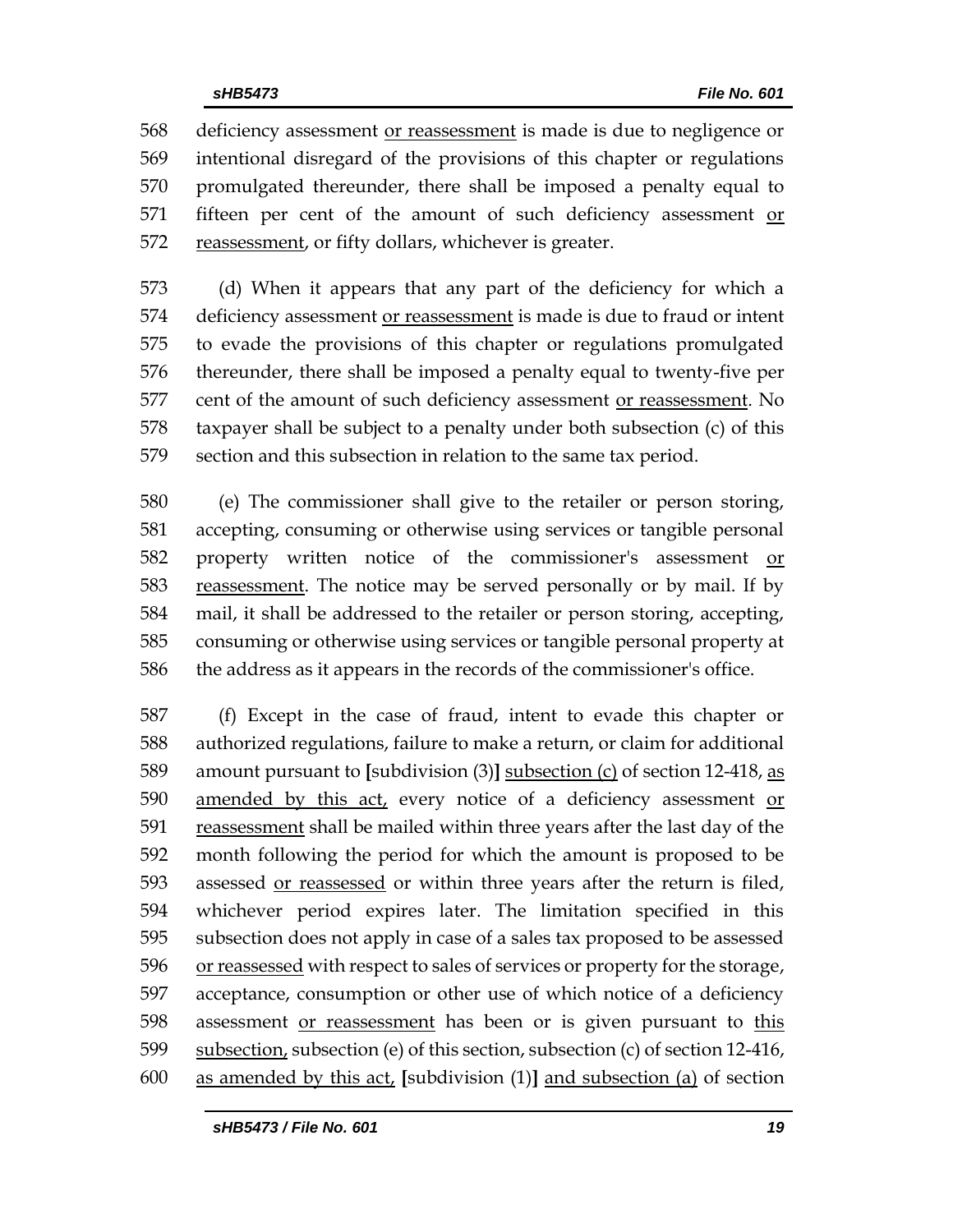12-417, **[**and this subsection**]** as amended by this act. The limitation specified in this subsection does not apply in case of an amount of use tax proposed to be assessed or reassessed with respect to storage, acceptance, consumption or other use of services or property for the sale of which notice of a deficiency assessment or reassessment has been or is given pursuant to this subsection and said subsections. **[**and this subsection.**]**

 (g) If, before the expiration of the time prescribed in subsection (f) of this section for the mailing of a notice of deficiency **[**determination**]** assessment or reassessment, the taxpayer has consented in writing to the mailing of the notice after such time, the notice may be mailed at any time prior to the expiration of the period agreed upon. The period so agreed upon may be extended by subsequent agreements in writing made before the expiration of the period previously agreed upon.

 Sec. 22. Section 12-416 of the general statutes is repealed and the following is substituted in lieu thereof (*Effective from passage*):

 If any person fails to make a return, the commissioner shall make an estimate of the amount of the gross receipts of the person or, as the case may be, of the amount of the total sales price of services or tangible personal property sold or purchased by the person, the storage, acceptance, consumption or other use of which in this state is subject to the use tax. The estimate shall be made for the period or periods in respect to which the person failed to make a return and shall be based upon any information which is in or may come into the commissioner's possession. To the tax imposed upon the basis of such estimate, there shall be added an amount equal to fifteen per cent of such tax, or fifty dollars, whichever is greater. No person shall be subject to a penalty 628 under both this section and section  $12-419$ , as amended by this act. **[**Except in the case of new information that may come into the commissioner's possession, the**]** The commissioner may **[**not**]** make more than one assessment for a tax period for which a tax return has not been filed.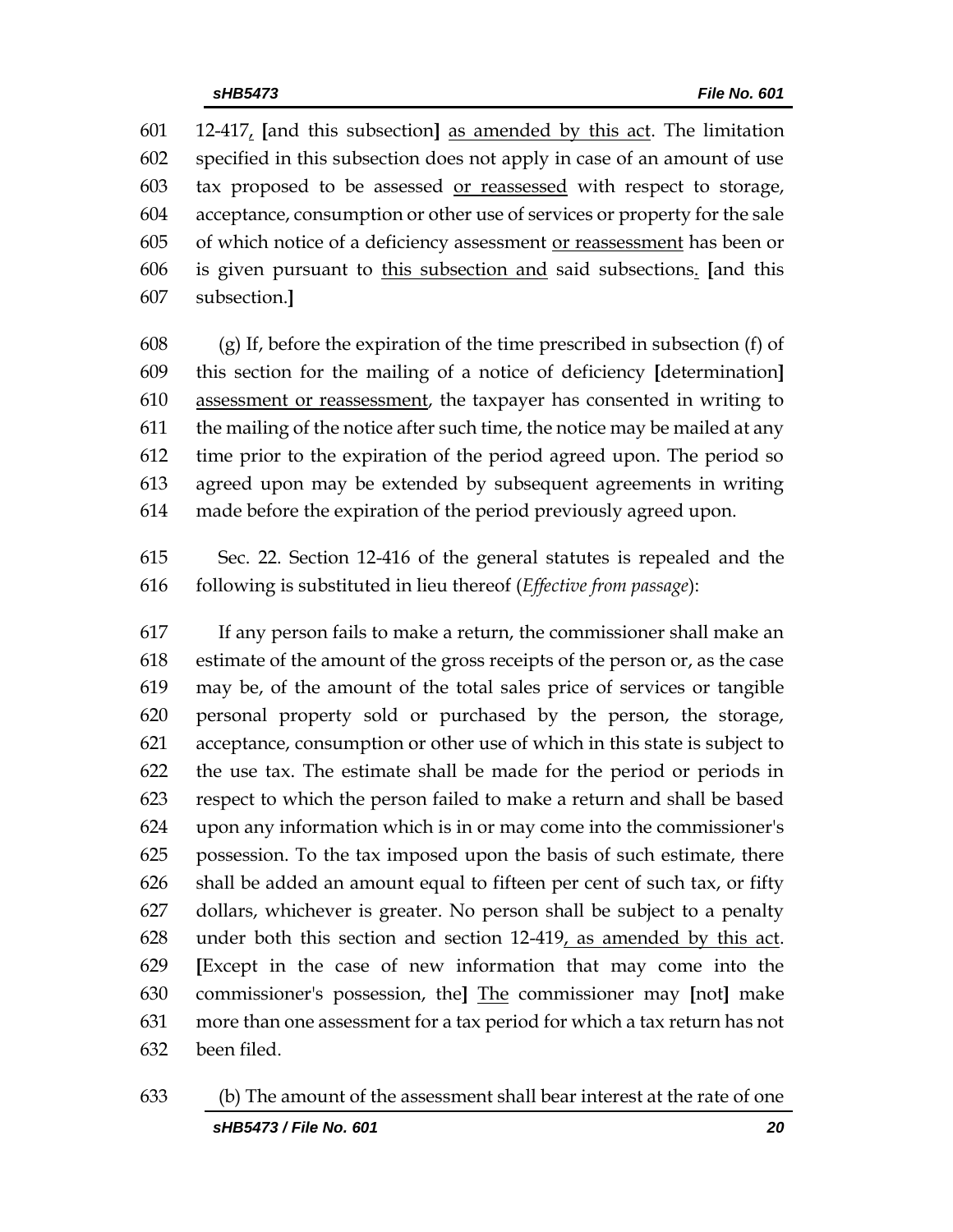per cent per month or fraction thereof from the last day of the month succeeding the period for which the amount or any portion thereof should have been returned until the date of payment.

 (c) Promptly after making the assessment, the commissioner shall give to the person written notice of the estimate, assessment and penalty, the notice to be served personally or by mail in the manner prescribed for service of notice of a deficiency assessment.

 (d) Nothing in this section shall preclude the commissioner from issuing a deficiency assessment or reassessment pursuant to the provisions of section 12-415, as amended by this act, for any period for which the commissioner issues a written notice of estimate, assessment and penalty under this section.

 Sec. 23. Section 12-417 of the general statutes is repealed and the following is substituted in lieu thereof (*Effective from passage*):

 **[**(1)**]** (a) If the commissioner believes that the collection of any tax or any amount of tax required to be collected and paid to the state or of any assessment will be jeopardized by delay, the commissioner shall make an assessment or reassessment of the tax or amount of tax required to 652 be collected, noting that fact upon the assessment or reassessment and serving written notice thereof, personally or by mail, in the manner prescribed for service of notice of a deficiency assessment or reassessment, on the person against whom the jeopardy assessment or 656 reassessment is made. Ten days after the date on which such notice is 657 served on such person, such notice shall constitute a final assessment or reassessment except only for such amounts as to which such person has filed a written **[**petition for reassessment**]** protest with the commissioner, as provided in **[**subdivision (3)**]** subsection (c) of this section.

 **[**(2)**]** (b) The amount assessed or reassessed is due and payable no later than the tenth day after service of the notice of assessment or 664 reassessment, unless on or before such tenth day the person against 665 whom such assessment or reassessment is made has obtained a stay of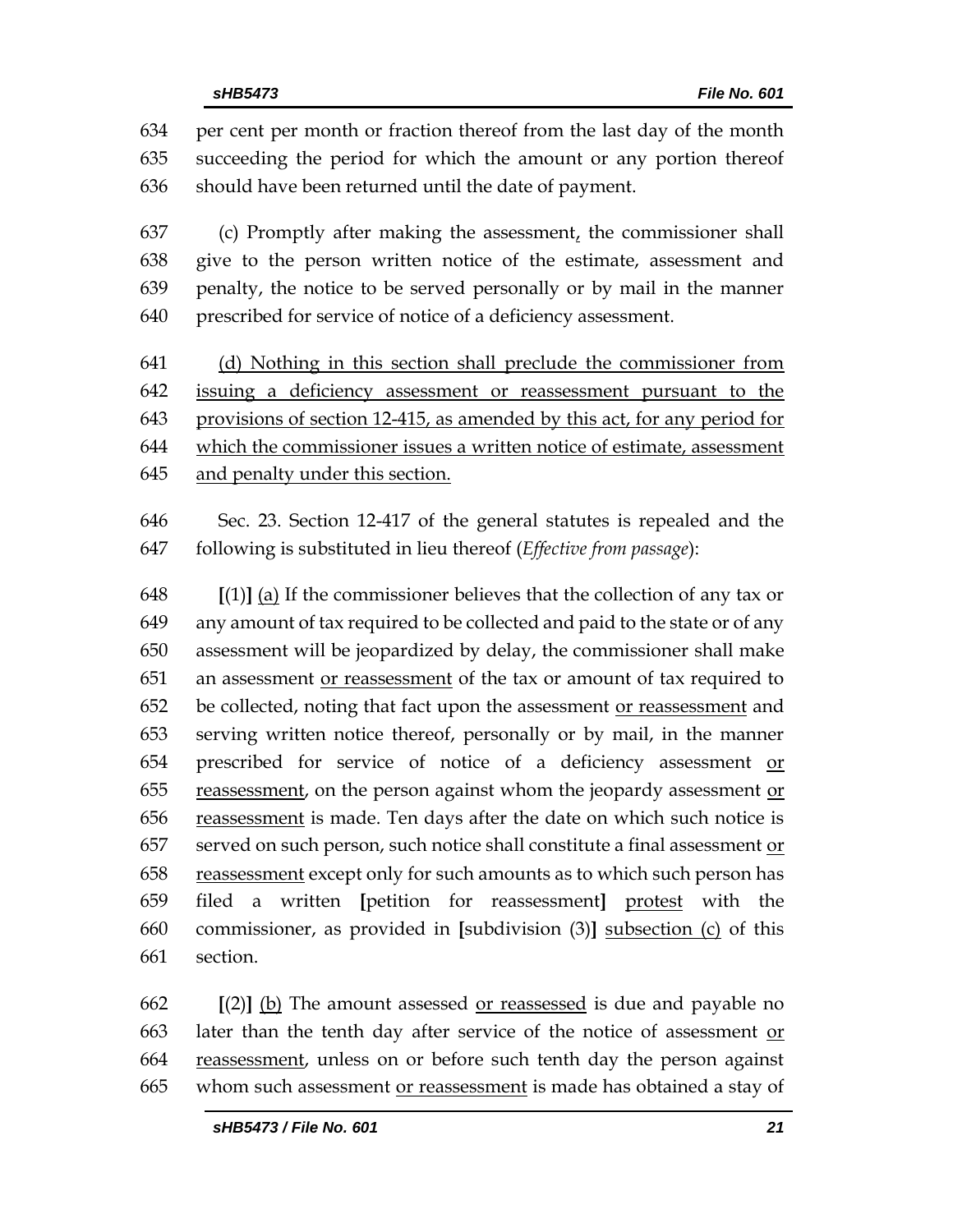collection, as provided in **[**subdivision (3)**]** subsection (c) of this section. To the extent that collection has not been stayed, the commissioner may enforce collection of such tax by using the method provided in section 12-35, as amended by this act, or by using any other method provided for in the general statutes relating to the enforced collection of taxes, provided, if the amount of such tax has been definitely fixed, the amount so fixed shall be assessed and collected, and if the amount of such tax has not been definitely fixed, the commissioner shall assess and collect such amount as, in the commissioner's opinion, from the facts available to the commissioner, is sufficient. If the amount specified in the notice 676 of jeopardy assessment or reassessment is not paid on or before the tenth day after service of notice thereof upon the person against whom the 678 jeopardy assessment or reassessment is made, the delinquency penalty 679 and the interest provided in section  $12-419$ , as amended by this act, shall attach to the amount of the tax or the amount of the tax required to be collected.

 **[**(3)**]** (c) The person against whom a jeopardy assessment or reassessment is made may file a **[**petition for the reassessment**]** written protest thereof, pursuant to section 12-418, as amended by this act, with the commissioner on or before the tenth day after the service upon such person of notice of the jeopardy assessment or reassessment. Such person may obtain a stay of collection of the whole or any part of the amount of such jeopardy assessment or reassessment by filing with the commissioner, on or before such tenth day, a bond of a surety company authorized to do business in this state or other security acceptable to the commissioner in such an amount not exceeding double the amount as to which the stay is desired, as the commissioner deems necessary to ensure compliance with this chapter, conditioned upon payment of as much of the amount, the collection of which is stayed by the bond, as is found to be due from such person. The security may be sold by the commissioner in the manner prescribed by section 12-430, as amended by this act. At any time thereafter in respect to the whole or any part of the amount covered by the bond, such person may waive the stay, and if as the result of such waiver, any part of the amount covered by the bond is paid, the bond shall, at the request of such person, be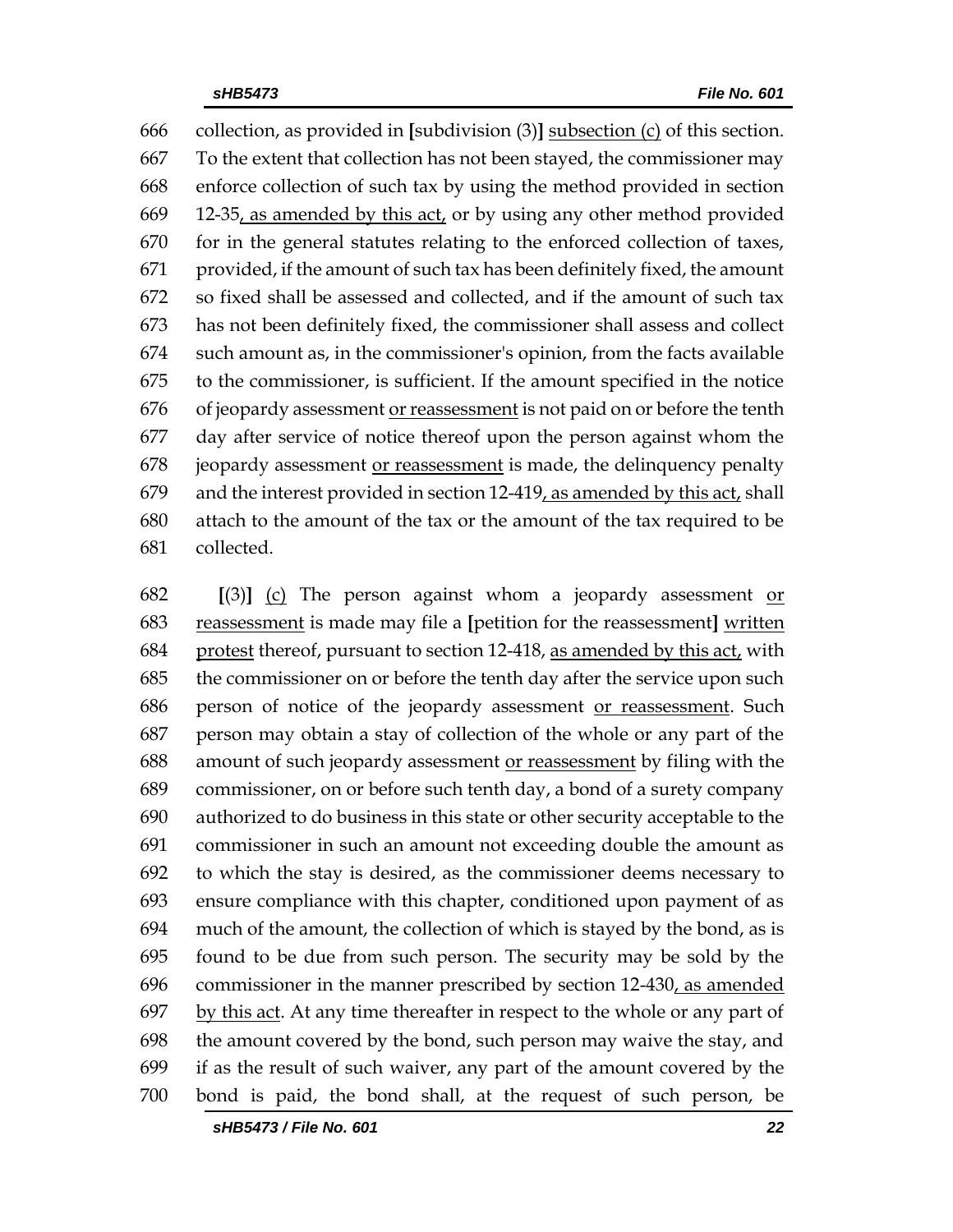proportionately reduced.

 Sec. 24. Section 12-418 of the general statutes is repealed and the following is substituted in lieu thereof (*Effective from passage*):

 **[**(1)(A)**]** (a) (1) Any person against whom an assessment or a 705 reassessment is made under section 12-414a, 12-415, as amended by this 706 act, 12-416, as amended by this act, or 12-424 or any person directly interested may **[**petition for a reassessment**]** file a written protest not later than sixty days after service upon such person of notice thereof. If a petition for reassessment is not filed within the sixty-day period, the assessment or reassessment becomes final at the expiration of the period.

 **[**(B)**]** (2) Any person against whom an assessment or reassessment is 713 made under section 12-417, as amended by this act, or any person directly interested may **[**petition for a reassessment**]** file a written protest not later than ten days after service of notice upon such person. If a **[**petition for reassessment**]** written protest is not filed within such ten-day period, the assessment or reassessment becomes final at the expiration of the period.

 **[**(2)**]** (b) If a **[**petition for reassessment**]** written protest is filed within 720 the sixty-day period, in the case of an assessment or reassessment made under section 12-414a, 12-415, as amended by this act, 12-416, as amended by this act, or 12-424, or within the ten-day period, in the case 723 of an assessment or reassessment made under section 12-417, as amended by this act, the commissioner shall reconsider the assessment or reassessment and, if the person has so requested in the petition, shall, in the commissioner's discretion, grant the person an oral hearing and shall give such person ten days' notice of the time and place of the hearing. The commissioner may continue the hearing from time to time, as may be necessary, and may assign the conduct of such hearing to a representative of the commissioner.

 **[**(3)**]** (c) The commissioner may decrease or increase the amount of the assessment or reassessment before it becomes final, but the amount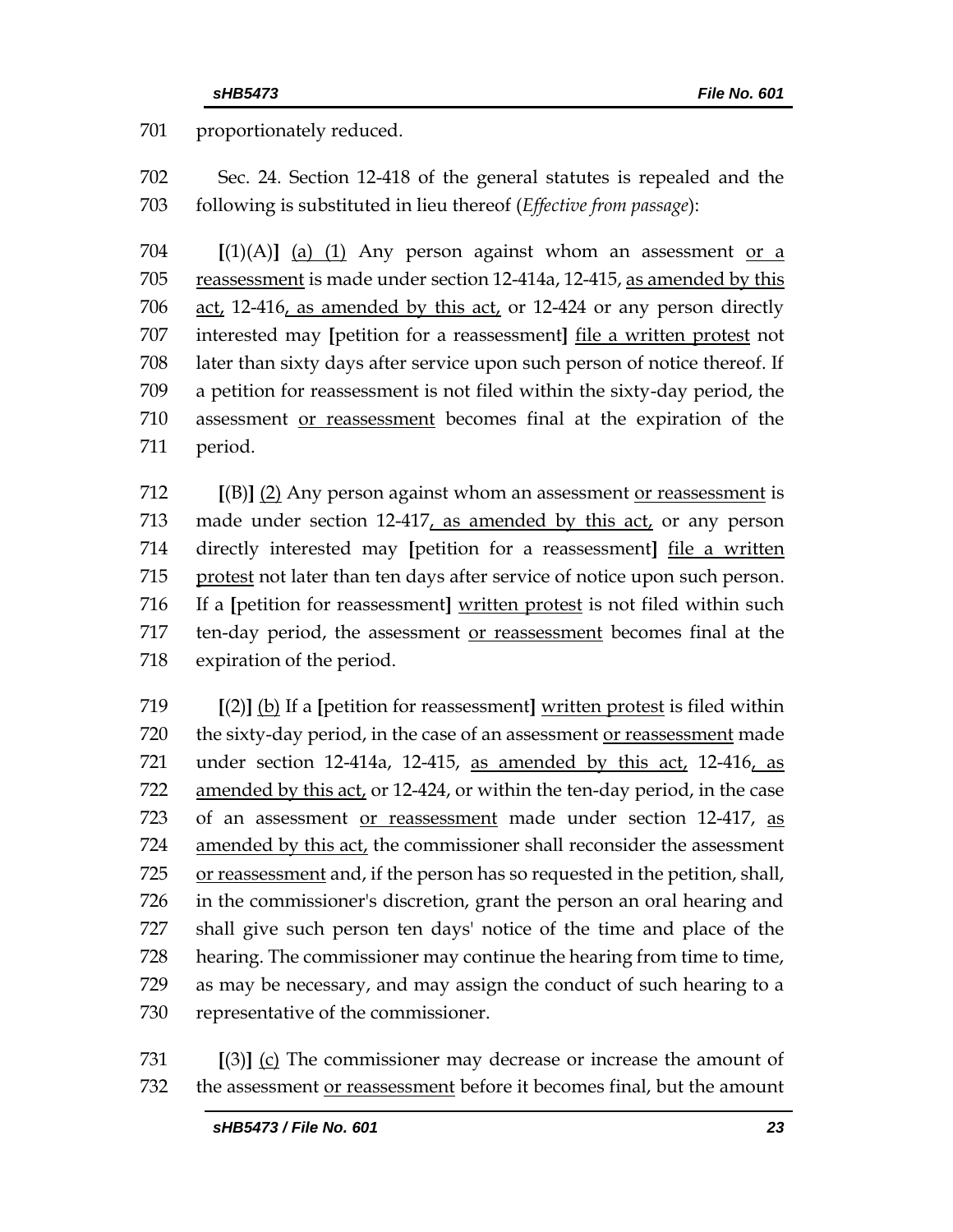| 733 | may be increased only if a claim for the increase is asserted by the       |  |  |  |
|-----|----------------------------------------------------------------------------|--|--|--|
| 734 | commissioner at or before the hearing.                                     |  |  |  |
| 735 | $[(4)]$ (d) The order or decision of the commissioner upon a [petition     |  |  |  |
| 736 | for reassessment] protest becomes final one month after service upon       |  |  |  |
| 737 | the [petitioner] person filing the protest of notice thereof unless within |  |  |  |
| 738 | such period [the petitioner] such person seeks judicial review of the      |  |  |  |
| 739 | commissioner's order or decision pursuant to section 12-422.               |  |  |  |
| 740 | $[5]$ (e) All assessments or reassessments made by the commissioner        |  |  |  |
| 741 | under section 12-414a, 12-415, as amended by this act, 12-416, as          |  |  |  |
| 742 | amended by this act, or 12-424 are due and payable at the time they        |  |  |  |
| 743 | become final.                                                              |  |  |  |
| 744 | $[(6)]$ (f) Any notice required by this section shall be served personally |  |  |  |
| 745 | or by mail in the manner prescribed for service of notice of a deficiency  |  |  |  |
| 746 | assessment.                                                                |  |  |  |
| 747 | Sec. 25. Section 12-419 of the general statutes is repealed and the        |  |  |  |
| 748 | following is substituted in lieu thereof (Effective from passage):         |  |  |  |
| 749 | (a) Any person, other than an individual making purchases for              |  |  |  |
| 750 | personal use or consumption and not making purchases for use or            |  |  |  |
| 751 | consumption in carrying on a trade, occupation, business or profession,    |  |  |  |
| 752 | who fails to pay any tax to the state or any amount of tax required to be  |  |  |  |
| 753 | collected and paid to the state, except amounts of assessments or          |  |  |  |
| 754 | reassessments made by the commissioner under sections 12-415 and 12-       |  |  |  |
| 755 | 416, as amended by this act, within the time required shall pay, in        |  |  |  |
| 756 | addition to such tax or such amount of tax required to be collected and    |  |  |  |
| 757 | paid, a penalty of fifteen per cent of the tax or fifty dollars, whichever |  |  |  |
| 758 | amount is greater, plus interest on such tax or such amount of tax         |  |  |  |
| 759 | required to be collected and paid at the rate of one per cent per month    |  |  |  |
| 760 | or fraction thereof from the due date to the date of payment.              |  |  |  |
| 761 | Any individual making purchases for personal use<br>(b)<br>or              |  |  |  |

 consumption and not making purchases for use or consumption in carrying on a trade, occupation, business or profession who fails to pay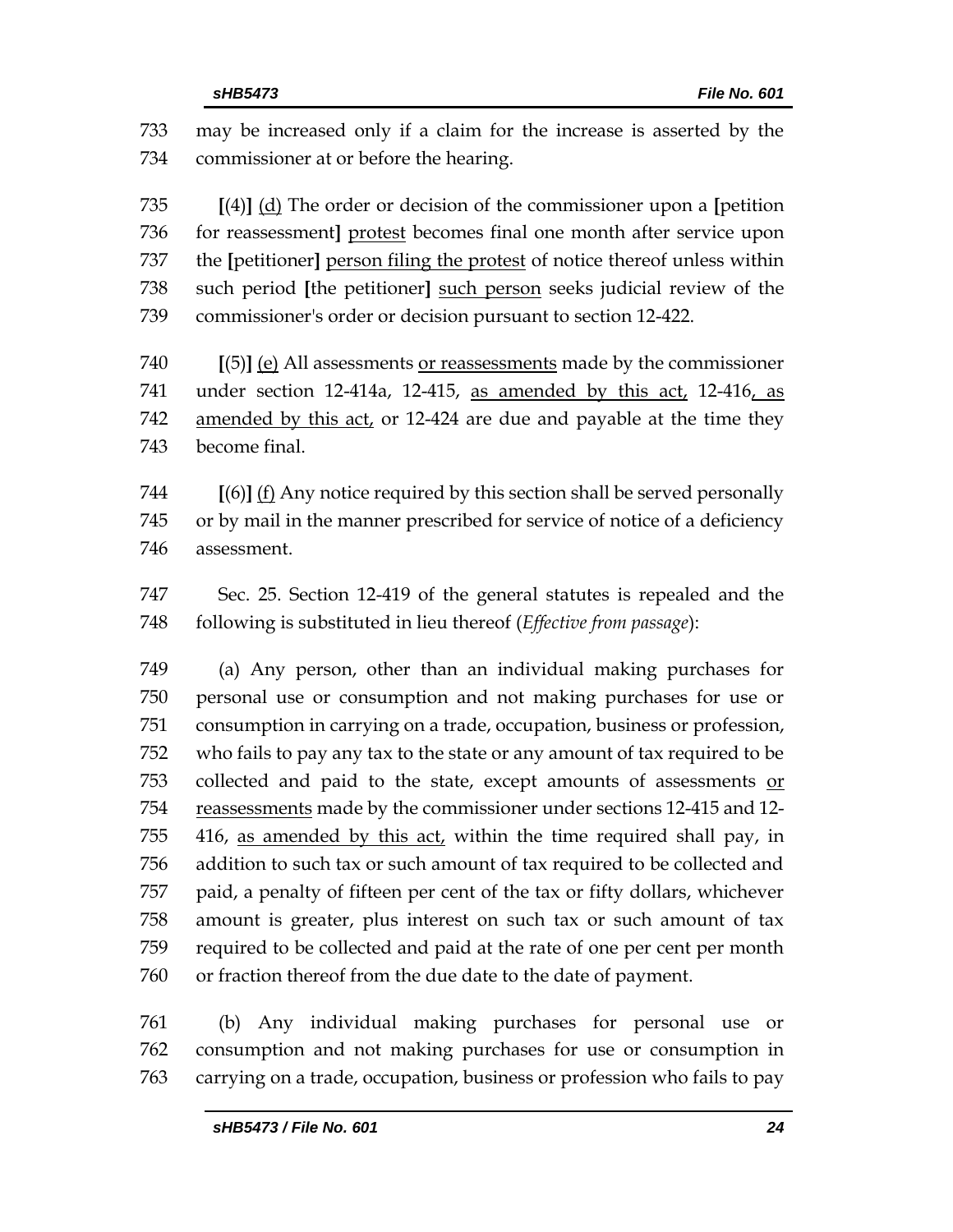use tax to the state, except amounts of assessments or reassessments made by the commissioner under sections 12-415 and 12-416, as amended by this act, within the time required shall pay, in addition to such tax, a penalty of ten per cent of the tax, plus interest on such tax at the rate of one per cent per month or fraction thereof from the due date of such tax to the date of payment.

 (c) Subject to the provisions of section 12-3a, the commissioner may waive all or any part of the penalties provided under this chapter when it is proven to the satisfaction of the commissioner that failure to pay any tax was due to reasonable cause and was not intentional or due to neglect.

 Sec. 26. Subdivision (6) of subsection (a) of section 12-408c of the general statutes is repealed and the following is substituted in lieu thereof (*Effective from passage*):

 (6) The commissioner may, at any time within three years after the date of receipt of such claim for refund, examine such claim and supporting documentation and, if any error is disclosed by such examination, mail a notice of assessment or reassessment in the manner provided in section 12-415, as amended by this act, as if a return had been filed with which the commissioner was not satisfied. In such event, the claimant may **[**petition for reassessment**]** file a written protest in the time and manner provided in section 12-418, as amended by this act. The order or decision of the commissioner upon the **[**petition for reassessment**]** written protest shall be subject to judicial review in the time and manner provided in section 12-422.

 Sec. 27. Subsections (c) and (d) of section 12-420b of the general statutes are repealed and the following is substituted in lieu thereof (*Effective from passage*):

 (c) The commissioner may, in the commissioner's sole discretion, terminate a managed compliance agreement and conduct an audit of an eligible taxpayer under **[**subdivision (1)**]** subsection (a) of section 12-415, as amended by this act, if the eligible taxpayer fails to fulfill any of the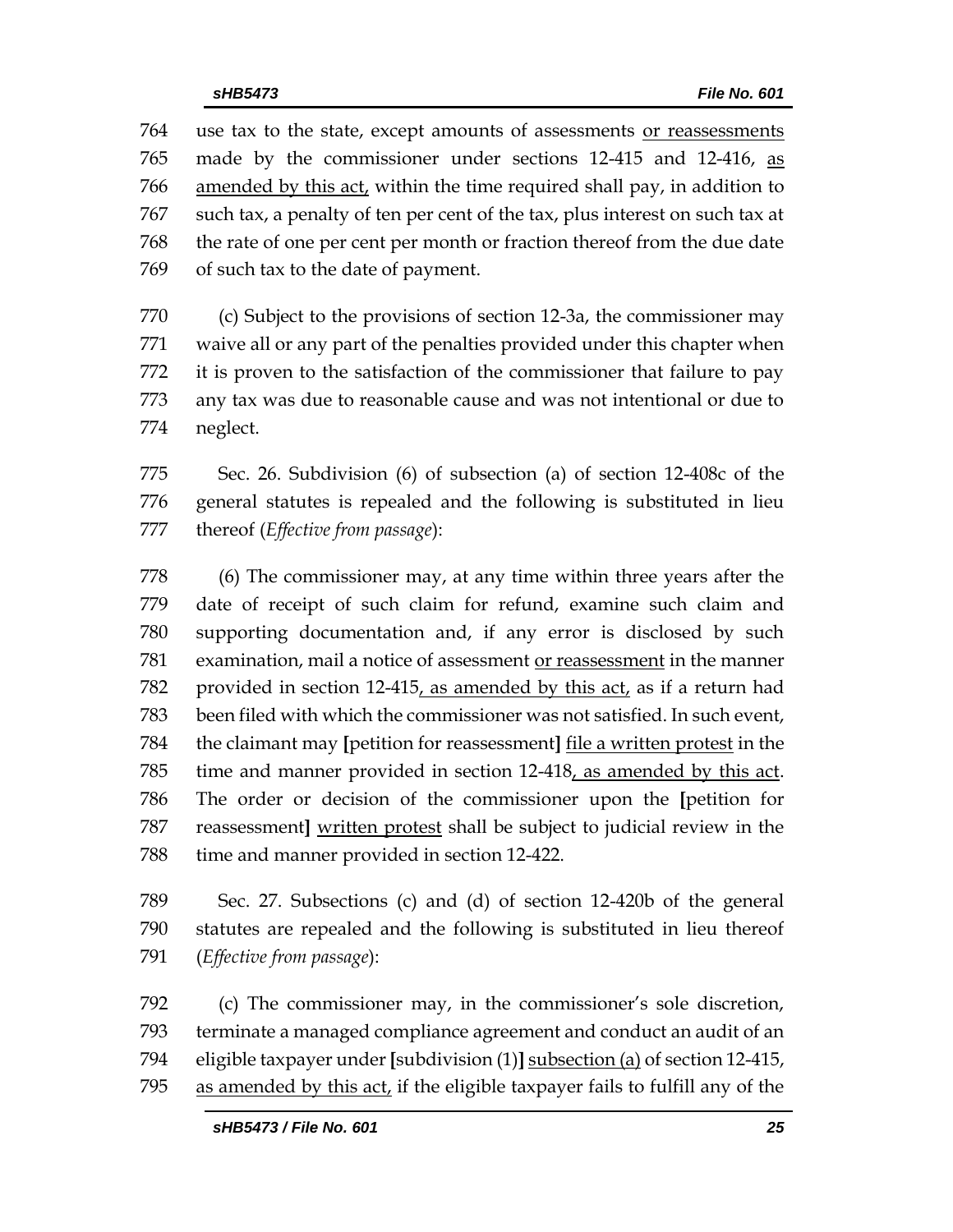terms of a managed compliance agreement and such failure is materially adverse to the commissioner and the taxpayer fails to cure such failure not later than thirty days after the mailing of written notice of such failure by the commissioner, provided no such notice need be given in the event such failure is not capable of being cured or the commissioner believes that the collection of any tax required to be collected and paid to the state or of any assessment or reassessment will be jeopardized by delay. Any such termination shall be effective on the first day of the fourth month following the month in which notice of such termination is given by the commissioner to the taxpayer, except that such termination shall take effect immediately if such failure is not capable of being cured or if the commissioner believes that the collection of any tax 808 required to be collected and paid to the state or of any assessment or reassessment will be jeopardized by delay.

 (d) Nothing in this section shall abridge or alter any other requirements, rights or obligations of an eligible taxpayer or the commissioner granted or imposed by statute or regulation, including, but not limited to, penalties for negligence or intentional disregard of the provisions of this chapter, except as provided in subsection (c) of this section; penalties for failure to file returns or for fraud or intent to evade the provisions of this chapter; limitation periods and waivers of limitation periods; the right of an eligible taxpayer to **[**petition for reassessment**]** file a written protest under section 12-418, as amended by this act; the right of an eligible taxpayer to appeal an assessment or a reassessment under section 12-422; or the right of an eligible taxpayer to 821 claim a refund under section 12-425, as amended by this act.

 Sec. 28. Subsections (b) to (d), inclusive, of section 12-420c of the general statutes are repealed and the following is substituted in lieu thereof (*Effective from passage*):

 (b) Such agreement may provide that, upon compliance by the taxpayer with all the terms of **[**said**]** such agreement, in calculating the total amount of the audit assessment resulting from such managed audit the first ten thousand dollars of interest and ten per cent of any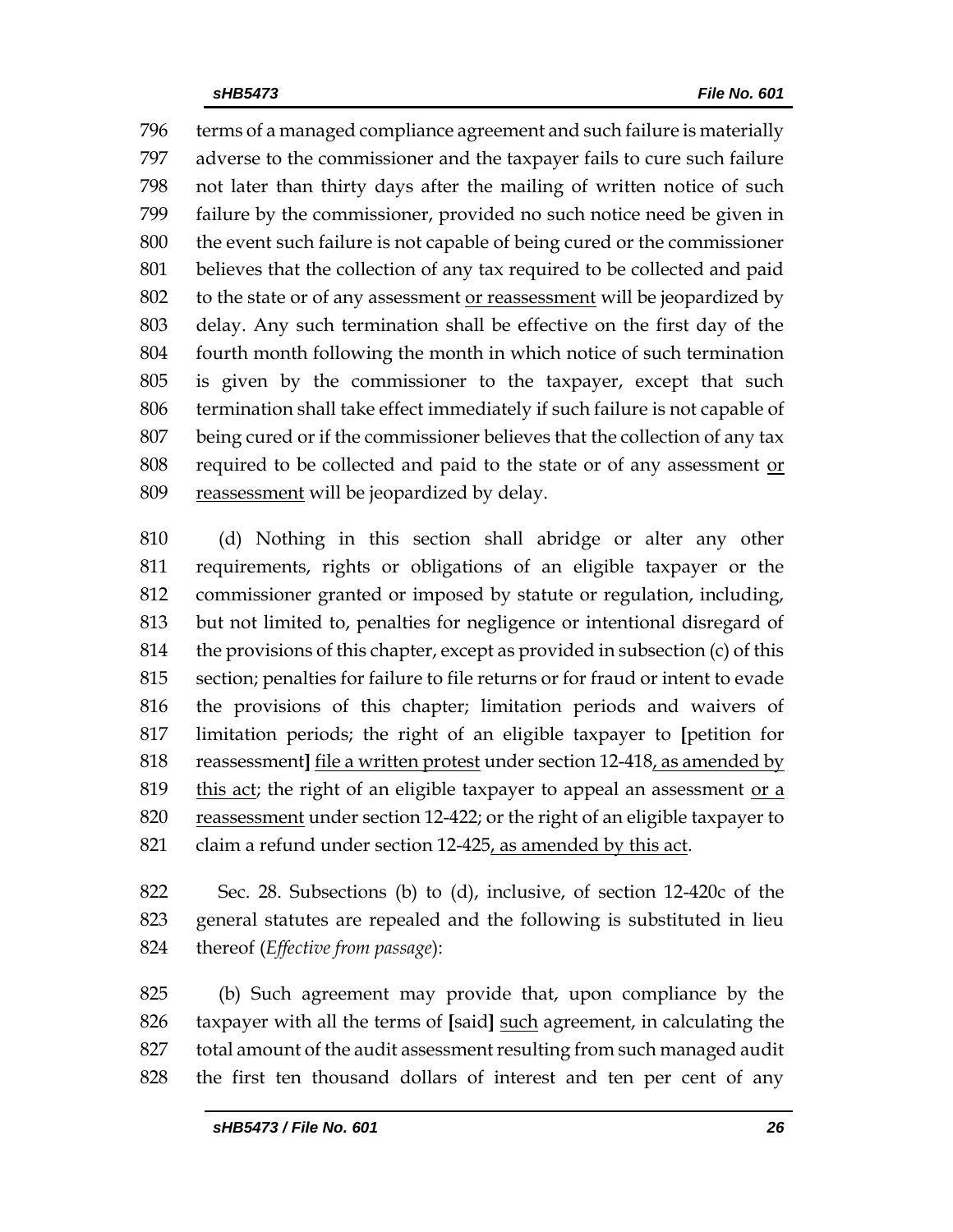additional interest otherwise due under **[**subdivision (2)**]** subsection (b) of section 12-415, as amended by this act, shall not be imposed. Any interest accruing after the initial assessment shall be at the rate of interest specified in **[**subdivision (2)**]** subsection (b) of section 12-415, as amended by this act.

 (c) The commissioner may, in the commissioner's sole discretion, terminate a managed audit agreement and conduct an audit of an eligible taxpayer under **[**subdivision (1)**]** subsection (a) of section 12-415, as amended by this act, if the eligible taxpayer fails to fulfill any of the terms of a managed audit agreement, or if the commissioner believes that a managed audit should not be conducted for any other reason.

 (d) Nothing in this section shall abridge or alter any other requirements, rights or obligations of an eligible taxpayer or the commissioner granted or imposed by statute or regulation, including, but not limited to, penalties for negligence or intentional disregard of the provisions of this chapter, except as provided in subsection (c) of this section; penalties for failure to file returns or for fraud or intent to evade the provisions of this chapter; limitation periods and waivers of limitation periods; the right of an eligible taxpayer to **[**petition for reassessment**]** file a written protest under section 12-418, as amended by 849 this act; the right of an eligible taxpayer to appeal an assessment or a reassessment under section 12-422 or the right of an eligible taxpayer to claim a refund under section 12-425, as amended by this act.

 Sec. 29. Subdivision (1) of section 12-425 of the general statutes is repealed and the following is substituted in lieu thereof (*Effective from passage*):

 No refund shall be allowed unless a claim therefor is filed with the commissioner within three years from the last day of the month succeeding the period for which the overpayment was made, or, with respect to assessments or reassessments made under sections 12-415 and 859 12-416, as amended by this act, within six months after the assessments or reassessments become final. No credit shall be allowed after the expiration of the period specified for filing claims for refund unless a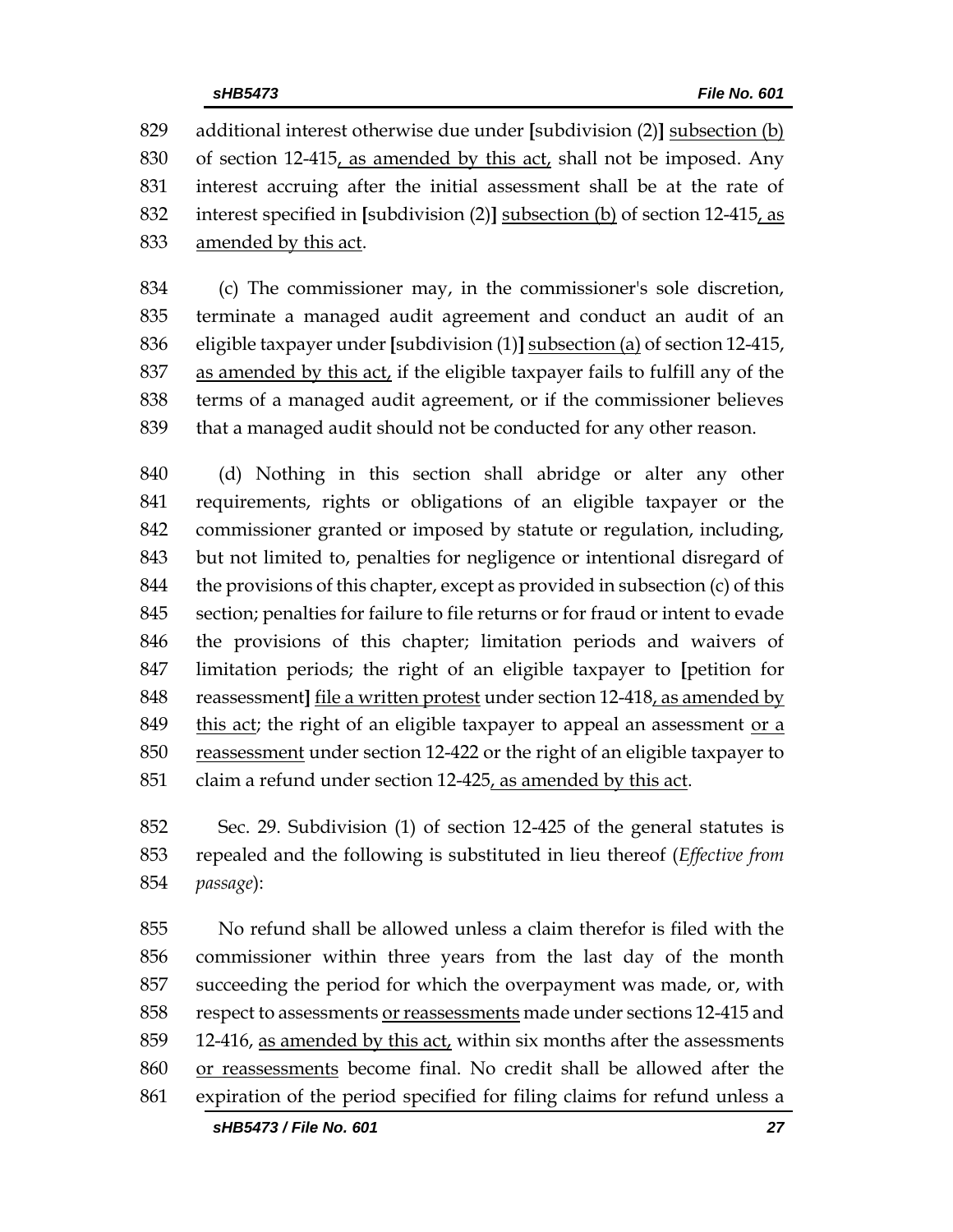claim for credit is filed with the commissioner within such period, or unless the credit relates to a period for which a waiver is given pursuant 864 to subsection (g) of section 12-415, as amended by this act.

 Sec. 30. Subparagraphs (C) and (D) of subdivision (7) of section 12- 430 of the general statutes are repealed and the following is substituted in lieu thereof (*Effective from passage*):

 (C) (i) Every prime or general contractor who is an unverified contractor shall post with the commissioner a good and valid bond with a surety company authorized to do business in this state in an amount equal to five per cent of the contract price, to secure the payment of any sums due under this chapter either from such contractor or from any subcontractor who enters into a contract with such contractor to perform any part of the contract entered into by such contractor. The commissioner shall release such contractor from its obligations under such bond if it has been established, to the commissioner's satisfaction, that such contractor has met the requirements of either clause (ii) or (iii) of this subparagraph.

 (ii) If a prime or general contractor who is an unverified contractor establishes, to the satisfaction of the commissioner by submitting such documentation, including any forms prescribed by the commissioner, as the commissioner deems necessary, that such contractor has paid all of the taxes that it owes in connection with the contract and that its subcontractors who are unverified contractors have paid all of the taxes that they owe in connection with the contract, the commissioner shall 886 release such contractor from its obligations under the bond.

 (iii) (I) If a prime or general contractor who is an unverified contractor establishes, to the satisfaction of the commissioner by submitting such documentation, including any forms prescribed by the commissioner, as the commissioner deems necessary, that such contractor has paid all of the taxes that it owes in connection with the contract, has held back an amount equal to five per cent of the payments being made by such contractor in connection with the contract to its subcontractors who are unverified contractors, and has complied with the provisions of either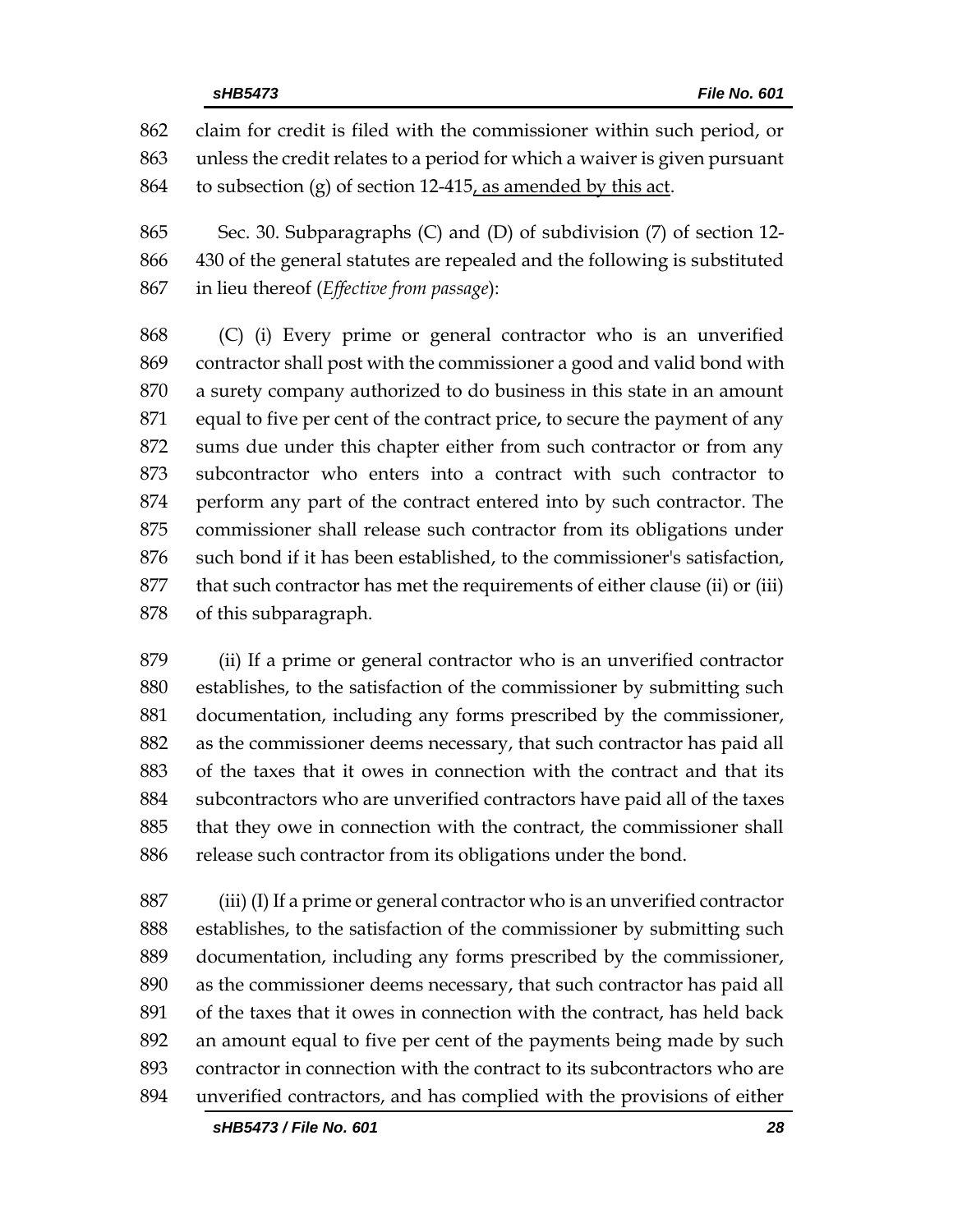subclause (V) or (VI) of this clause, as the case may be, the commissioner shall release such contractor from its obligations under the bond.

 (II) Every prime or general contractor who is an unverified contractor and doing business with a subcontractor who is an unverified contractor shall hold back an amount equal to five per cent of such payments otherwise required to be made to such subcontractor until such subcontractor furnishes such contractor with a certificate of compliance, as described in this clause, authorizing the full or partial release of the amount held back from such payments to such subcontractor. Such contractor shall provide written notice of the requirement to hold back to each subcontractor who is an unverified contractor not later than the time of commencement of work under the contract by such subcontractor.

 (III) The amount required to be held back from a subcontractor who is an unverified contractor, when so held back, shall be held to be a special fund in trust for the state. No such subcontractor shall have any right of action against a prime or general contractor holding back under this clause with respect to any amount held back in compliance with or intended compliance with this clause.

 (IV) Any subcontractor who is an unverified contractor shall, upon the completion of its work under the contract, request the commissioner, in writing, for the issuance of a certificate of compliance to such subcontractor. Such subcontractor shall submit, with such request, such documentation, including any forms prescribed by the commissioner, as the commissioner deems necessary. The commissioner shall, after receipt of such request and such required documentation, review the documentation in the context of generally accepted construction industry cost guidelines for the scope and type of construction project. Not later than one hundred twenty days after the receipt by the commissioner of the required documentation, the commissioner shall either issue a certificate of compliance authorizing the full or partial release of an amount held back from payments being made to such subcontractor, or shall be deemed to have issued such certificate.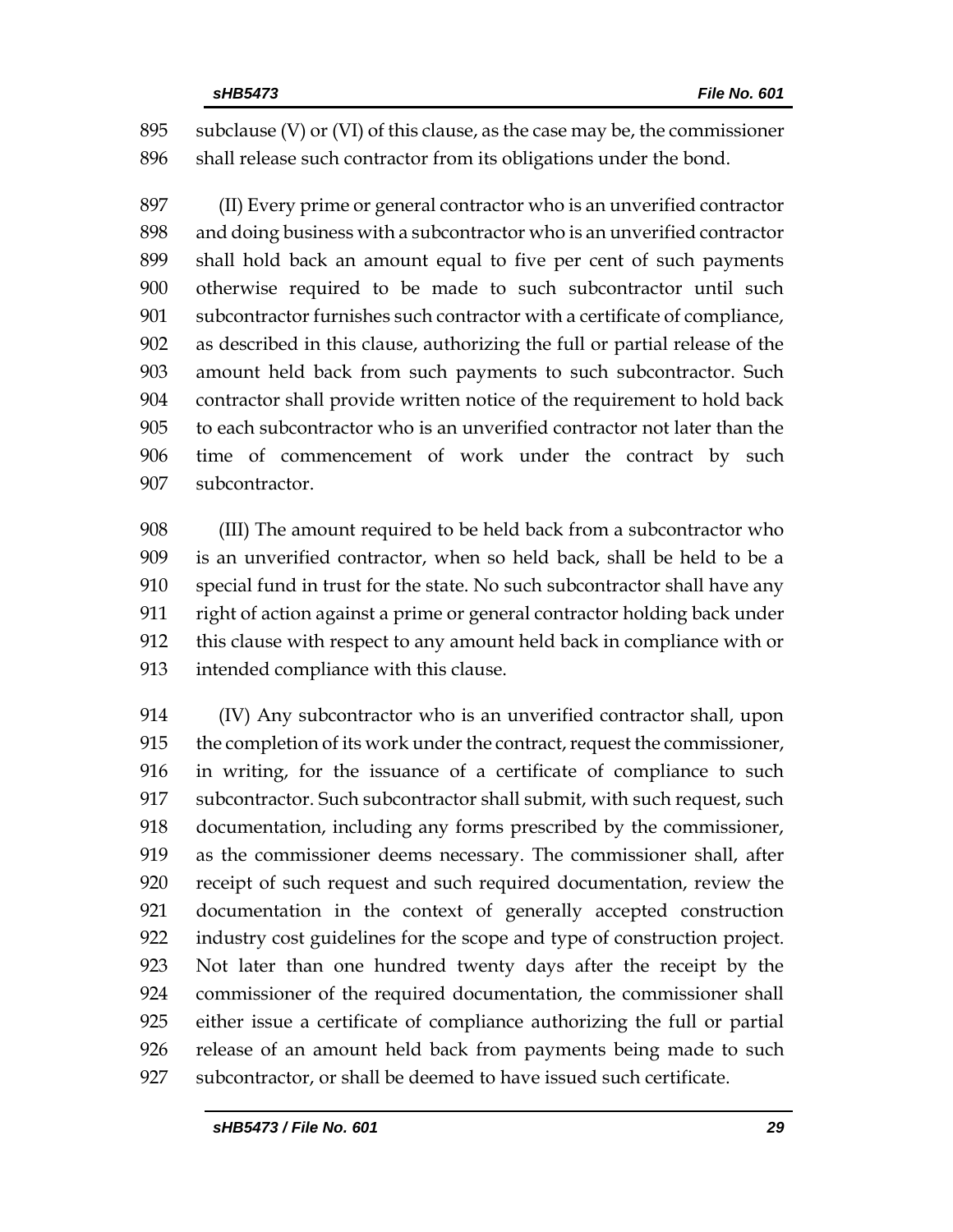(V) If the commissioner issues a certificate of compliance authorizing a full release of the amount held back from a subcontractor who is an unverified contractor, the prime or general contractor holding back such amount shall pay over such amount to such subcontractor. Such contractor shall not be liable for any claim of the commissioner for any taxes of such subcontractor arising from the activities of such subcontractor on the project.

 (VI) If the commissioner issues a certificate of compliance authorizing a partial release of the amount held back from a subcontractor who is an unverified contractor, the prime or general contractor holding back such amount shall pay over the released amount to such subcontractor and shall pay over the unreleased amount to the commissioner. When such contractor pays over to the commissioner an amount held back in accordance with this subclause, such contractor shall not be liable for any claim of such subcontractor for such amount or for any claim of the commissioner for any taxes of such subcontractor arising from the activities of such subcontractor on the project for which the amount was paid over. If the amount that such contractor is required to pay over to the commissioner is not paid over on or before the thirtieth day after the date of mailing of such certificate of compliance, such contractor shall be liable for a penalty equal to ten per cent of such amount. The amount that such contractor is required to pay over to the commissioner, and the penalty thereon, may be collected under the provisions of section 12- 35, as amended by this act.

 (VII) The commissioner shall treat the issuance to a subcontractor who is an unverified contractor of a certificate of compliance authorizing a partial release of an amount held back in the same manner 955 as the issuance to such subcontractor of a notice of assessment or 956 reassessment under section 12-415, as amended by this act.

 (VIII) The issuance to a subcontractor who is an unverified contractor of a certificate of compliance shall not preclude the commissioner, in the exercise of the commissioner's authority under this chapter, from examining the tax returns and books and records of such subcontractor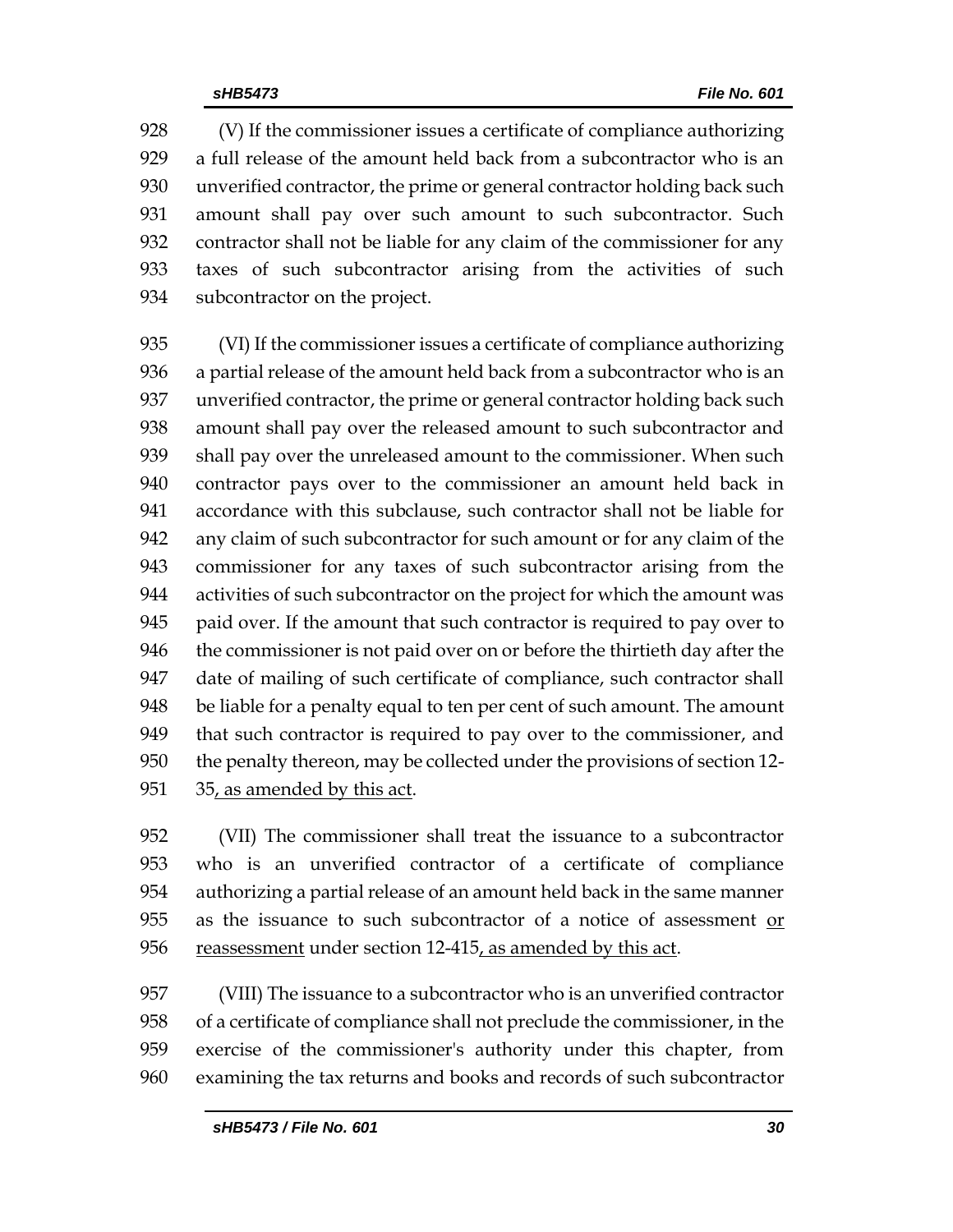and, if appropriate and other than in connection with the project for which the certificate of compliance was issued, from making an assessment or reassessment against such subcontractor.

 (D) (i) Every prime or general contractor who is either a resident contractor or a verified contractor and doing business with a subcontractor who is an unverified contractor shall hold back an amount equal to five per cent of such payments otherwise required to be made to such subcontractor until such subcontractor furnishes such contractor with a certificate of compliance, as described in this subparagraph, authorizing the full or partial release of the amount held back from such payments to such subcontractor. Such contractor shall provide written notice of the requirement to hold back to each subcontractor who is an unverified contractor not later than the time of commencement of work under the contract by such subcontractor.

 (ii) The amount required to be held back from a subcontractor who is an unverified contractor, when so held back, shall be held to be a special fund in trust for the state. No such subcontractor shall have any right of action against a prime or general contractor holding back under this subparagraph with respect to any amount held back in compliance with or intended compliance with this subparagraph.

 (iii) A subcontractor who is an unverified contractor shall, upon the completion of its work under the contract, request the commissioner, in writing, for the issuance of a certificate of compliance to such subcontractor. Such subcontractor shall submit, with such request, such documentation, including any forms prescribed by the commissioner, as the commissioner deems necessary. The commissioner shall, after receipt of such request and such required documentation, review the documentation in the context of generally accepted construction industry cost guidelines for the scope and type of construction project. Not later than one hundred twenty days after the receipt by the commissioner of the required documentation, the commissioner shall either issue a certificate of compliance authorizing the full or partial release of an amount held back from payments being made to such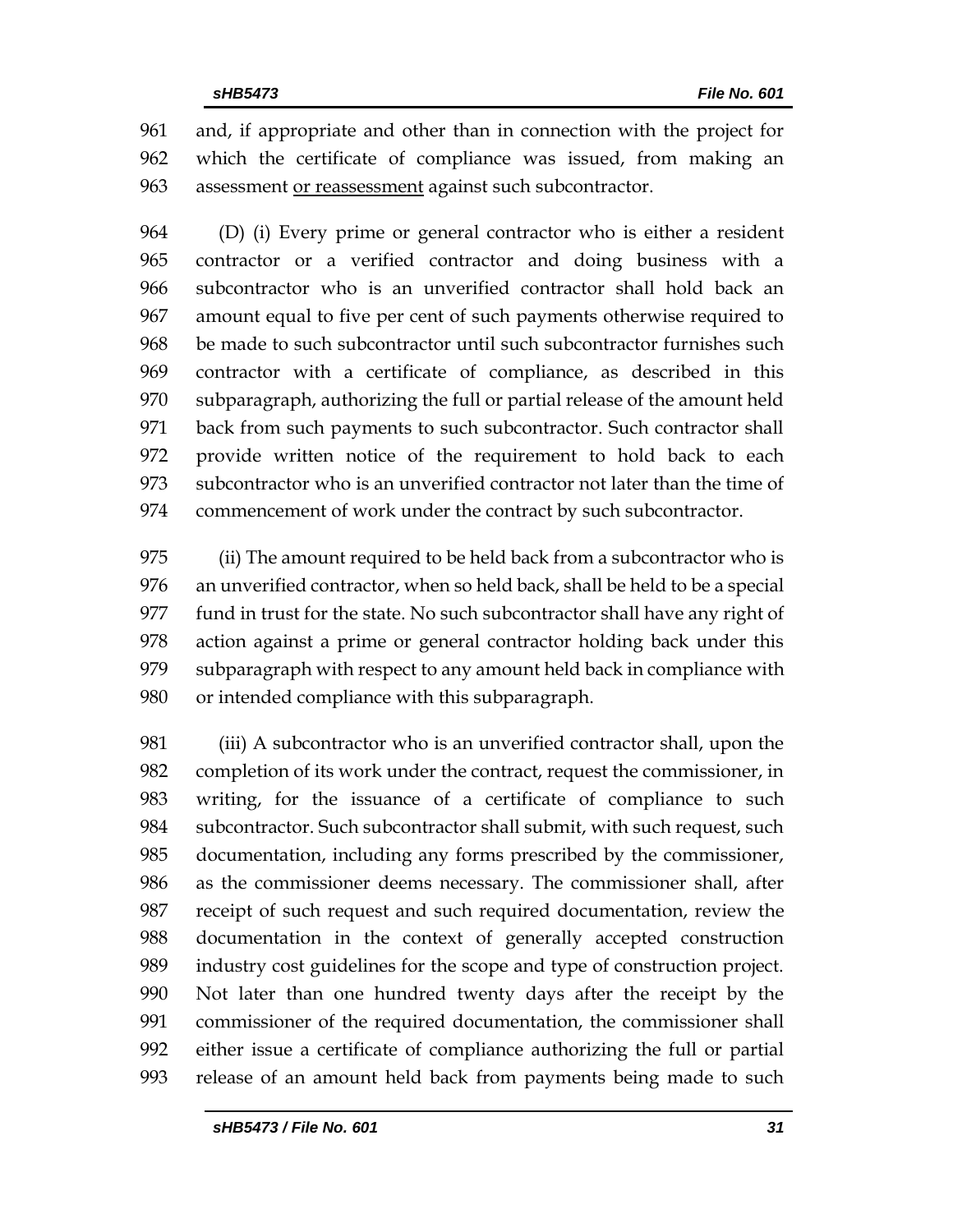#### subcontractor or shall be deemed to have issued such certificate.

 (iv) If the commissioner issues a certificate of compliance authorizing a full release of the amount held back from a subcontractor who is an unverified contractor, the prime or general contractor holding back such amount shall pay over such amount to such subcontractor. Such contractor shall not be liable for any claim of the commissioner for any taxes of such subcontractor arising from the activities of such 1001 subcontractor on the project.

 (v) If the commissioner issues a certificate of compliance authorizing a partial release of the amount held back from a subcontractor who is an unverified contractor, the prime or general contractor holding back such amount shall pay over the released amount to such subcontractor and shall pay over the unreleased amount to the commissioner. When such contractor pays over to the commissioner an amount held back in accordance with this clause, such contractor shall not be liable for any claim of such subcontractor for such amount or for any claim of the commissioner for any taxes of such subcontractor arising from the activities of such subcontractor on the project for which the amount was paid over. If the amount that such contractor is required to pay over to the commissioner is not paid over on or before the thirtieth day after the date of mailing of such certificate of compliance, such contractor shall be liable for a penalty equal to ten per cent of such amount. The amount that such contractor is required to pay over to the commissioner, and the penalty thereon, may be collected under the provisions of section 12- 35, as amended by this act.

 (vi) The commissioner shall treat the issuance to a subcontractor who is an unverified contractor of a certificate of compliance authorizing a partial release of an amount held back in the same manner as the 1022 issuance to such subcontractor of a notice of assessment or reassessment under section 12-415, as amended by this act.

 (vii) The issuance to a subcontractor who is an unverified contractor of a certificate of compliance shall not preclude the commissioner, in the exercise of the commissioner's authority under this chapter, from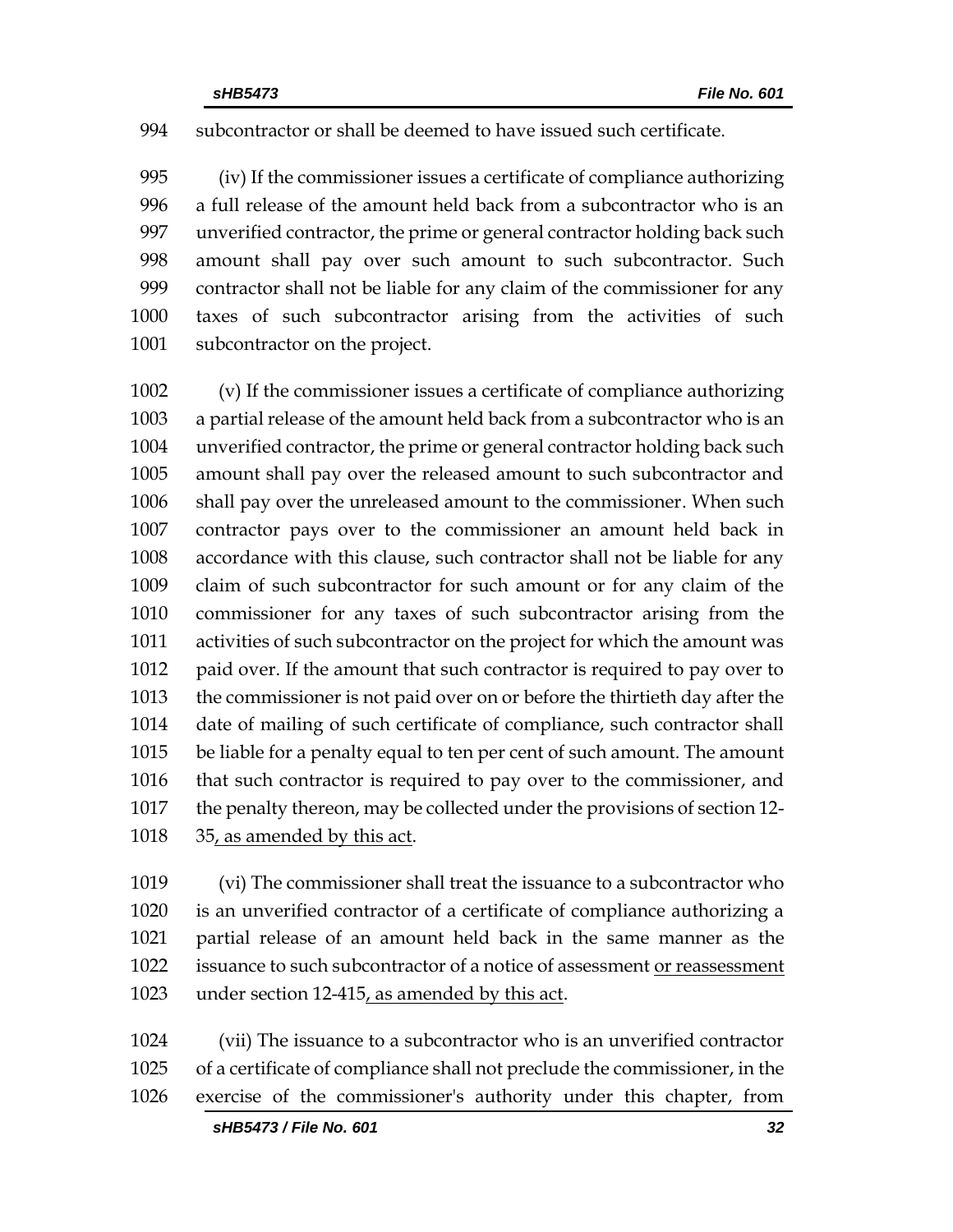examining the tax returns and books and records of such subcontractor and, if appropriate and other than in connection with the project for which the certificate of compliance was issued, from making an assessment or reassessment against such subcontractor.

 Sec. 31. Section 12-35 of the general statutes is repealed and the following is substituted in lieu thereof (*Effective from passage*):

 (a) (1) Wherever used in this chapter, unless otherwise provided, "state collection agency" includes the Treasurer, the Commissioner of Revenue Services and any other state official, board or commission authorized by law to collect taxes payable to the state and any duly appointed deputy of any such official, board or commission; "tax" includes not only the principal of any tax but also all interest, penalties, fees and other charges added thereto by law; and "serving officer" includes any state marshal, constable or employee of such state collection agency designated for such purpose by a state collection agency and any person so designated by the Labor Commissioner.

 (2) Upon the failure of any person to pay any tax, except any tax under chapter 216, due the state within thirty days from its due date, the state collection agency charged by law with its collection shall add thereto such penalty or interest or both as are prescribed by law, 1047 provided,  $(A)$  if any statutory penalty is not specified, there may be added a penalty in the amount of ten per cent of the whole or such part of the principal of the tax as is unpaid or fifty dollars, whichever amount is greater, and **[**provided,**]** (B) if any statutory interest is not specified, there shall be added interest at the rate of one per cent of the whole or such part of the principal of the tax as is unpaid for each month or fraction thereof, from the due date of such tax to the date of payment.

 (3) Upon the failure of any person to pay any tax, except any tax under chapter 216, due within thirty days of its due date, the state collection agency charged by law with the collection of such tax may make out and sign a warrant directed to any serving officer for distraint upon any property of such person found within the state, whether real or personal. An itemized bill shall be attached thereto, certified by the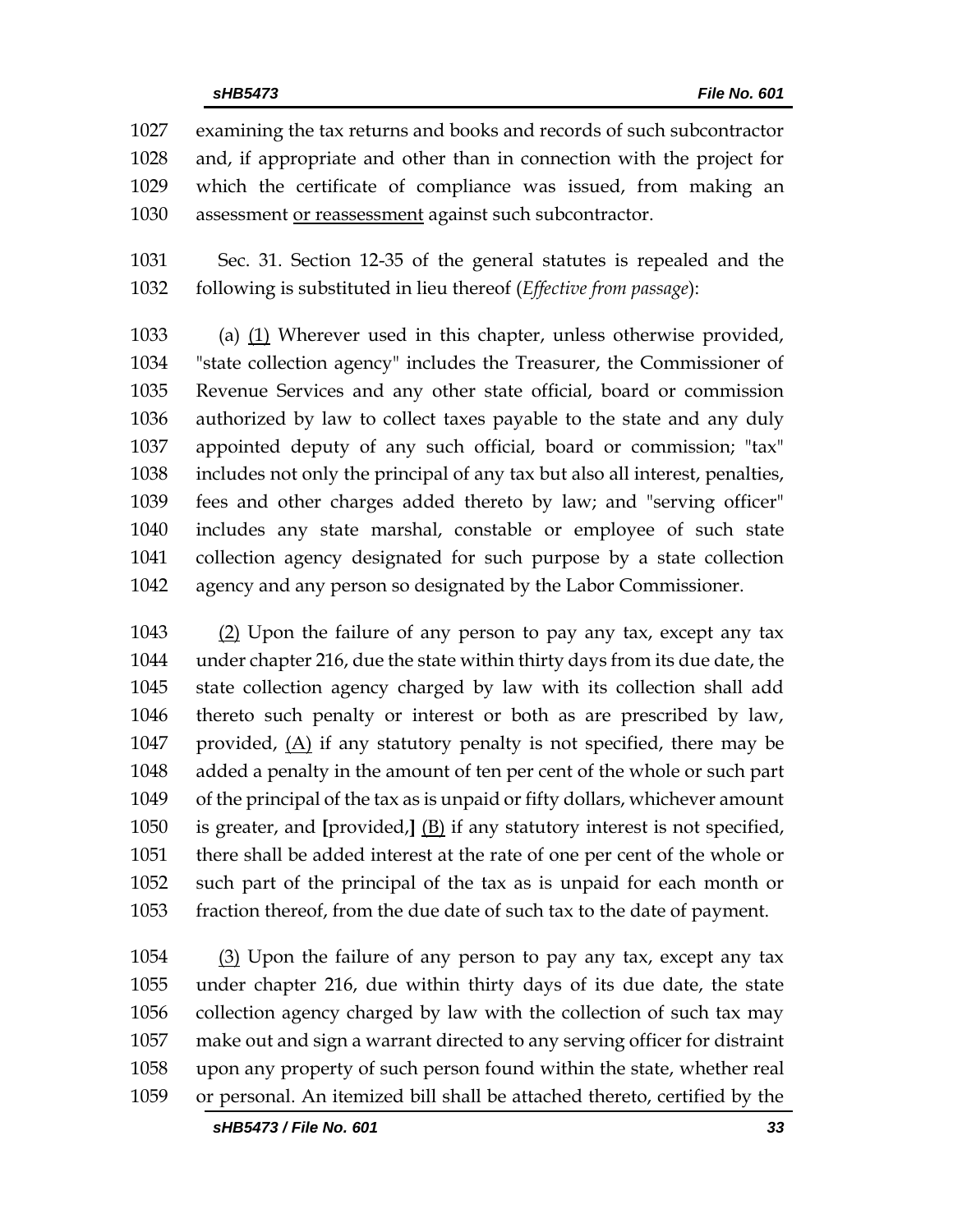state collection agency issuing such warrant as a true statement of the amount due from such person.

 (A) Such warrant shall have the same force and effect as an execution issued pursuant to chapter 906. Such warrant may be levied on any real property or tangible or intangible personal property of such person, and sale made pursuant to such warrant in the same manner and with the same force and effect as a levy of sale pursuant to an execution. In addition thereto, if such warrant has been issued by the Commissioner of Revenue Services, **[**his**]** the commissioner's deputy, the Labor Commissioner, the executive director of the Employment Security Division or any person in the Employment Security Division in a position equivalent to or higher than the position presently held by a revenue examiner four, **[**said**]** such serving officer shall be authorized to place a keeper in any place of business and it shall be such keeper's duty to secure the income of such business for the state and, when it is in the best interest of the state, to force cessation of such business operation. In addition, the Attorney General may collect any such tax by civil action. Each serving officer so receiving a warrant shall make a return with respect to such warrant to the appropriate collection agency within a period of ten days following receipt of such warrant.

 (B) Each serving officer shall collect from such person, in addition to the amount shown on such warrant, **[**his**]** such officer's fees and charges, which shall be twice those authorized by statute for serving officers, provided the minimum charge shall be five dollars and money collected pursuant to such warrant shall be first applied to the amount of any fees and charges of the serving officer. In the case of an employee of the state acting as a serving officer the fees and charges collected by such employee shall inure to the benefit of the state.

 (4) For the purposes of this section, "keeper" means a person who has been given authority by an officer authorized to serve a tax warrant to act in the state's interest to secure the income of a business for the state and, when it is in the best interest of the state, to force the cessation of such business's operation, upon the failure of such business to pay taxes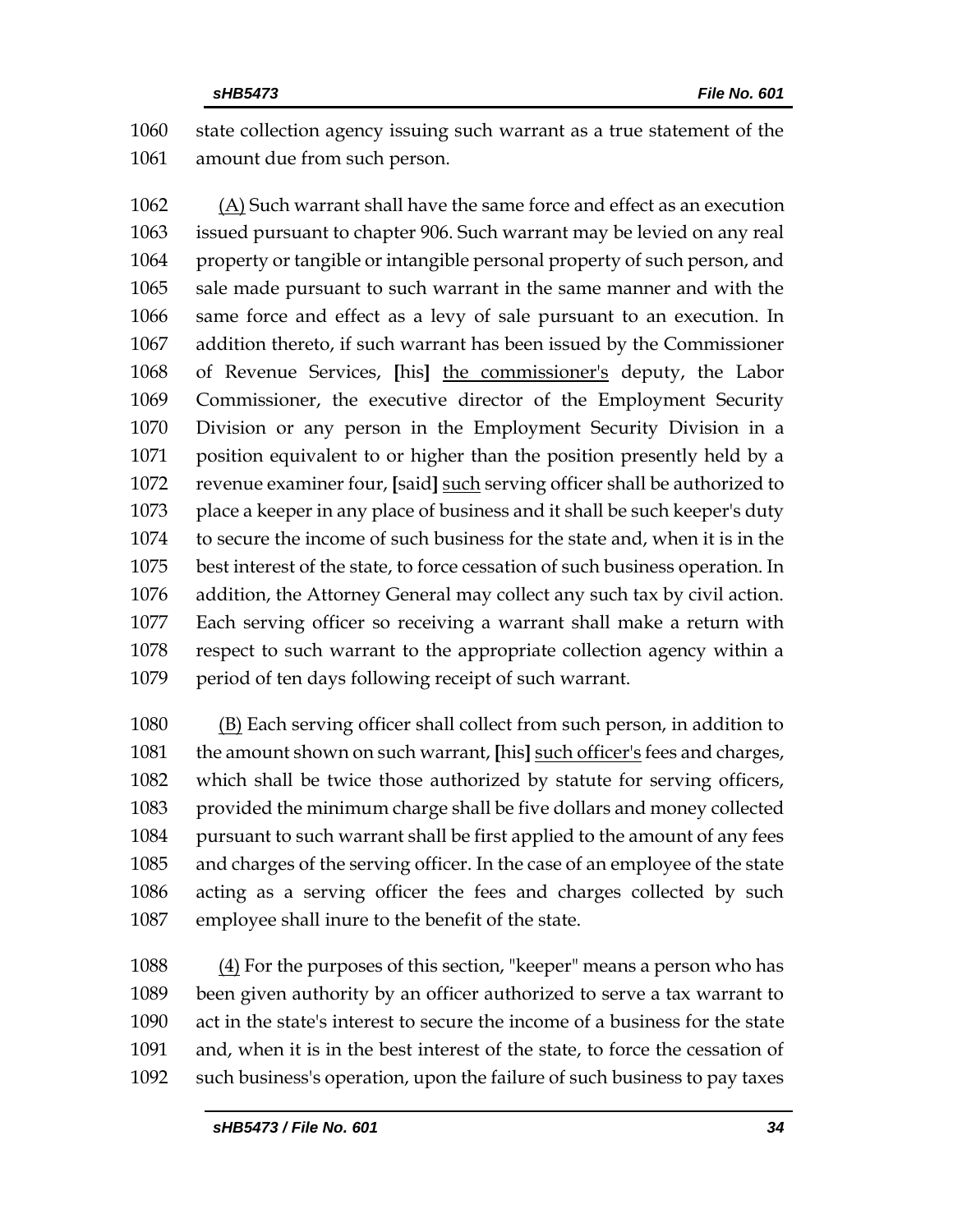owed to the state.

 (b) (1) Any such warrant on any intangible personal property of any person may be served by mailing a certified copy of such warrant by certified mail, return receipt requested, to any third person in possession of, or obligated with respect to, receivables, bank accounts, evidences of debt, securities, salaries, wages, commissions, compensation or other intangible personal property subject to such warrant, ordering such third person to forthwith deliver such property or pay the amount due or payable to the state collection agency that has made out such warrant, provided such warrant may be issued only after the state collection agency making out such warrant has notified the person owning such property, in writing, of its intention to issue such warrant. The notice of intent shall be: (A) Given in person; (B) left at the dwelling or usual place of business of such person; or (C) sent by certified mail, return receipt requested, to such person's last known address, not less than thirty days before the day the warrant is to be issued.

 (2) Any such warrant on any intangible personal property of any person may be served by electronic mail, facsimile machine or other electronic means on any third person in possession of, or obligated with respect to, receivables, bank accounts, evidences of debt, securities, salaries, wages, commissions, compensation or other intangible personal property subject to such warrant, ordering such third person to forthwith deliver such property or pay the amount due or payable to the state collection agency that has made out such warrant, provided such warrant may be issued only after the state collection agency making out such warrant has notified the person owning such property, in writing, of its intention to issue such warrant. The notice of intent shall be: (A) Given in person; (B) left at the dwelling or usual place of business of such person; or (C) sent by certified mail, return receipt requested, to such person's last-known address, not less than thirty days before the day the warrant is to be issued. Any such warrant for tax due may further include an order to such third person to continually deliver, during the one hundred eighty days immediately following the date of issuance of the warrant or until the tax is fully paid, whichever occurs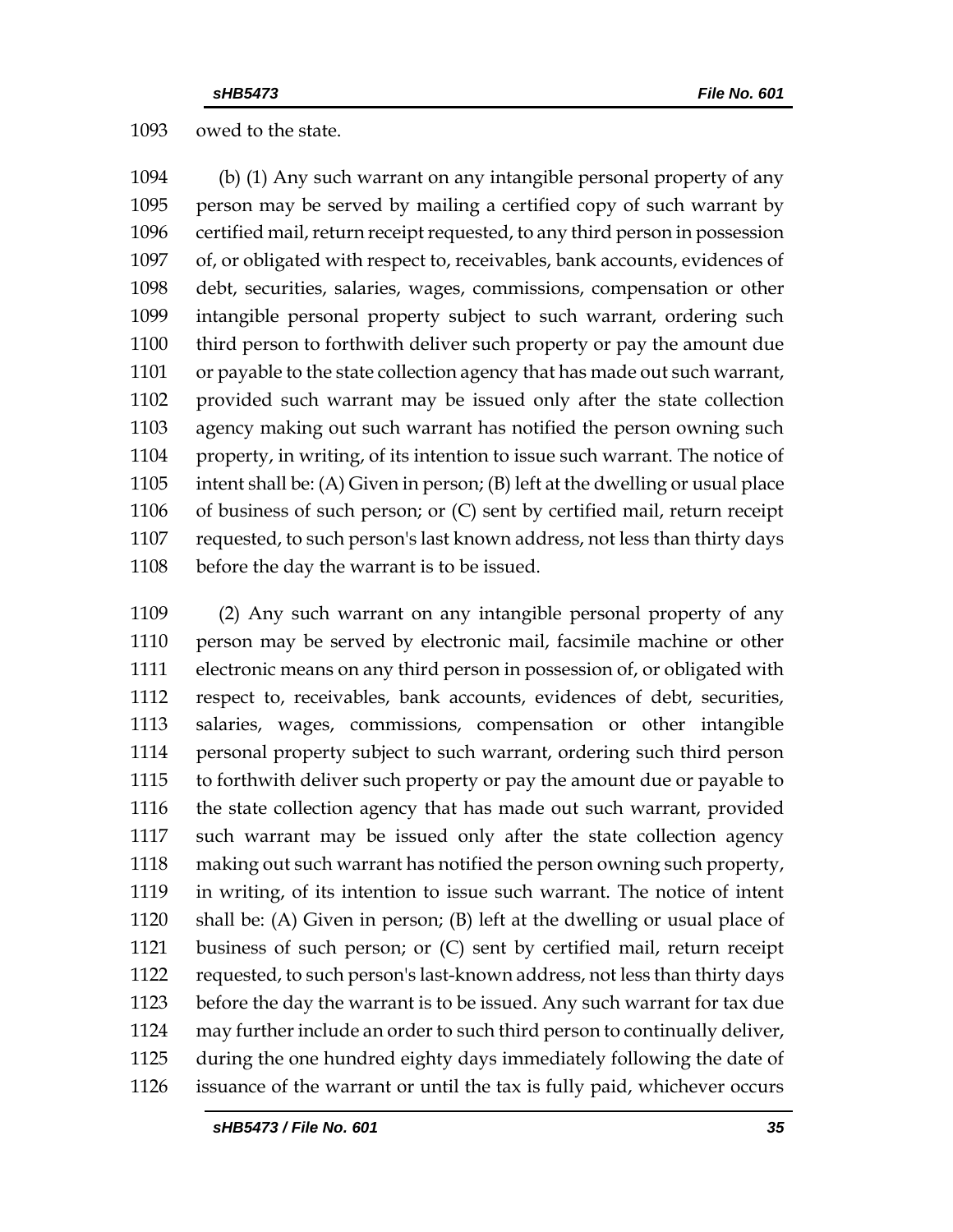| 1127 | earlier, all intangible personal property that is due and that becomes due         |
|------|------------------------------------------------------------------------------------|
| 1128 | to the person owing the tax. Except as otherwise provided in this                  |
| 1129 | subdivision, such warrant shall have the same force and effect as an               |
| 1130 | execution issued pursuant to chapter 906.                                          |
|      |                                                                                    |
| 1131 | (c) (1) Except as provided in subdivision (3) of this subsection:                  |
| 1132 | (A) The Commissioner of Revenue Services may not collect a tax after               |
| 1133 | ten years from the date the tax was reported on a return that was filed            |
| 1134 | with the commissioner; and                                                         |
|      |                                                                                    |
| 1135 | (B) If the commissioner makes an assessment of any tax within the                  |
| 1136 | statute of limitations applicable to the period for which such assessment          |
| 1137 | was made, the commissioner may not collect such tax after ten years                |
| 1138 | from the date such assessment became final.                                        |
| 1139 | (2) Any taxes that remain unpaid after the applicable ten-year period              |
| 1140 | shall be deemed abated as of the first day of the eleventh year                    |
| 1141 | succeeding the date the return was filed or the assessment became final,           |
| 1142 | as applicable.                                                                     |
|      |                                                                                    |
| 1143 | (3) This subsection shall not apply to any taxes for which the                     |
| 1144 | commissioner has entered into an agreement under the provisions of                 |
| 1145 | section 12-2d or 12-2e or to any taxes that have been secured by the               |
| 1146 | recoding of a lien on the real property or personal property of a                  |
|      |                                                                                    |
| 1147 | <u>taxpayer.</u>                                                                   |
|      |                                                                                    |
| 1148 | Sec. 32. (NEW) ( <i>Effective from passage</i> ) (a) For purposes of this section: |
| 1149 |                                                                                    |
| 1150 | (1) "Consumer collection agency" has the same meaning as provided                  |
|      | in section 36a-800 of the general statutes; and                                    |
| 1151 | (2) "Qualifying outstanding tax liabilities" means any taxes due to the            |
| 1152 | Commissioner of Revenue Services that have been eligible for                       |
| 1153 | collections under the provisions of section 12-35 of the general statutes,         |
| 1154 | as amended by this act, for not less than three years. "Qualifying                 |
| 1155 | outstanding tax liabilities" does not include (A) taxes that are the subject       |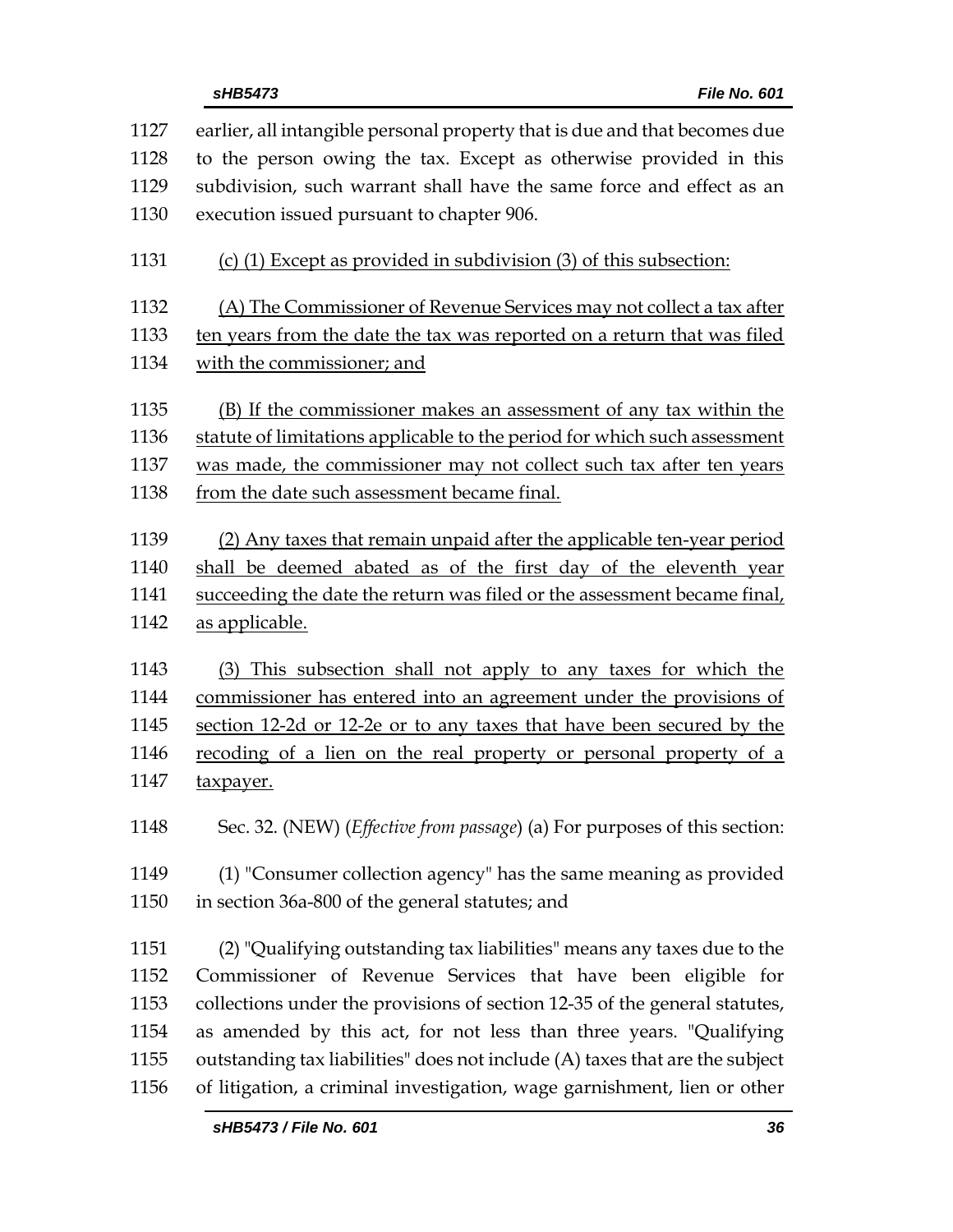tax warrant, or (B) taxes that are the subject of a settlement agreement, an active payment plan or an offer of compromise and for which the taxpayer has not defaulted on such agreement, payment plan or offer of compromise.

 (b) (1) The Commissioner of Revenue Services may sell qualifying outstanding tax liabilities to any consumer collection agency licensed under section 36a-801 of the general statutes and in compliance with the provisions of chapter 669 of the general statutes. Any eligible consumer collection agency may submit an application to purchase qualifying outstanding tax liabilities to the commissioner, in such form and manner prescribed by the commissioner and containing such information as the commissioner determines is necessary to verify the eligibility of such consumer collection agency to purchase, and to effectuate the sale of, qualifying outstanding tax liabilities.

 (2) If, after evaluation of an application, the commissioner determines that it is in the best interest of the state to effectuate such sale, the commissioner may enter into an agreement with the consumer collection agency to sell qualifying outstanding tax liabilities to such agency. Such agreement shall constitute prima facie evidence that the consumer collection agency is the bona fide purchaser of the qualifying outstanding tax liabilities identified in the agreement. The provisions of subsection (c) of section 36a-813 of the general statutes shall not apply to the commissioner.

 (3) Notwithstanding the provisions of section 12-15 of the general 1181 statutes, the commissioner may disclose to a consumer collection agency that purchases qualifying outstanding tax liabilities such information as 1183 the commissioner deems necessary for such consumer collection agency to pursue collection of such tax liabilities. Any information disclosed pursuant to this subdivision may not be redisclosed by the consumer collection agency, except as necessary for such consumer collection agency to pursue collection of such tax liabilities.

 (c) A consumer collection agency that has purchased qualifying outstanding tax liabilities: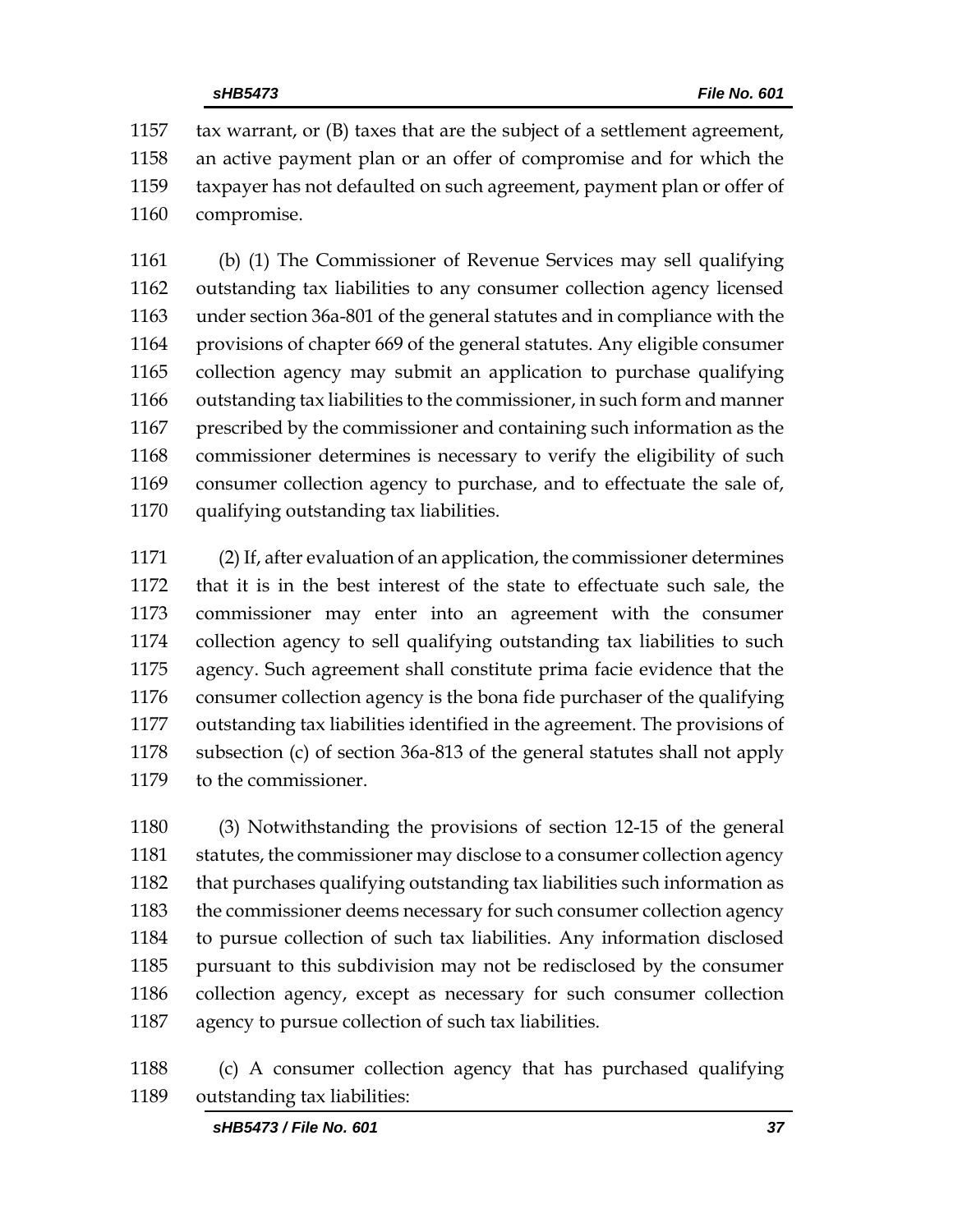|              | sHB5473 / File No. 601<br>38                                                                                                              |
|--------------|-------------------------------------------------------------------------------------------------------------------------------------------|
| 1220         | services, for the purposes of collecting a taxpayer's unpaid taxes and                                                                    |
| 1219         | agreements with collection agencies and attorneys for collection                                                                          |
| 1218         | The Commissioner of Revenue Services may enter into<br>(b)                                                                                |
| 1217         | collect any tax legally due [to] such political subdivision.                                                                              |
| 1216         | the appropriate court of any other state or the District of Columbia to                                                                   |
| 1215         | or the appropriate officer thereof, acting in its behalf, may bring suit in                                                               |
| 1214         | any tax legally due this state; and any political subdivision of this state                                                               |
| 1213         | appropriate court of any other state or the District of Columbia to collect                                                               |
| 1212         | Attorney General may bring suit in the name of this state in the                                                                          |
|              | (a) At the request of the Commissioner of Revenue Services, the                                                                           |
| 1211         |                                                                                                                                           |
| 1209<br>1210 | Sec. 33. Section 12-35c of the general statutes is repealed and the<br>following is substituted in lieu thereof (Effective from passage): |
| 1208         | commissioner.                                                                                                                             |
| 1207         | outstanding tax liabilities shall be at the sole discretion of the                                                                        |
| 1206         | qualifying outstanding tax liabilities and any decision to sell qualifying                                                                |
| 1205         | (f) Nothing in this section shall require the commissioner to sell                                                                        |
| 1204         | tax liabilities and shall be deposited in the General Fund.                                                                               |
| 1203         | to have been applied against the account of the taxpayer that owed such                                                                   |
| 1202         | moneys received by the commissioner from such sale shall be deemed                                                                        |
| 1201         | consumer collection agency shall be deemed to have been satisfied and                                                                     |
| 1200         | (e) Any qualifying outstanding tax liabilities purchased by a                                                                             |
| 1198<br>1199 | (d) Qualifying outstanding tax liabilities purchased under the<br>provisions of this section may not be resold or otherwise reassigned.   |
| 1197         | or authorized to act on behalf of the commissioner or the state.                                                                          |
| 1196         | represent in any way that it is a state collection agency or affiliated with                                                              |
| 1195         | liabilities. No consumer collection agency shall hold itself out to be or                                                                 |
| 1194         | the consumer collection agency's purchase of qualifying outstanding tax                                                                   |
| 1193         | section 12-35 of the general statutes, as amended by this act, by virtue of                                                               |
| 1192         | (2) Shall not be deemed a state collection agency for purposes of                                                                         |
| 1191         | years after the date of sale; and                                                                                                         |
| 1190         | (1) May pursue collections of such tax liabilities for not more than six                                                                  |
|              |                                                                                                                                           |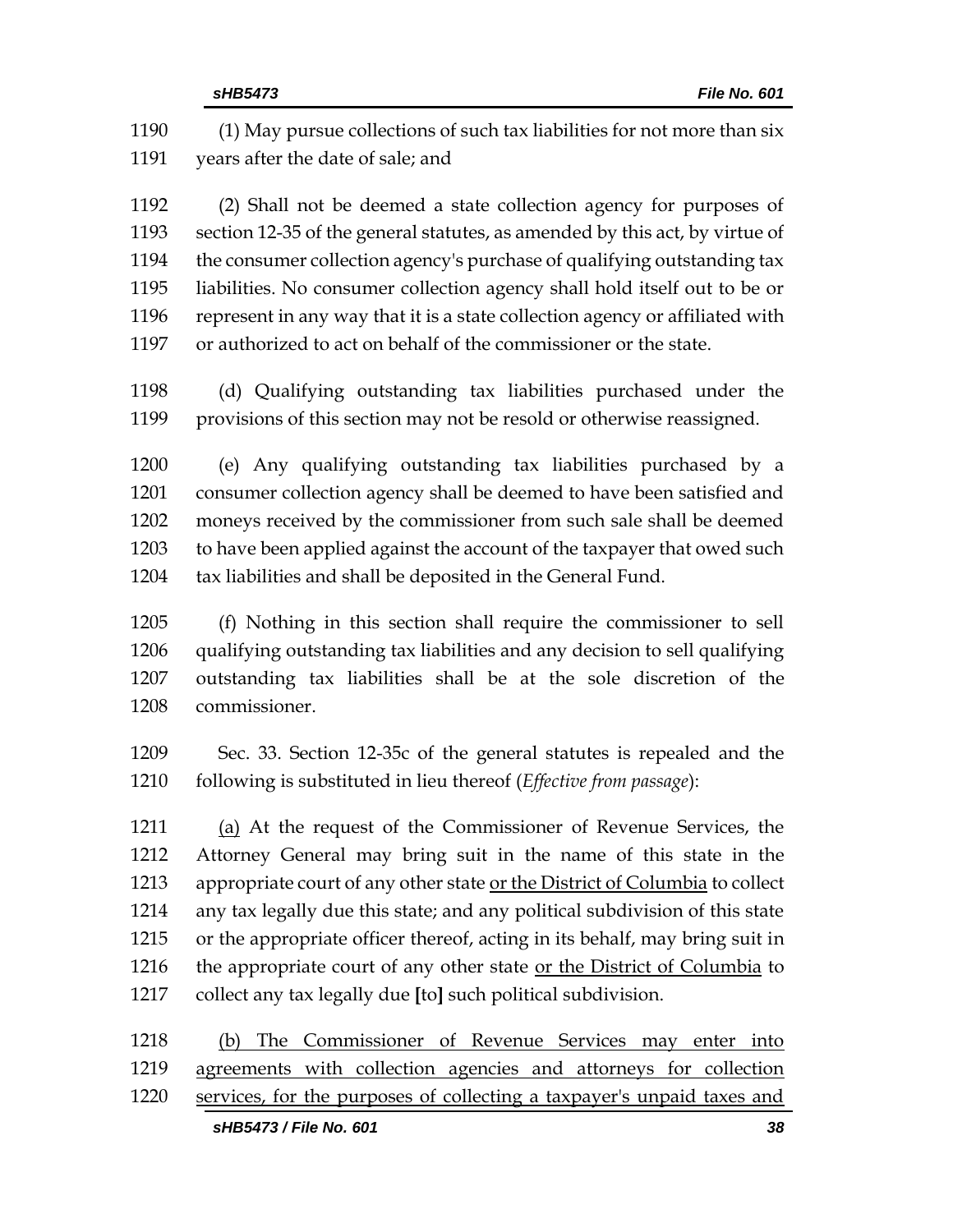| 1221 | penalties and interest thereon. Such collection services may be                |
|------|--------------------------------------------------------------------------------|
| 1222 | performed both within and without this state and may include bringing          |
| 1223 | an action in the name of this state in the appropriate court of any other      |
| 1224 | state or the District of Columbia to collect any tax legally due this state.   |
|      |                                                                                |
| 1225 | (c) The courts shall recognize and enforce liabilities for taxes similar       |
| 1226 | to the taxes imposed by this state and lawfully imposed by any other           |
| 1227 | state, the District of Columbia or any political subdivision [thereof] of      |
| 1228 | such state or district, which extends a like comity to this state, and the     |
| 1229 | duly authorized officer of any other state, the District of Columbia or        |
| 1230 | any political subdivision [thereof] of such state or district, may sue for     |
| 1231 | the collection of such taxes in the courts of this state. A certificate by the |
| 1232 | Secretary of the State of such other state or the Secretary of the District    |
| 1233 | of Columbia, as applicable, that the officer suing for the collection of       |
| 1234 | such a tax is duly authorized to collect the same shall be conclusive          |
| 1235 | proof of such authority. A certificate by the Commissioner of Revenue          |
| 1236 | Services that the tax of such other state, the District of Columbia or a       |
| 1237 | political subdivision [thereof] of such state or district is similar to a tax  |
| 1238 | imposed by this state shall be prima facie evidence of such similarity.        |
| 1239 | For the purposes of this section, the words "tax" and "taxes" shall include    |
| 1240 | interest and penalties due under any taxing statute, and liability for such    |
| 1241 | interest or penalties, or both, due under a taxing statute of another state,   |
| 1242 | the District of Columbia or a political subdivision [thereof] of such state    |
| 1243 | or district shall be recognized and enforced by the courts of this state to    |
| 1244 | the same extent that the laws of such other state or district, as applicable,  |
| 1245 | permit the enforcement in its courts of liability for such interest or         |
| 1246 | penalties, or both, due under the tax laws of this state or any political      |
| 1247 | subdivision thereof.                                                           |
|      |                                                                                |
| 1248 | Sec. 34. Section 12-35h of the general statutes is repealed and the            |

following is substituted in lieu thereof (*Effective from passage*):

 When an agreement has been entered into, by the state for the 1251 Commissioner of Revenue Services or by said commissioner, with a collection agency or attorney for the purpose of collecting a taxpayer's unpaid taxes and penalties and interest thereon, the account of the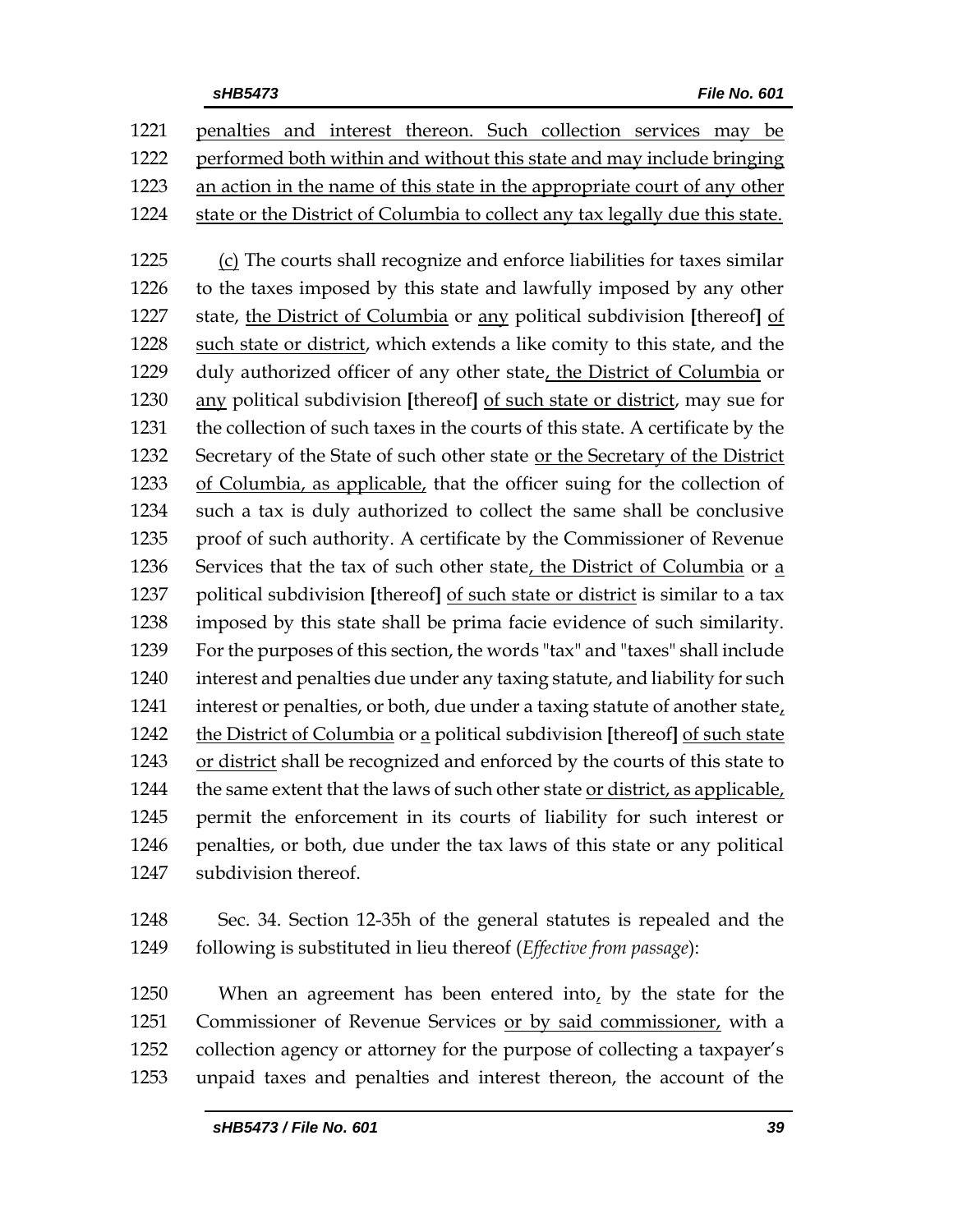taxpayer shall be credited with the amounts of such unpaid taxes, penalties and interest actually collected by the collection agency or attorney before such amounts are reduced by the compensation paid by the commissioner to, or retained by, the collection agency or attorney 1258 for collection services provided pursuant to such agreement. Sec. 35. Section 12-39o of the general statutes is repealed and the following is substituted in lieu thereof (*Effective from passage*): (a) For purposes of this section: **[**, "license"**]** (1) "License" means **[**(1)**]** (A) any license issued by the commissioner pursuant to the provisions of chapter 214, **[**(2)**]** (B) any license issued by the commissioner pursuant to the provisions of section 12-330b, or **[**(3)**]**  $(C)$  a seller's permit issued by the commissioner pursuant to section 12- 409; **[**.**]** (2) "Related person" means (A) an individual, a corporation, a 1268 partnership, an association or a trust that is in control of a person subject to this section, (B) a corporation, a partnership, an association or a trust 1270 that is controlled by a person subject to this section,  $(C)$  a corporation, a partnership, an association or a trust, controlled by an individual, a corporation, a partnership, an association or a trust that is in control of a person subject to this section, or (D) a member of the same controlled group as a person subject to this section; and (3) "Control" means (A) with respect to a corporation, ownership, directly or indirectly, of stock possessing fifty per cent or more of the total combined voting power of all classes of the stock of such corporation entitled to vote, and (B) with respect to a trust, ownership, directly or indirectly, of fifty per cent or more of the beneficial interest in the principal or income of such trust. The ownership of stock in a corporation, of a capital or profits interest in a partnership or association or of a beneficial interest in a trust shall be determined in accordance with the rules for constructive ownership of stock provided in Section 267(c) of the Internal Revenue Code of 1986, or any subsequent corresponding internal revenue code of the United States, as amended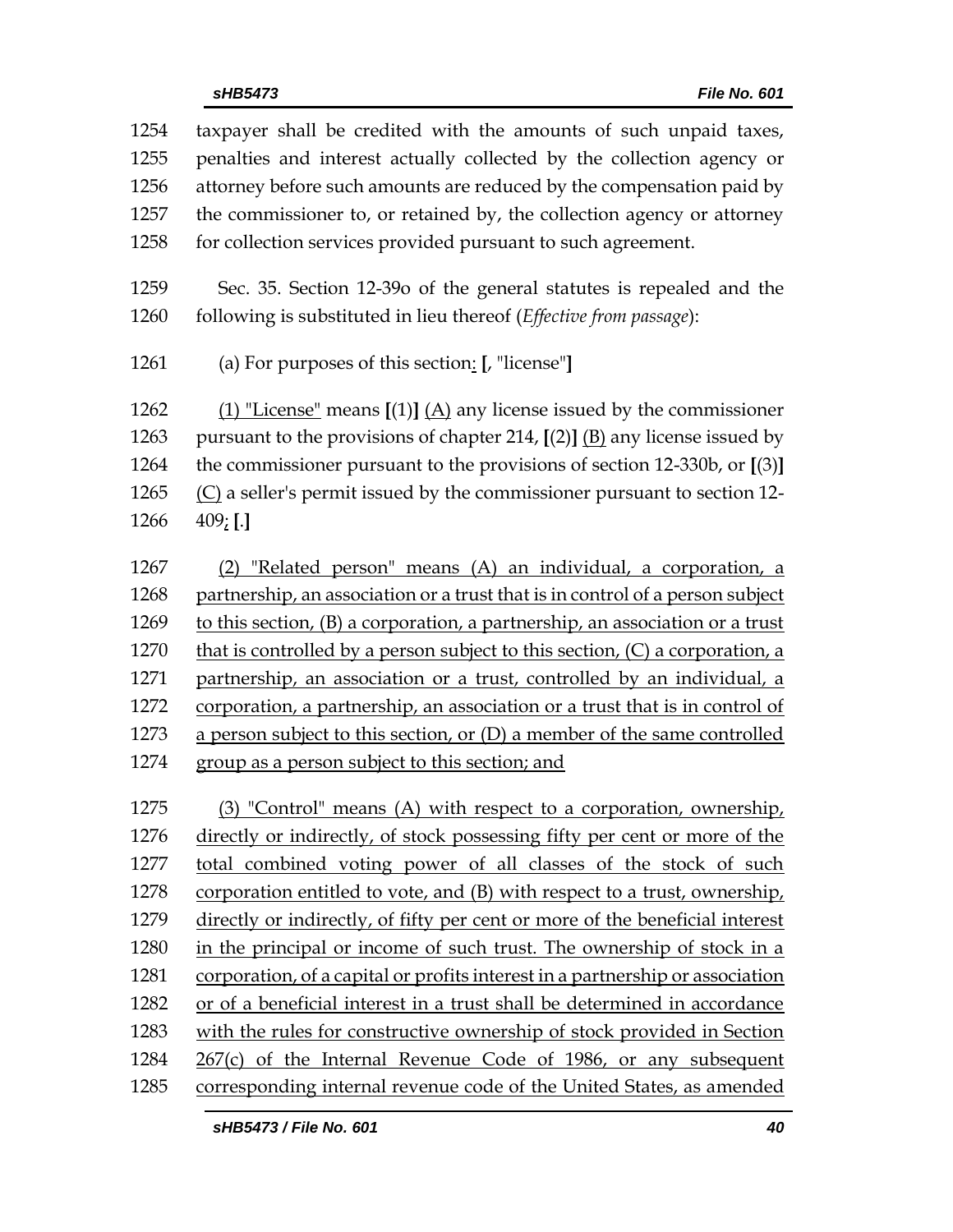#### 1286 from time to time, other than paragraph (3) of said section.

 (b) Prior to issuing or renewing the license of any person, the commissioner may determine whether such person or related person has failed to file any returns required to be filed with the commissioner 1290 by such person or related person. If the commissioner determines that 1291 such person or related person has failed to file any required returns, the commissioner shall not issue a license to, or renew the license of, such person until such person or related person, as applicable, files all outstanding returns or makes an arrangement satisfactory to the commissioner to file all outstanding returns.

 (c) Prior to issuing or renewing the license of any person, the commissioner may determine whether such person or related person owes taxes to this state, which taxes are finally due and payable and with respect to which any administrative or judicial remedies, or both, have been exhausted or have lapsed. If the commissioner determines that such person or related person owes such taxes, the commissioner shall not issue a license to, or renew the license of, such person **[**,**]** until such person or related person, as applicable, pays such taxes **[**,**]** or makes an arrangement satisfactory to the commissioner to pay such taxes.

 Sec. 36. (*Effective from passage*) (a) The Commissioner of Revenue Services shall study alternative approaches for the imposition of the tax under chapter 229 of the general statutes with respect to the residency of individuals subject to such tax. The study shall identify any legislative changes that may be made to improve the collection of such tax or to implement an alternative approach for the imposition of such tax.

 (b) The commissioner shall study each tax and fee that the Department of Revenue Services is statutorily responsible for administering, to determine the overall effectiveness of each such tax and fee. The study shall (1) include information as to the amount of revenue generated by each such tax and fee for the most recent year for which the commissioner has complete records, and the costs incurred by the department in the administration of each such tax and fee for such year, and (2) identify any legislative changes that may be made to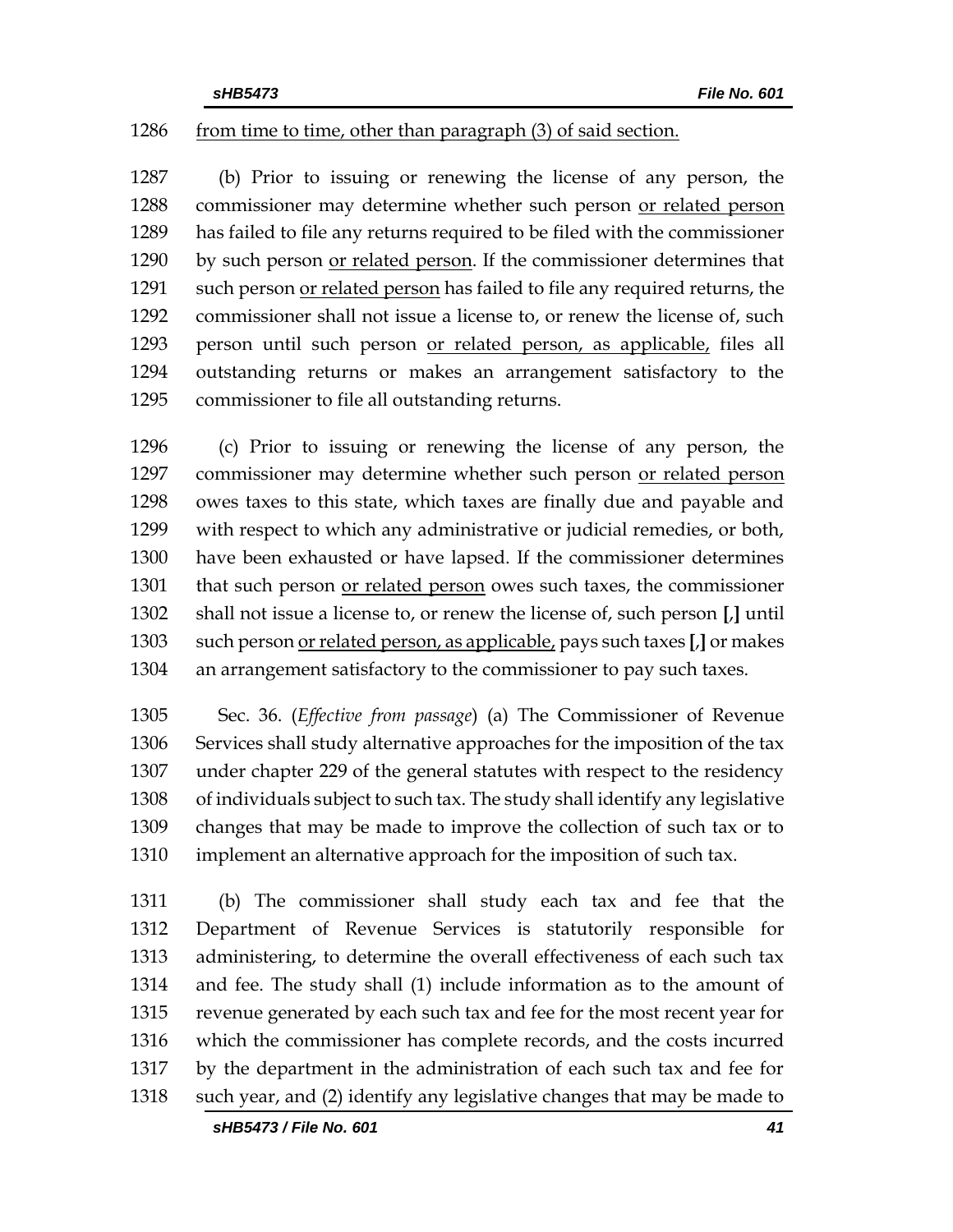1319 improve the administration of any such tax or fee.

 (c) The commissioner may (1) consult with any individuals, businesses and state agencies the commissioner deems necessary or appropriate to accomplish the purposes of the studies required under this section, and (2) enter into a contract with any public or private entity for the purposes of preparing a report required under this section.

 (d) Not later than January 1, 2023, the commissioner shall submit a report, in accordance with the provisions of section 11-4a of the general statutes, for each study required under this section on the commissioner's findings and recommendations to the joint standing committee of the General Assembly having cognizance of matters relating to finance, revenue and bonding.

This act shall take effect as follows and shall amend the following |

| sections: |                                                                                              |                |  |  |
|-----------|----------------------------------------------------------------------------------------------|----------------|--|--|
| Section 1 | from passage                                                                                 | 12-736         |  |  |
| Sec. 2    | from passage and<br>applicable to taxable years<br>commencing on or after<br>January 1, 2022 | $12-704(b)(1)$ |  |  |
| Sec. 3    | from passage and<br>applicable to taxable years<br>commencing on or after<br>January 1, 2022 | $12 - 732(b)$  |  |  |
| Sec. 4    | from passage                                                                                 | 12-39f         |  |  |
| Sec. 5    | from passage                                                                                 | New section    |  |  |
| Sec. 6    | from passage                                                                                 | 29-18b         |  |  |
| Sec. 7    | from passage                                                                                 | New section    |  |  |
| Sec. 8    | from passage                                                                                 | $53a-3(9)$     |  |  |
| Sec. 9    | from passage                                                                                 | $53a-19(b)$    |  |  |
| Sec. 10   | from passage                                                                                 | 53a-22         |  |  |
| Sec. 11   | from passage                                                                                 | $53a-23$       |  |  |
| Sec. 12   | from passage                                                                                 | 53a-167a       |  |  |
| Sec. 13   | from passage                                                                                 | 53a-167b       |  |  |
| Sec. 14   | from passage                                                                                 | $53a-167c(a)$  |  |  |
| Sec. 15   | from passage                                                                                 | $12-699(a)$    |  |  |
| Sec. 16   | from passage                                                                                 | New section    |  |  |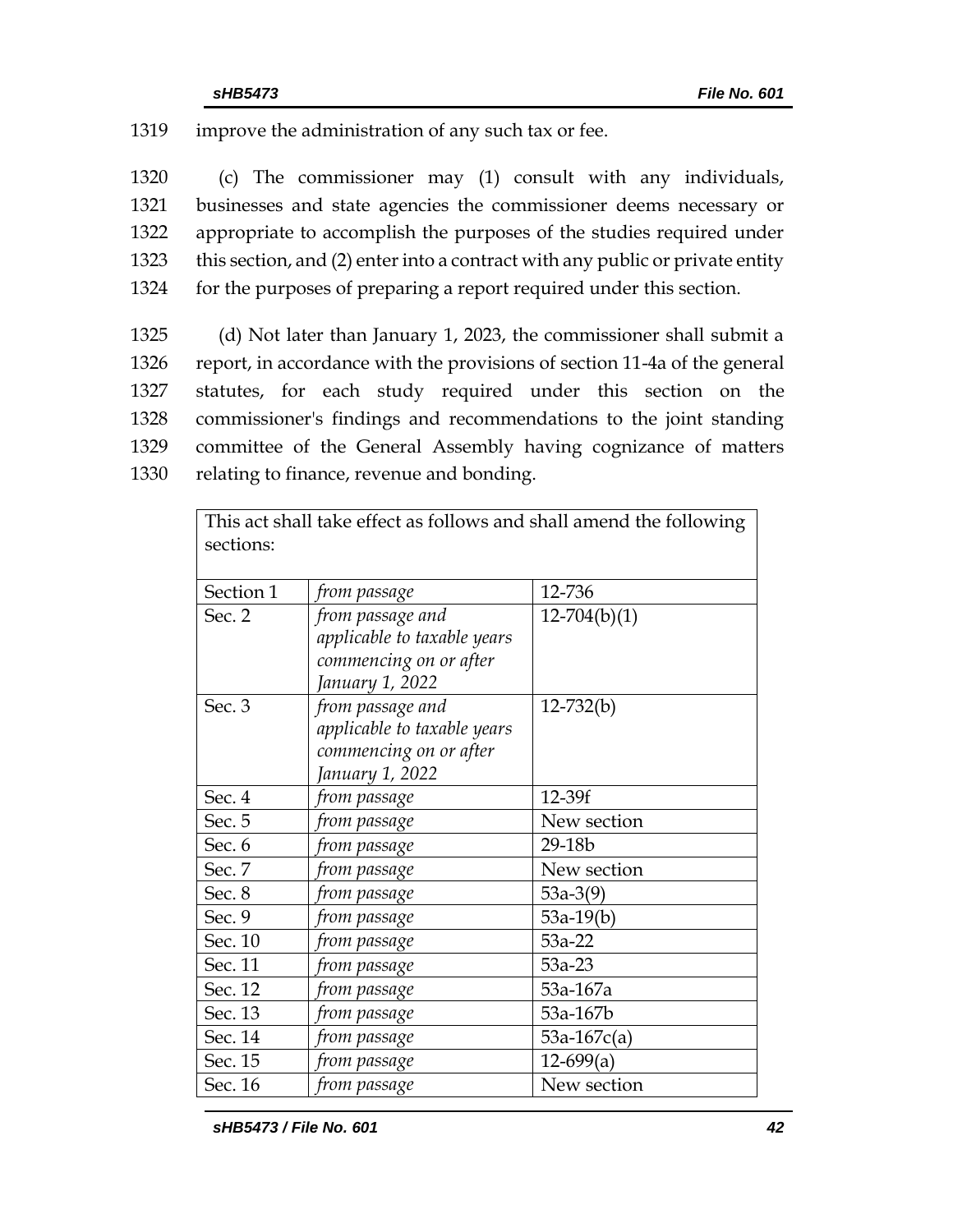| Sec. 17 | October 1, 2022 | $12-391(c)$           |
|---------|-----------------|-----------------------|
| Sec. 18 | October 1, 2022 | $12-392(b)(3)(J)$     |
| Sec. 19 | October 1, 2022 | 12-643                |
| Sec. 20 | from passage    | $12 - 704c(d)(1)$     |
| Sec. 21 | from passage    | 12-415                |
| Sec. 22 | from passage    | 12-416                |
| Sec. 23 | from passage    | 12-417                |
| Sec. 24 | from passage    | 12-418                |
| Sec. 25 | from passage    | 12-419                |
| Sec. 26 | from passage    | $12-408c(a)(6)$       |
| Sec. 27 | from passage    | 12-420 $b(c)$ and (d) |
| Sec. 28 | from passage    | $12-420c(b)$ to (d)   |
| Sec. 29 | from passage    | $12 - 425(1)$         |
| Sec. 30 | from passage    | 12-430(7)(C) and (D)  |
| Sec. 31 | from passage    | 12-35                 |
| Sec. 32 | from passage    | New section           |
| Sec. 33 | from passage    | $12-35c$              |
| Sec. 34 | from passage    | 12-35h                |
| Sec. 35 | from passage    | 12-390                |
| Sec. 36 | from passage    | New section           |

## *Statement of Legislative Commissioners:*

In Section 33(a), "or the District of Columbia" was added to conform with the changes being made in the section.

*FIN Joint Favorable Subst. -LCO*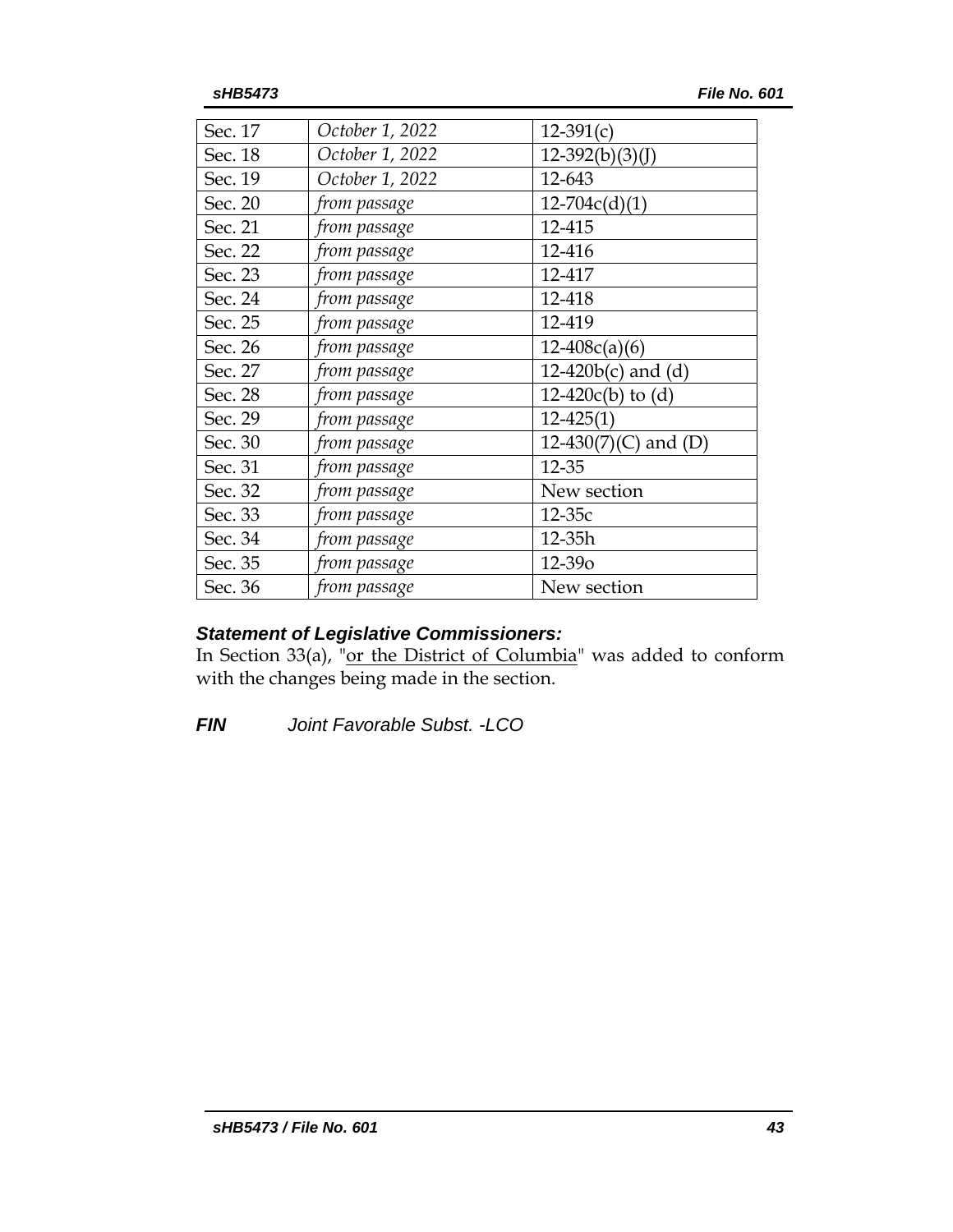*The following Fiscal Impact Statement and Bill Analysis are prepared for the benefit of the members of the General Assembly, solely for purposes of information, summarization and explanation and do not represent the intent of the General Assembly or either chamber thereof for any purpose. In general, fiscal impacts are based upon a variety of informational sources, including the analyst's professional knowledge. Whenever applicable, agency data is consulted as part of the analysis, however final products do not necessarily reflect an assessment from any specific department.*

## *OFA Fiscal Note*

#### *State Impact:*

| <b>Agency Affected</b>         | <b>Fund-Effect</b> | FY 23 \$    | FY 24 \$    |
|--------------------------------|--------------------|-------------|-------------|
| Department of Revenue Services | GF - Precludes     | 4.3 million | 7.8 million |
|                                | Revenue Loss       |             |             |
| Department of Revenue Services | GF - Revenue       | Potential   | Potential   |
|                                | Gain               |             |             |
| Department of Revenue Services | GF - Savings       | Potential   | Potential   |
| Noto: CE-Conoral Eund          |                    |             |             |

Note: GF=General Fund

#### *Municipal Impact:* None

#### *Explanation*

The bill, which makes numerous tax administration-related changes, results in the following fiscal impacts:

**Section 4** results in a potential savings by capping at \$5 million the amount of interest (a) added to any tax refund issued by the Department of Revenue Services (DRS) commissioner for a tax period and (b) that a court may award in any tax appeal in connection with a tax refund claim for a tax period.

**Section 20**, which makes a clarifying change to the personal income tax credit for certain real estate conveyance taxes paid, precludes General Fund revenue losses estimated at \$4.3 million in FY 23, \$7.8M in FY 24, \$9.7M in FY 25, \$5.4 million in FY 26, and \$1.9 million in FY 27.

**Sections 21-30, 33-34, and 35** result in a potential revenue gain to the extent they result in additional collections from delinquent taxpayers.

**Section 32** results in a potentially significant revenue gain as early as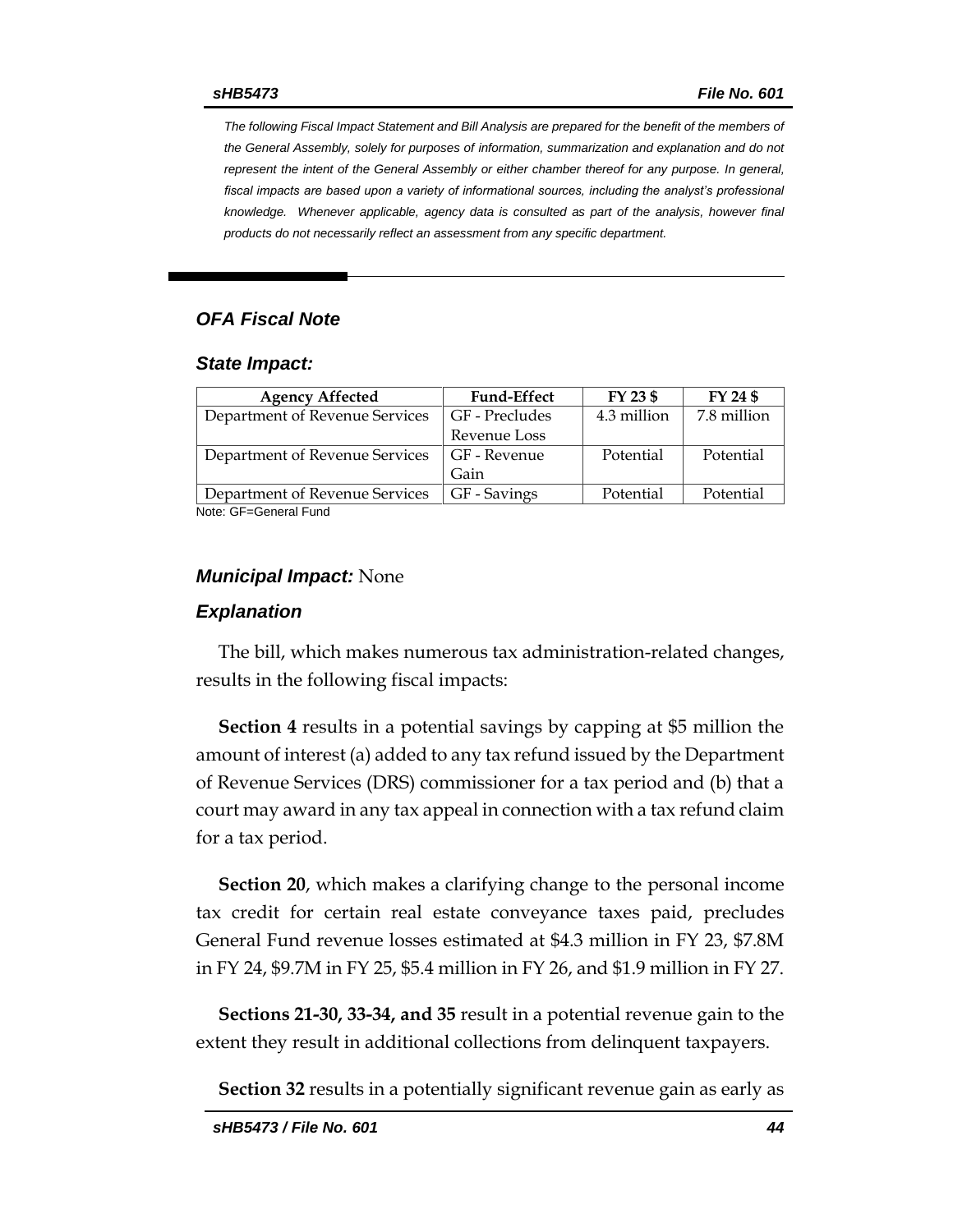FY 24, the magnitude of which is dependent on the design, execution, and terms of a tax debt sale program. There is currently approximately \$1.3 billion in outstanding tax debt.

## *The Out Years*

The annualized ongoing fiscal impact identified above would continue into the future.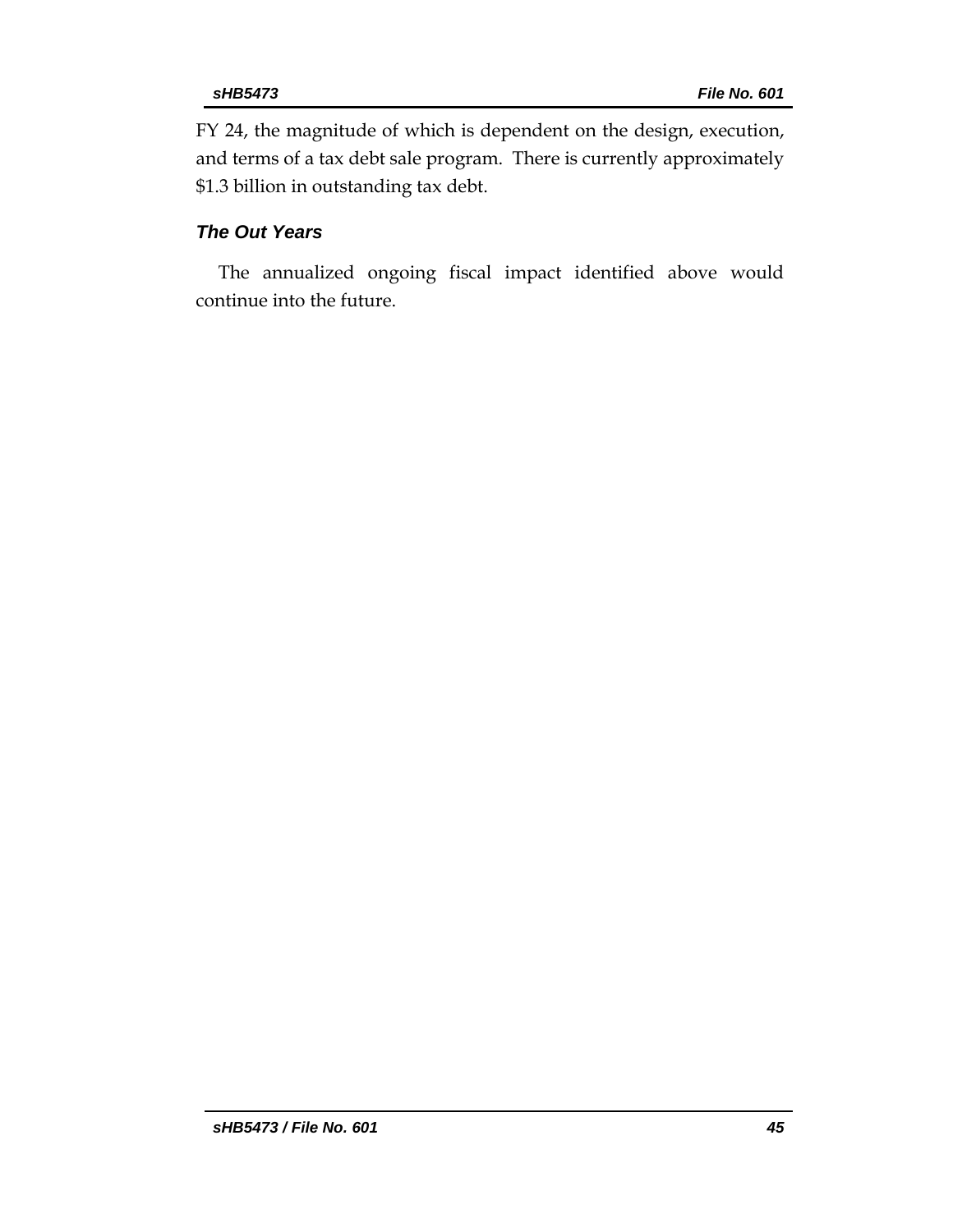#### **OLR Bill Analysis**

**sHB 5473**

## *AN ACT CONCERNING THE DEPARTMENT OF REVENUE SERVICES' RECOMMENDATIONS FOR TAX ADMINISTRATION AND REVISIONS TO THE TAX AND RELATED STATUTES.*

TABLE OF CONTENTS:

[SUMMARY](#page-46-0)

# § 1 — [RESPONSIBLE PARTY PENALTY FOR WITHHOLDING TAX](#page-47-0)

[Modifies the responsible party penalty for income tax withholding](#page-48-0)

#### §§ 2 & 3 — INCOME TAX REFUNDS DUE TO CHANGES MADE BY [ANOTHER JURISDICTION](#page-48-1)

[Establishes conditions under which taxpayers must file amended](#page-48-2)  [income tax returns, and may file refund claims, because of certain](#page-48-2)  [changes and corrections made by another qualifying jurisdiction](#page-48-2)

## § 4 — [INTEREST ON TAX REFUNDS](#page-49-0)

[Caps at \\$5 million the amount of interest \(a\) added to any tax refund](#page-49-1)  [issued by the DRS commissioner for a tax period and \(b\) that a court](#page-49-1)  [may award in any tax appeal in connection with a tax refund claim](#page-49-1)  [for a tax period](#page-49-1)

## § 5 — [LIMITATION ON CLAIMS FOR REFUNDS FOR CLOSED AUDIT](#page-49-2)  **[PERIODS](#page-49-2)**

[Limits the period during which taxpayers may file refund claims for](#page-49-3)  [closed audit periods](#page-49-3)

## §§ 6 & 7 — AUTHORIZATION TO SHARE RETURN INFORMATION IN [CONNECTION WITH CRIMINAL INVESTIGATIONS](#page-49-4)

[Establishes conditions under which the DRS](#page-49-5) commissioner and DRS [special police may disclose specified tax return information in](#page-49-5)  [connection with criminal investigations](#page-49-5)

## §§ 8-14 — [DRS SPECIAL POLICE](#page-50-0)

[Designates DRS special police as "peace officers," giving them certain](#page-50-1)  [powers and legal protections under state law](#page-50-1)

## §§ 15 & 16 — [NONRESIDENT COMPOSITE INCOME TAX RETURNS](#page-51-0)

[Codifies an existing DRS policy by allowing pass-through entities to](#page-51-1)  [elect to remit composite income tax on behalf of their nonresident](#page-51-1)  [members](#page-51-1)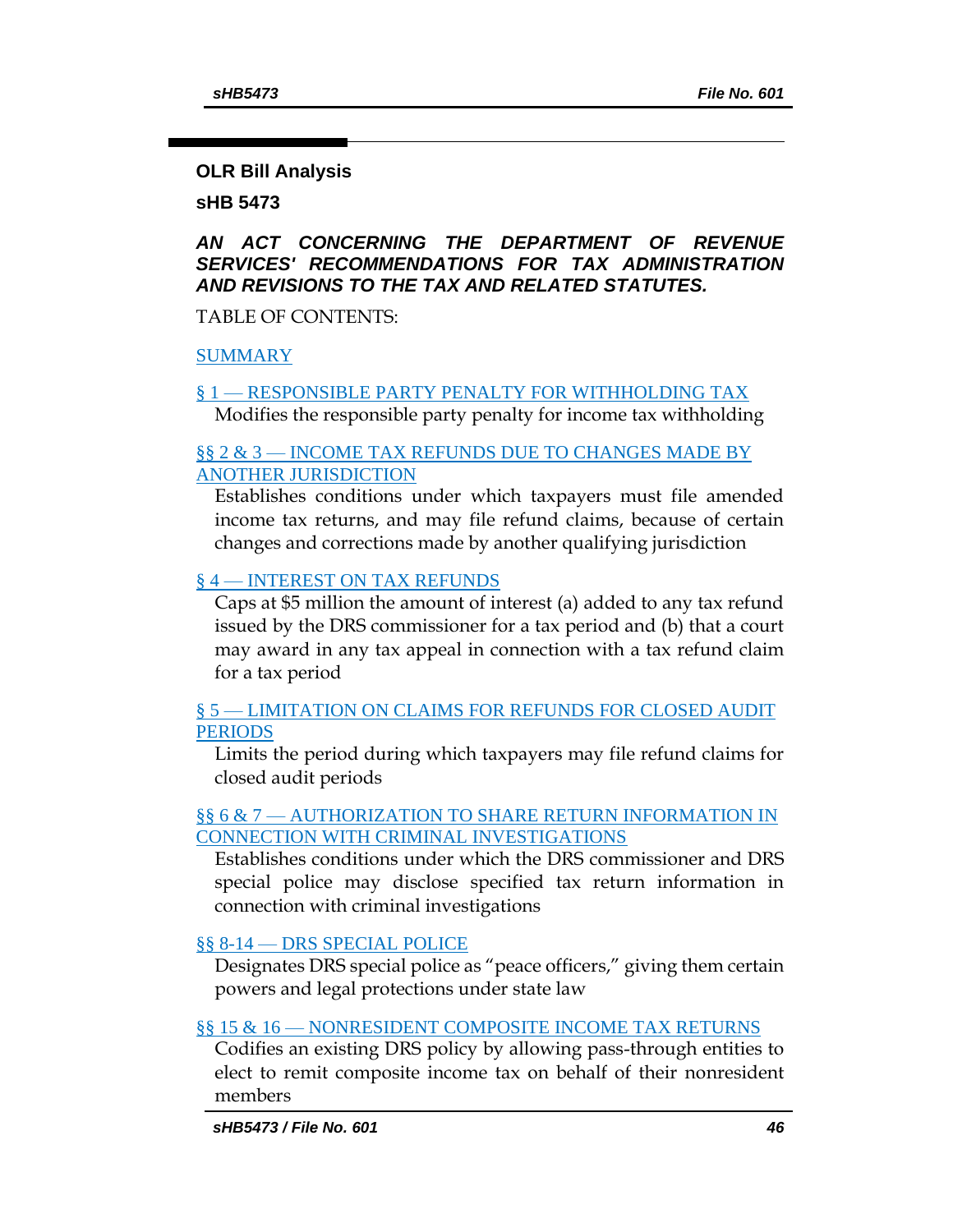#### §§ 17-19 — TECHNICAL CORRECTIONS TO THE ESTATE AND GIFT [TAX LAWS](#page-52-0)

[Makes technical corrections to the estate and gift tax laws](#page-52-1)

#### § 20 — [CONVEYANCE TAX CREDIT AGAINST THE INCOME TAX](#page-53-0)

[Modifies the conveyance tax credit that applies against the personal](#page-53-1)  [income tax](#page-53-1)

## §§ 21-30 - [SALES AND USE TAX REASSESSMENTS](#page-53-2)

[Authorizes the DRS commissioner to impose more than one sales and](#page-53-3)  [use tax deficiency assessment \(i.e., reassessments\) for a tax period](#page-53-3)

## § 31 — [STATUTE OF LIMITATIONS ON COLLECTION ACTIONS](#page-54-0)

[Generally prohibits the DRS commissioner from collecting a tax after](#page-54-1)  [10 years \(1\) from the date the tax was reported on a return filed with](#page-54-1)  [DRS or \(2\) in the case of an assessment, from the date the assessment](#page-54-1)  [became final](#page-54-1)

## § 32 — [DRS SALE OF OUTSTANDING TAX LIABILITIES](#page-55-0)

[Establishes conditions under which the DRS commissioner may sell](#page-55-1)  [certain outstanding tax debt to state-licensed consumer collection](#page-55-1)  [agencies](#page-55-1)

## §§ 33 & 34 — [OUT-OF-STATE DEBT COLLECTIONS](#page-56-0)

[Authorizes the DRS commissioner to enter into agreements with](#page-56-1)  [collection agencies and attorneys for collection services within or](#page-56-1)  [outside the state to bring an action in the name of the state in the](#page-56-1)  [appropriate court in any other state or the District of Columbia](#page-56-1)

## § 35 — CONDITIONS FOR LICENSE OR PERMIT ISSUANCE OR [RENEWAL](#page-57-0)

[Expands the circumstances under which the DRS commissioner is](#page-57-1)  [prohibited from issuing or renewing certain permits or licenses](#page-57-1)

## § 36 — [PERSONAL INCOME TAX STUDY](#page-58-0)

[Requires the DRS commissioner to study alternative approaches for](#page-58-1)  [imposing the personal income tax with respect to taxpayer residency](#page-58-1)

## [BACKGROUND](#page-58-2)

## <span id="page-46-0"></span>**SUMMARY**

This bill makes numerous tax administration-related changes. Among other things, it:

1. caps at \$5 million the amount of interest (a) added to any tax refund issued by the Department of Revenue Services (DRS)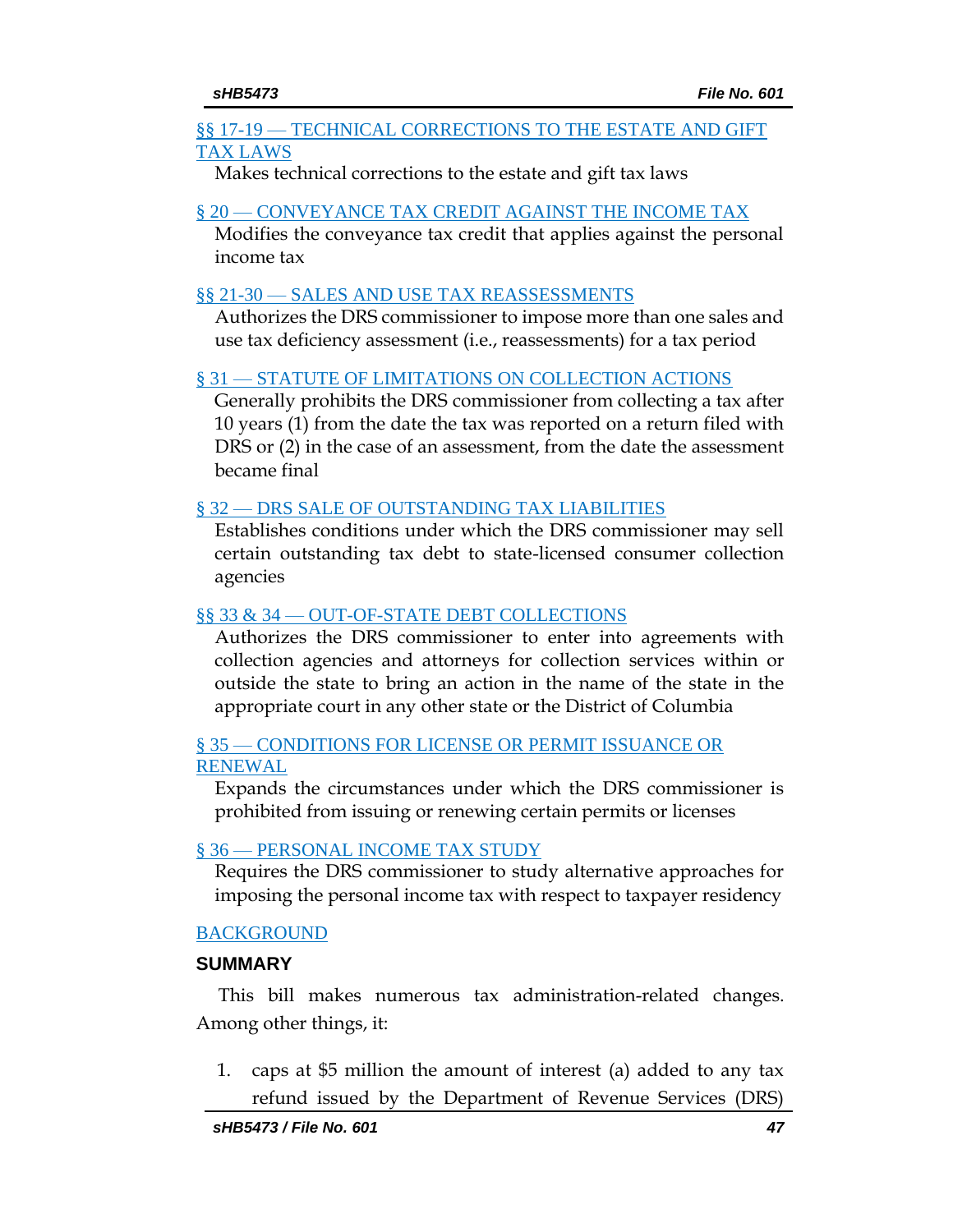commissioner for a tax period and (b) that a court may award in any tax appeal in connection with a tax refund claim for a tax period (§ 4);

- 2. establishes conditions under which the DRS commissioner and DRS special police may disclose specified tax return information in connection with criminal investigations (§§ 6 & 7);
- 3. designates DRS special police as "peace officers," thus giving them certain powers and legal protections under state law (§§ 8- 14);
- 4. modifies the conveyance tax credit that applies against the personal income tax (§ 20);
- 5. authorizes the DRS commissioner to impose more than one sales and use tax deficiency assessment (i.e., reassessments) for a tax period (§§ 21-30);
- 6. generally prohibits the DRS commissioner from collecting a tax after 10 years (a) from the date the tax was reported on a return filed with DRS or (b) in the case of an assessment, from the date the assessment became final (§ 31);
- 7. establishes conditions under which the DRS commissioner may sell certain outstanding tax debt to state-licensed consumer collection agencies (§ 32); and
- 8. expands the circumstances under which the DRS commissioner is prohibited from issuing or renewing certain permits or licenses (§ 35).

EFFECTIVE DATE: Upon passage, except the technical corrections to the estate and gift tax laws are effective October 1, 2022, and the amended tax return provisions apply to tax years beginning on or after January 1, 2022.

## <span id="page-47-0"></span>**§ 1 — RESPONSIBLE PARTY PENALTY FOR WITHHOLDING TAX**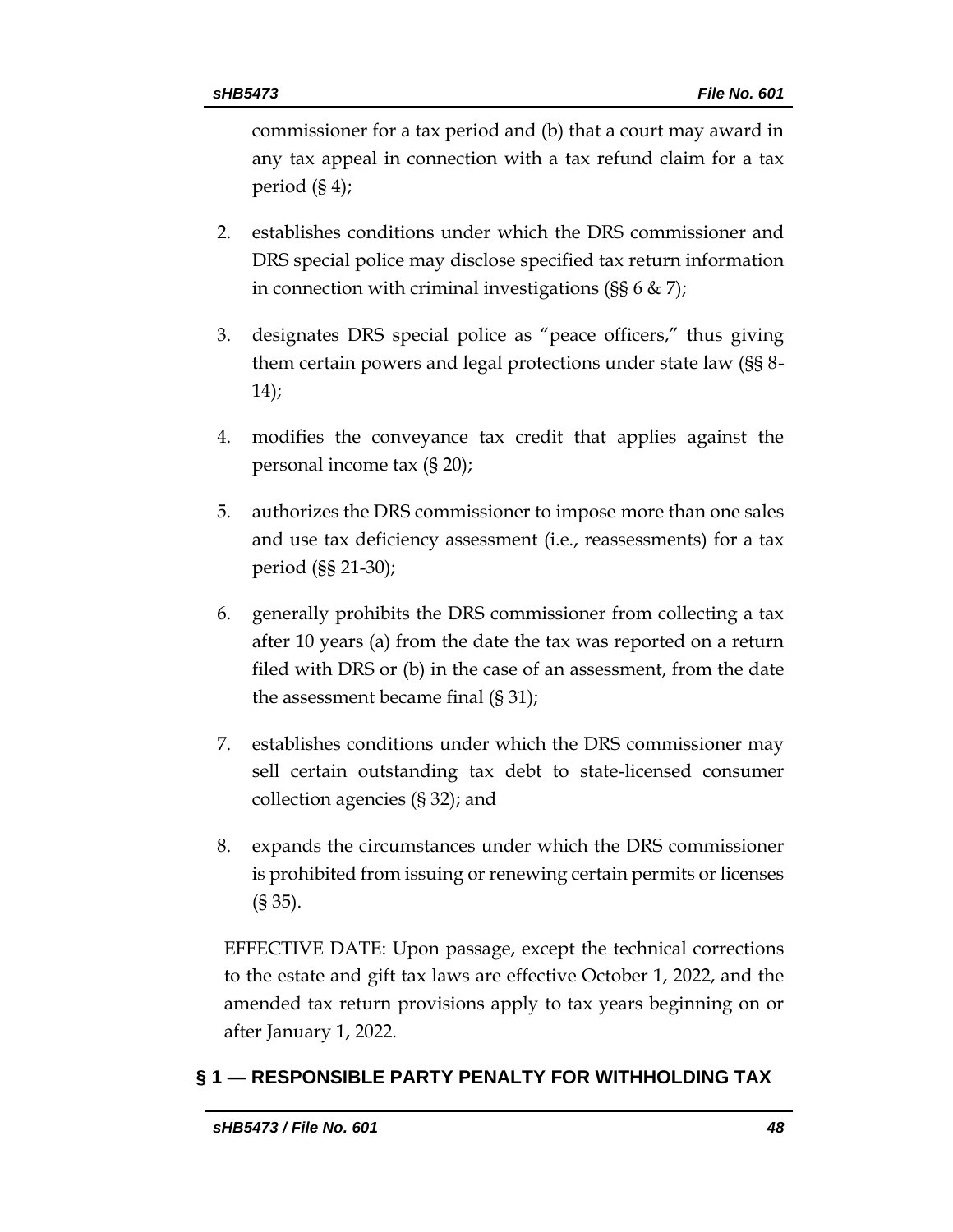<span id="page-48-0"></span>*Modifies the responsible party penalty for income tax withholding*

By law, anyone required to collect, truthfully account for, and pay Connecticut personal income tax who willfully fails to do so, or who willfully attempts to evade or defeat the tax or its payment, is liable for a penalty equal to the total amount of tax evaded or not collected, accounted for, or paid. The bill additionally makes them liable for any penalty or interest attributable to these actions. Under the bill, the penalty amount for which a person may be personally liable under this provision must be collected according to existing state income tax collection laws.

## <span id="page-48-1"></span>**§§ 2 & 3 — INCOME TAX REFUNDS DUE TO CHANGES MADE BY ANOTHER JURISDICTION**

<span id="page-48-2"></span>*Establishes conditions under which taxpayers must file amended income tax returns, and may file refund claims, because of certain changes and corrections made by another qualifying jurisdiction*

By law, taxpayers must file an amended personal income tax return if they claimed a credit for income tax paid to a qualifying jurisdiction (e.g., another state) on their original return and the jurisdiction's tax officials or courts made a change to, or a correction that changes, the amount of tax the taxpayer owes to the jurisdiction (and thus changes the amount of the allowable Connecticut income tax credit). The bill additionally requires taxpayers who claimed this credit to file an amended return for any tax year in which the qualifying jurisdiction's tax officials or courts issued an assessment against the taxpayer for failing to file an income tax return with the jurisdiction.

As under existing law, taxpayers must file these amended returns within 90 days after the final determination of the tax due to the other jurisdiction. Under the bill, if a taxpayer files an amended return as a direct result of paying such an assessment to a qualifying jurisdiction, the taxpayer is eligible for a refund for any resulting Connecticut income tax overpayment only if the amended return is filed within five years after the original Connecticut income tax return was due. Amended returns filed more than five years after this date are ineligible for a refund under the bill.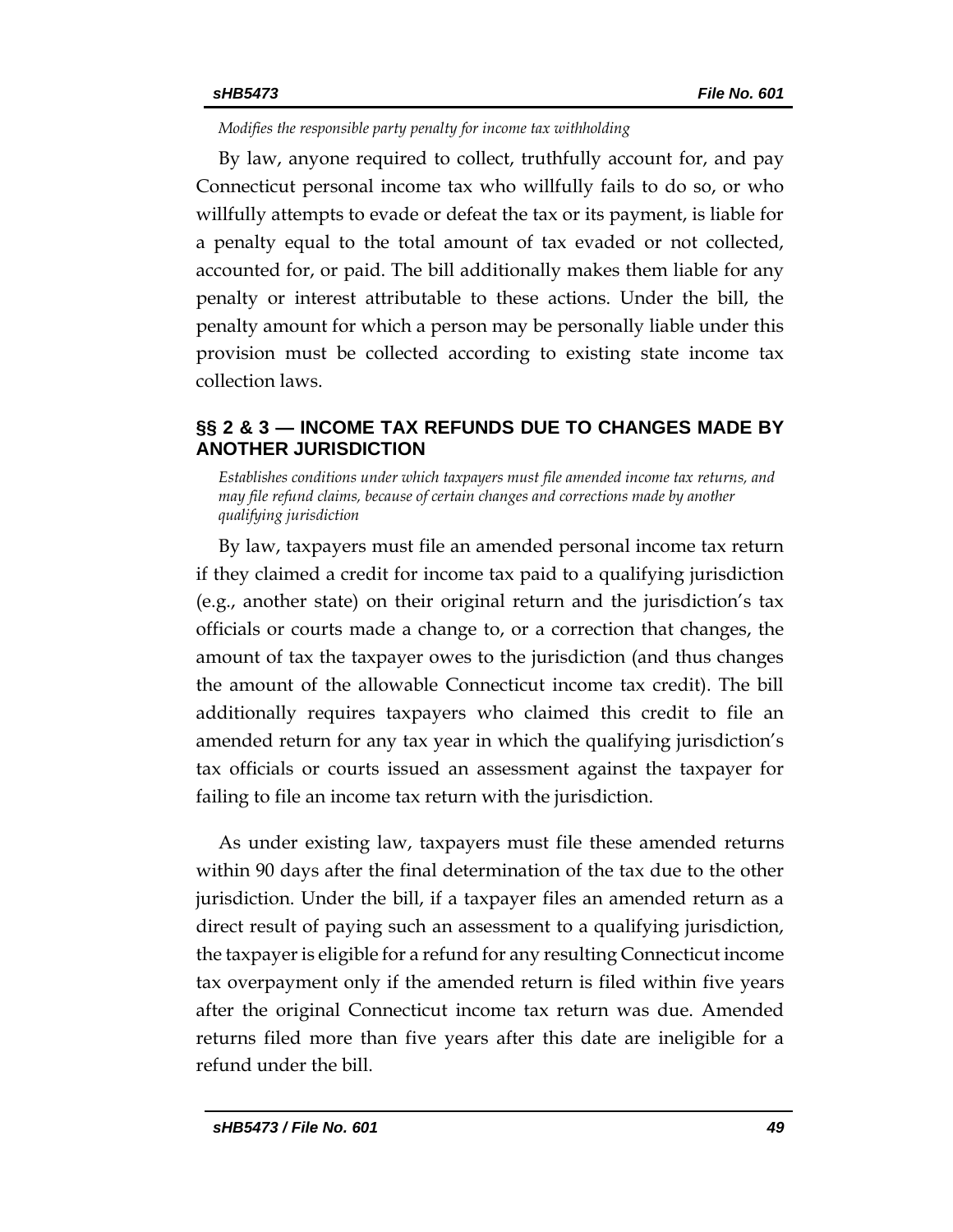#### <span id="page-49-0"></span>**§ 4 — INTEREST ON TAX REFUNDS**

<span id="page-49-1"></span>*Caps at \$5 million the amount of interest (a) added to any tax refund issued by the DRS commissioner for a tax period and (b) that a court may award in any tax appeal in connection with a tax refund claim for a tax period*

The bill caps at \$5 million the amount of interest (1) added to any tax refund issued by the DRS commissioner for a tax period and (2) that a court may award in any tax appeal in connection with a tax refund claim for a tax period.

#### <span id="page-49-2"></span>**§ 5 — LIMITATION ON CLAIMS FOR REFUNDS FOR CLOSED AUDIT PERIODS**

<span id="page-49-3"></span>*Limits the period during which taxpayers may file refund claims for closed audit periods*

The bill limits the period during which taxpayers may file refund claims for tax periods for which the results of any DRS-conducted civil audit, investigation, examination, or reexamination have become final. Under the bill, taxpayers must file these claims within six months after the date the results become final by operation of law or by exhaustion of all available administrative and judicial rights of appeal, whichever is later.

Under the bill, after this six-month period, the tax period covered by the audit, investigation, examination, or reexamination must be closed and the taxpayer may not file any additional refund claims for the period, except for specified refund claims authorized under existing corporation business and personal income tax laws.

#### <span id="page-49-4"></span>**§§ 6 & 7 — AUTHORIZATION TO SHARE RETURN INFORMATION IN CONNECTION WITH CRIMINAL INVESTIGATIONS**

<span id="page-49-5"></span>*Establishes conditions under which the DRS commissioner and DRS special police may disclose specified tax return information in connection with criminal investigations*

The bill allows DRS special police, in connection with their official criminal tax investigation duties and the enforcement of any state criminal law, to disclose return information if doing so is necessary to obtain information that is not otherwise reasonably available (see BACKGROUND).

The bill also allows the DRS commissioner, subject to any terms and conditions he prescribes, to disclose returns and return information to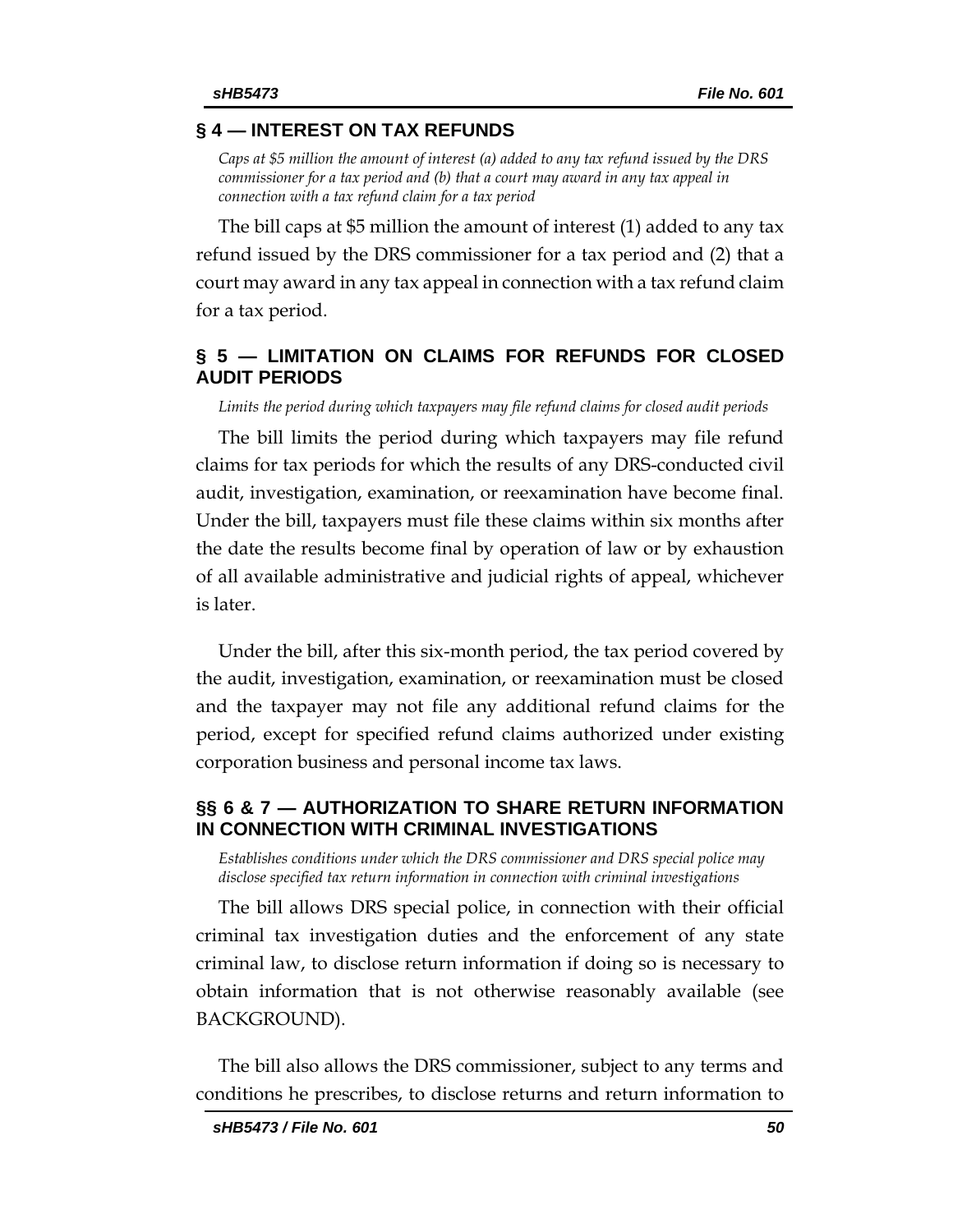authorized members of organized local police departments upon a written request by the department's police chief. The request must:

- 1. establish the return or return information's relevance to an authorized investigation into a state criminal law violation being conducted by the department;
- 2. establish that no other source of such information is available to the department; and
- 3. include the name of each department member who will be authorized to receive the information.

The DRS commissioner may disclose the information if he deems it relevant to the investigation. The bill prohibits any police department member who receives the information from disclosing it except in connection with a criminal prosecution, including related judicial proceedings, when the information is directly involved in and necessary to the prosecution. Violators are subject to a fine up to \$1,000, up to one year in prison, or both.

## <span id="page-50-0"></span>**§§ 8-14 — DRS SPECIAL POLICE**

<span id="page-50-1"></span>*Designates DRS special police as "peace officers," giving them certain powers and legal protections under state law*

The bill expands the definition of "peace officer" to include DRS special police and makes conforming changes. Under current law, DRS special police have many, but not all, the powers and protections afforded to peace officers. By designating them as peace officers, the bill specifically allows them to, among other things:

- 1. use a hand-held cellphone while driving while performing official duties within the scope of their employment (CGS § 14- 296aa),
- 2. be considered peace officers under the state's Blue Alert system, which can be used to apprehend anyone suspected of killing or seriously injuring a peace officer or to locate any officer who is missing (CGS § 29-1k),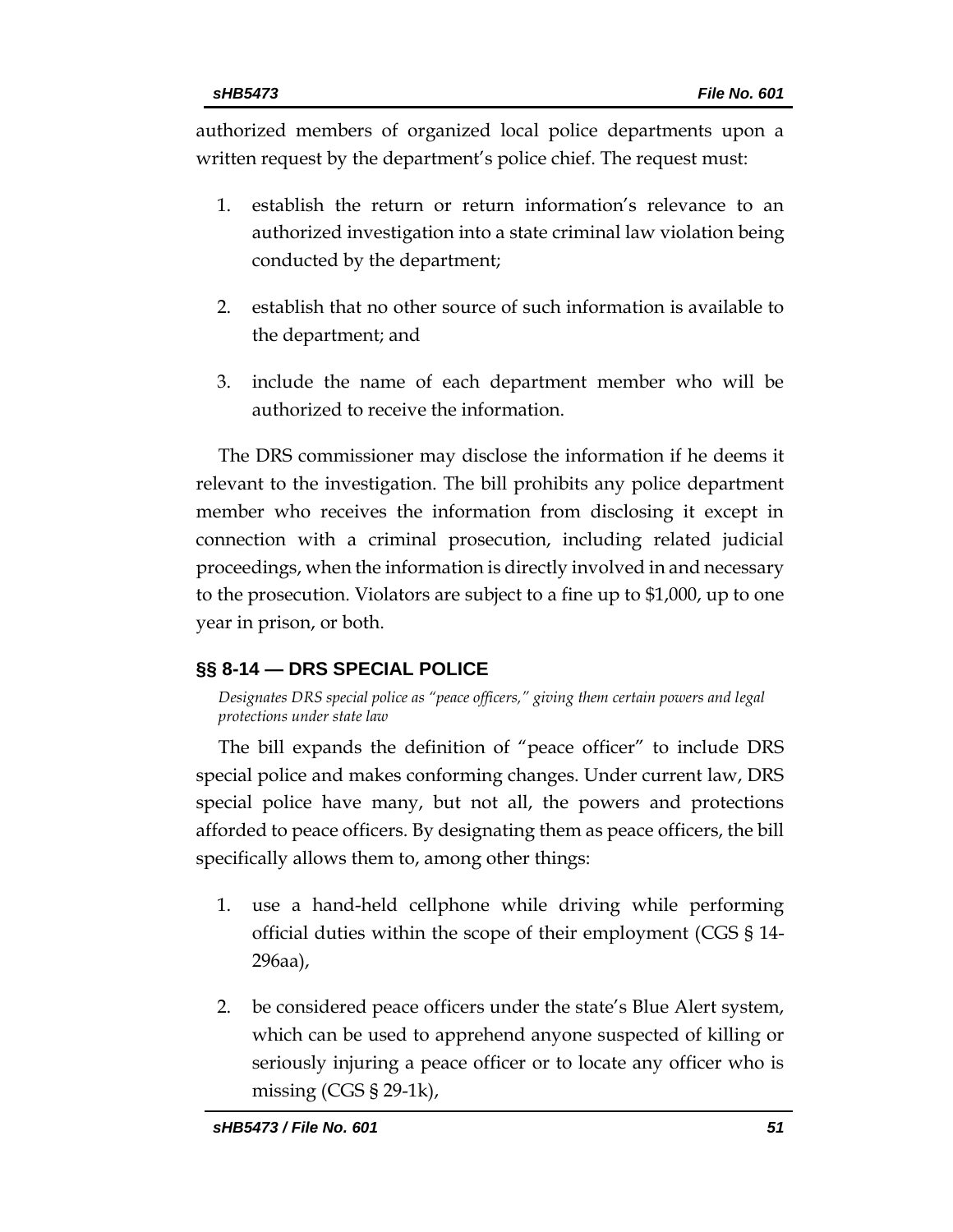- 3. obtain a motor vehicle's event data recorder pursuant to a search warrant (CGS § 14-164aa), and
- 4. be considered peace officers subjected to a substantial risk of bodily injury at the scene of 1st degree arson (CGS § 53a-111).

By law, the DRS special police are appointed by the emergency services and public protection commissioner and have all the powers of state police.

#### <span id="page-51-0"></span>**§§ 15 & 16 — NONRESIDENT COMPOSITE INCOME TAX RETURNS**

<span id="page-51-1"></span>*Codifies an existing DRS policy by allowing pass-through entities to elect to remit composite income tax on behalf of their nonresident members*

#### *Composite Return Election*

The bill codifies an existing DRS policy by allowing pass-through entities (PE) (i.e., affected business entities) to elect, on an annual basis, to remit composite income tax on behalf of their nonresident members. (Under the policy, if a PE makes this election, its nonresident members are excused from filing their own Connecticut personal income tax returns if they have no Connecticut source income other than from the electing PE.) Under the bill, the PEs must (1) make this election by the due date or extended due date for filing their PE tax returns and (2) file the composite returns subject to any requirements and conditions the DRS commissioner prescribes in the return form and instructions.

#### *Calculating the Tax Due*

A PE that makes this election must remit to DRS the composite income tax, plus any applicable interest and penalties, on behalf of each of its nonresident individual members. Under the bill, these payments are considered personal income tax payments by the nonresident individuals for the taxable period.

The composite income tax due on behalf of each nonresident individual member is (1) each member's distributive share of the PE's Connecticut source income multiplied by 6.99%, minus (2) each member's PE tax credit. The amount due on any member's behalf may not be less than zero. Composite income tax payments are due at the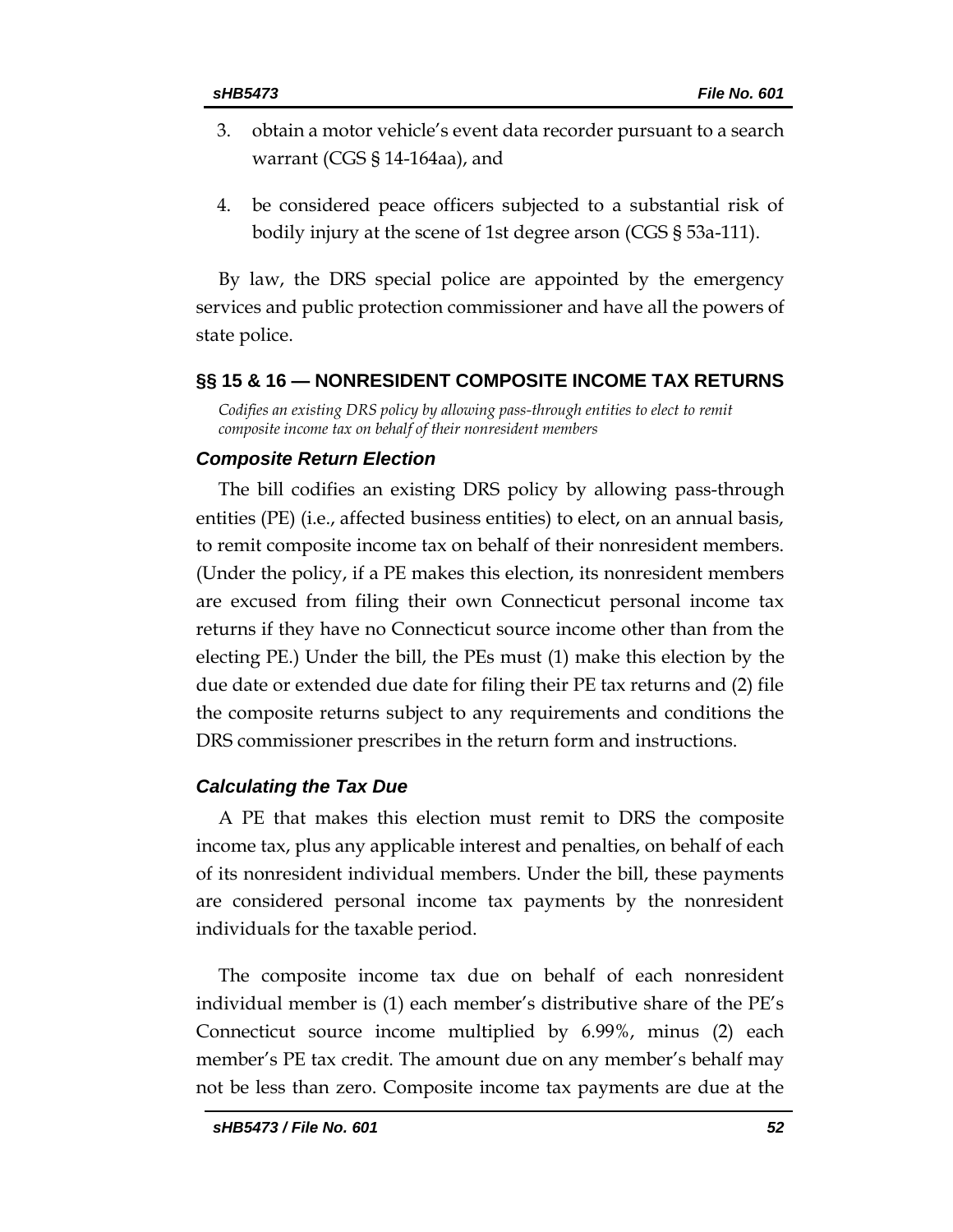same time as PE tax payments and subject to the same penalties and interest.

#### *Nonresident Filing and Payment Requirements*

Under the bill, if the only Connecticut source income for the nonresident member (or in the case of joint filers, the nonresident member and spouse) is from one or more electing PEs, the composite income tax return and payment the PE remitted on his or her behalf satisfies his or her Connecticut income tax filing and payment requirements. But the nonresident member (or member and spouse) is not excused from filing a separate Connecticut income tax return if he or she has Connecticut source income from sources other than the electing PE. Any such member must receive credit for the composite income tax payment the PE made on his or her behalf.

In either case, the DRS commissioner may make any deficiency assessments against the PE or the member, but the member's assessment must be limited to his or her share of the deficiency. These deficiency assessments generally must be made within three years after the PE annual return's filing, except as provided under existing law for income tax collections in which a taxpayer has not filed a return, committed fraud, or otherwise intended to evade the taxes due.

## <span id="page-52-0"></span>**§§ 17-19 — TECHNICAL CORRECTIONS TO THE ESTATE AND GIFT TAX LAWS**

<span id="page-52-1"></span>*Makes technical corrections to the estate and gift tax laws*

The bill reestablishes definitions of "federal basic exclusion amount" under the estate and gift tax laws and corrects a reference to the taxable threshold for filing estate tax returns with the DRS commissioner.

Under the bill, "the federal basic exclusion amount" is the dollar amount published annually by the Internal Revenue Service (1) at which a decedent would be required to file a federal estate tax return based on the value of his or her gross estate and federal taxable gifts, or (2) for the gift tax, over which a donor would owe federal gift tax based on the value of the donor's federally taxable gifts. The same definitions applied under prior law.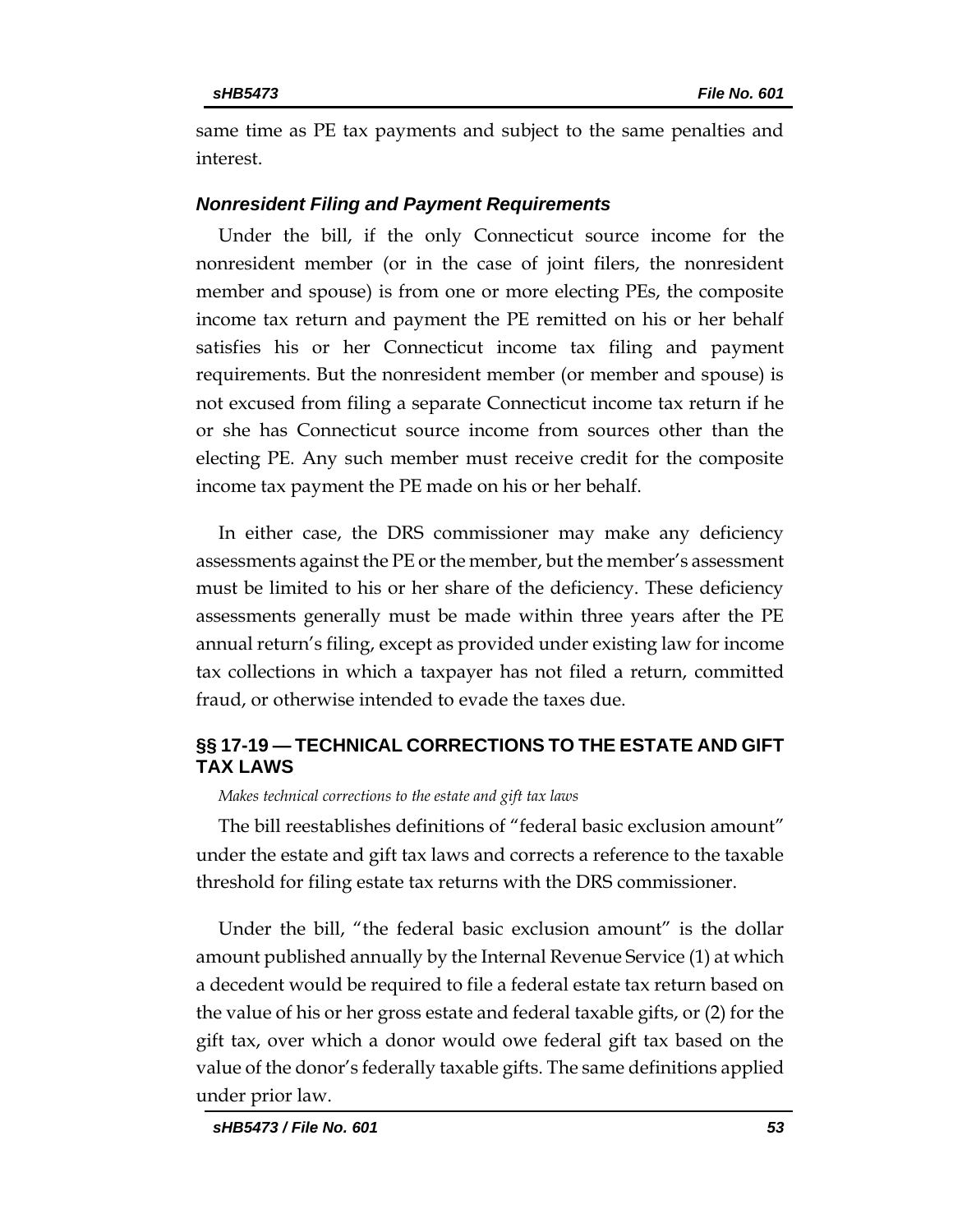#### <span id="page-53-0"></span>**§ 20 — CONVEYANCE TAX CREDIT AGAINST THE INCOME TAX**

<span id="page-53-1"></span>*Modifies the conveyance tax credit that applies against the personal income tax*

Current law allows taxpayers who paid conveyance tax at the 2.25% marginal rate to claim a property tax credit against their state income tax liability based on the amount they paid in conveyance tax at this rate. The bill instead allows them to claim a credit equal to the tax paid they paid in excess of 1.25% on the portion of sales price exceeding \$800,000. (By law, the 2.25% rate applies to any portion of a residential dwelling's sales price that exceeds \$2.5 million; the 1.25% rate applies to any portion that exceeds \$800,000 and is less than or equal to \$2.5 million.)

As under existing law, taxpayers may use the conveyance tax payment as the basis for the property tax credit for three years, beginning in the third tax year after the year in which the taxpayer paid the conveyance tax. The credit in each year cannot exceed 33.3% of the eligible tax payment. The bill also makes technical changes.

#### <span id="page-53-2"></span>**§§ 21-30 — SALES AND USE TAX REASSESSMENTS**

<span id="page-53-3"></span>*Authorizes the DRS commissioner to impose more than one sales and use tax deficiency assessment (i.e., reassessments) for a tax period*

#### *Deficiency Assessments and Reassessments*

The bill authorizes the DRS commissioner to impose more than one sales and use tax deficiency assessment (i.e., reassessments) for a tax period. Current law allows him to impose only one assessment per tax period, except (1) in the case of fraud or tax evasion, where a return was filed, or (2) if he finds new information warranting more than one assessment, regardless of whether a return was filed.

The bill subjects these reassessments to the same requirements that apply to deficiency assessments under existing law, including interest, penalty, notice, and statute of limitations provisions. (With certain exceptions, the DRS commissioner generally has three years from the tax return's due date to make a deficiency assessment. This three-year limitation does not apply under specified conditions (e.g., in the case of fraud or tax evasion) or if the taxpayer did not file a return for the filing period.) The bill also makes numerous conforming changes throughout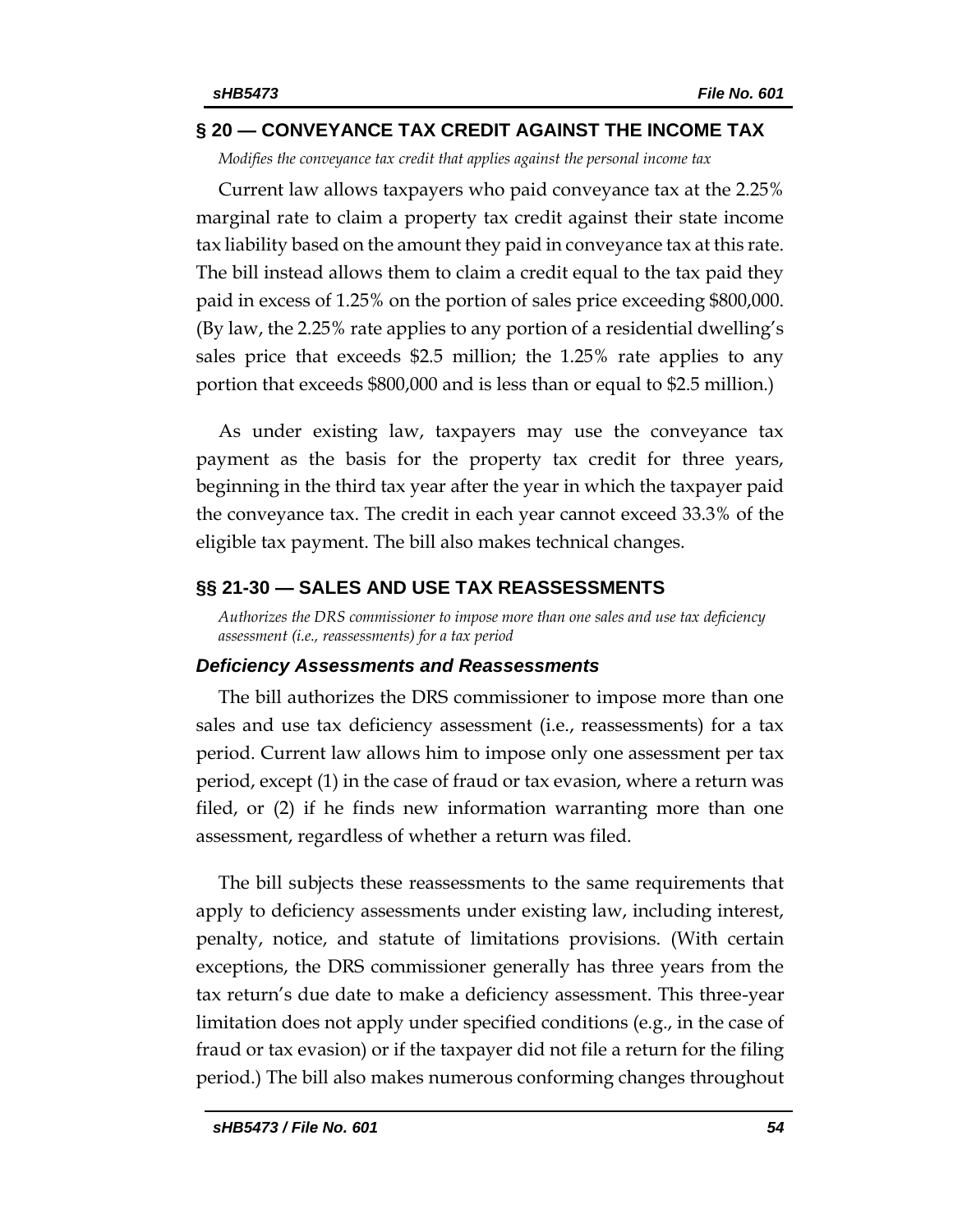the sales and use tax law.

Existing law authorizes the commissioner to issue a written notice of estimate, assessment, and penalty to sales and use taxpayers that fail to file a tax return. The bill specifies that these provisions do not preclude the commissioner from issuing a deficiency assessment or reassessment for any period for which he has issued such a written notice.

#### *Jeopardy Tax Collections*

The bill similarly authorizes the DRS commissioner to impose reassessments in sales and use tax jeopardy tax collections (i.e., when the commissioner takes action to collect sales and use taxes that are assessed but not yet due when he believes that the tax will be jeopardized by delay). It subjects these reassessments to the same requirements that currently apply to jeopardy assessments.

#### *Written Protests*

Current law authorizes taxpayers against whom a sales and use tax assessment or jeopardy assessment has been made (or any person directly interested) to petition for a reassessment within 60 days after receiving notice of the assessment. The bill instead allows them to file a written protest for the assessment and extends this same authorization to taxpayers against whom a reassessment or jeopardy reassessment has been made. The bill also makes conforming changes.

## <span id="page-54-0"></span>**§ 31 — STATUTE OF LIMITATIONS ON COLLECTION ACTIONS**

<span id="page-54-1"></span>*Generally prohibits the DRS commissioner from collecting a tax after 10 years (1) from the date the tax was reported on a return filed with DRS or (2) in the case of an assessment, from the date the assessment became final*

The bill generally prohibits the DRS commissioner from collecting a tax after 10 years (1) from the date the tax was reported on a return filed with DRS or (2) in the case of an assessment, from the date the assessment became final. Any taxes that remain unpaid after the 10-year period are deemed abated as of the first day of the  $11<sup>th</sup>$  year succeeding the date on which the return was filed or the assessment became final, as applicable.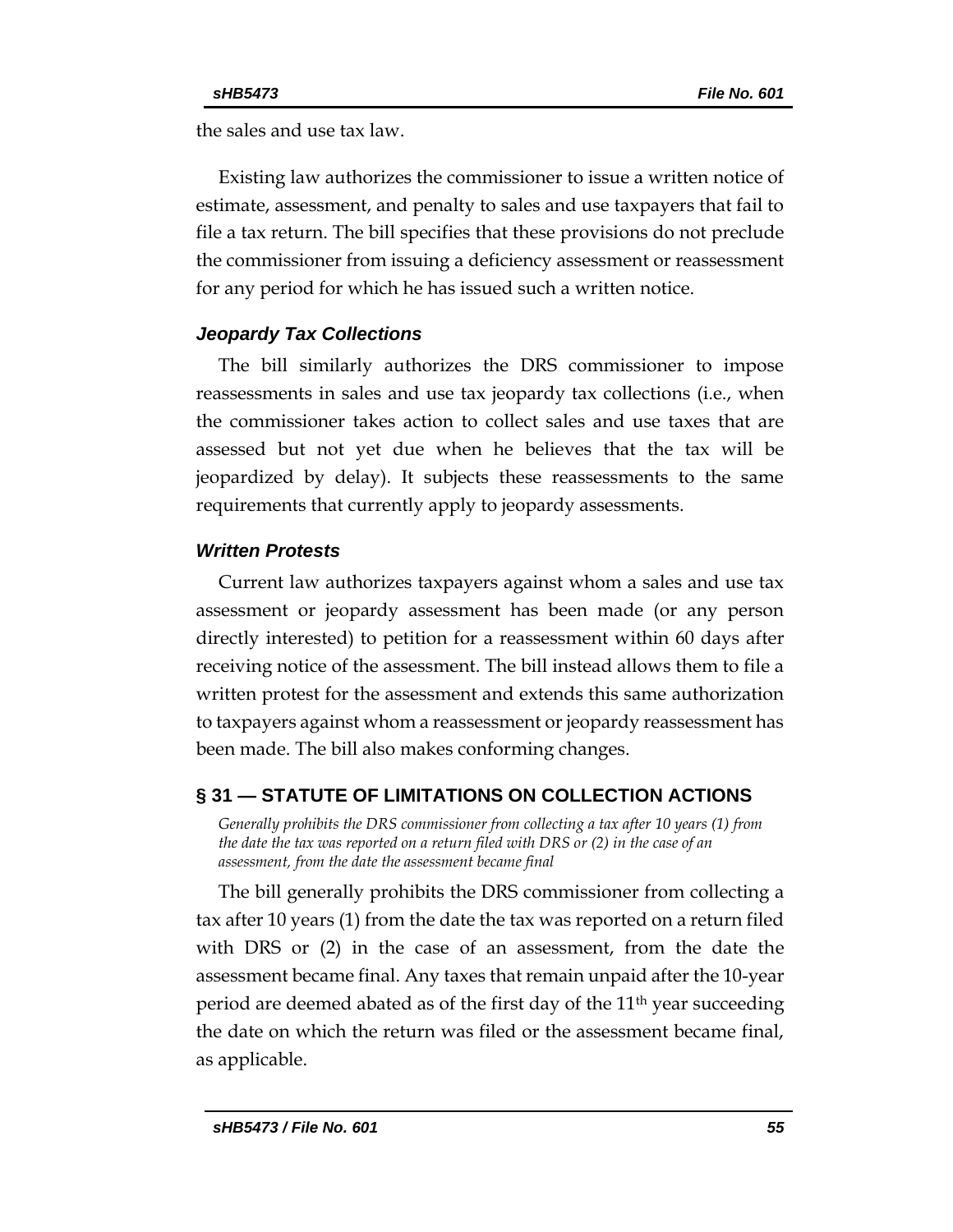The 10-year statute of limitations does not apply to any taxes (1) for which the commissioner has entered into a compromise or closing agreement or (2) that have been secured by recording a lien on taxpayer's real or personal property.

## <span id="page-55-0"></span>**§ 32 — DRS SALE OF OUTSTANDING TAX LIABILITIES**

<span id="page-55-1"></span>*Establishes conditions under which the DRS commissioner may sell certain outstanding tax debt to state-licensed consumer collection agencies*

The bill authorizes the DRS commissioner to sell "qualifying outstanding tax liabilities" to state-licensed consumer collection agencies that are in compliance with applicable state banking laws. Eligible agencies may apply to the commissioner to purchase these outstanding taxes. The DRS commissioner must prescribe the application form and process that includes the information he deems necessary to sell the tax liabilities and verify each agency's eligibility to purchase them.

The bill specifies that it does not require the commissioner to sell these liabilities and any decision to do so is at the commissioner's sole discretion.

#### *Qualifying Outstanding Tax Liabilities*

The bill defines "qualifying outstanding tax liabilities" as taxes due to DRS that have been eligible for collections for at least three years. They exclude taxes that are the subject of (1) litigation, a criminal investigation, wage garnishment, lien, or other tax warrant or (2) a settlement agreement, an active payment plan, or an offer of compromise for which the taxpayer has not defaulted.

Under the bill, any such liabilities purchased by a consumer collection agency are deemed to have been satisfied. Any money the commissioner receives from the sale is deemed to have been applied against the respective taxpayers' accounts and must be deposited in the General Fund.

#### *Agreements with Eligible Agencies*

The commissioner may enter into an agreement with an agency to sell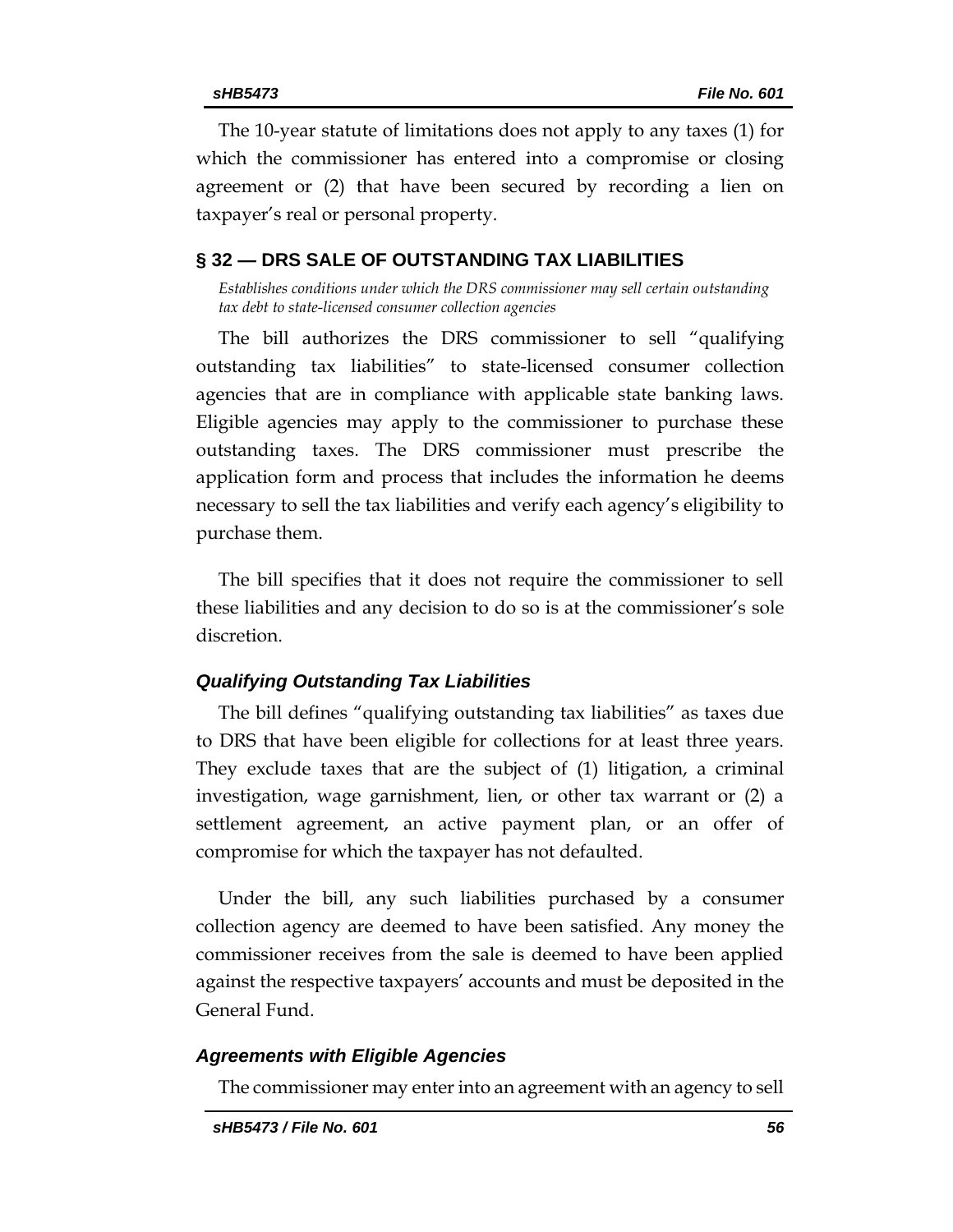qualifying outstanding tax liabilities to the agency if, after evaluating the agency's application, he determines that it is in the state's best interest to make the sale. The agreement is prima facie evidence that the agency is the bona fide purchaser of the liabilities. The bill prohibits these agencies from reselling or reassigning the liabilities.

Existing law establishes procedural requirements for legal actions brought by consumer collection agencies to collect consumer debts that they purchased from a creditor. Under this law, the court or Superior Court rules may require the (1) plaintiff to submit additional documentation or (2) plaintiff, plaintiff's authorized representative, or other affiants or counsel to appear before the court before it renders judgment, if the court determines this is necessary. The bill specifies these provisions do not apply to the DRS commissioner.

#### *Sharing Tax Information with Agencies*

The bill authorizes the DRS commissioner to disclose to a consumer collection agency that purchases outstanding tax liabilities whatever information he deems necessary for the agency to pursue debt collection. In doing so, it supersedes the existing law establishing the narrow conditions under which the commissioner may disclose tax returns and return information (CGS § 12-15; see BACKGROUND). The bill prohibits the agencies from further disclosing this information, except as necessary for collection purposes.

#### *Limitations on Collections Pursued by the Agencies*

Agencies that purchase these liabilities may pursue collections for up to six years after the sale date. They are not deemed a state collection agency under the state's tax collection law (CGS § 12-25) by virtue of the purchase and may not hold themselves out to be or represent in any way that they are such an agency or affiliated or authorized to act on the commissioner's or state's behalf.

## <span id="page-56-0"></span>**§§ 33 & 34 — OUT-OF-STATE DEBT COLLECTIONS**

<span id="page-56-1"></span>*Authorizes the DRS commissioner to enter into agreements with collection agencies and attorneys for collection services within or outside the state to bring an action in the name of the state in the appropriate court in any other state or the District of Columbia*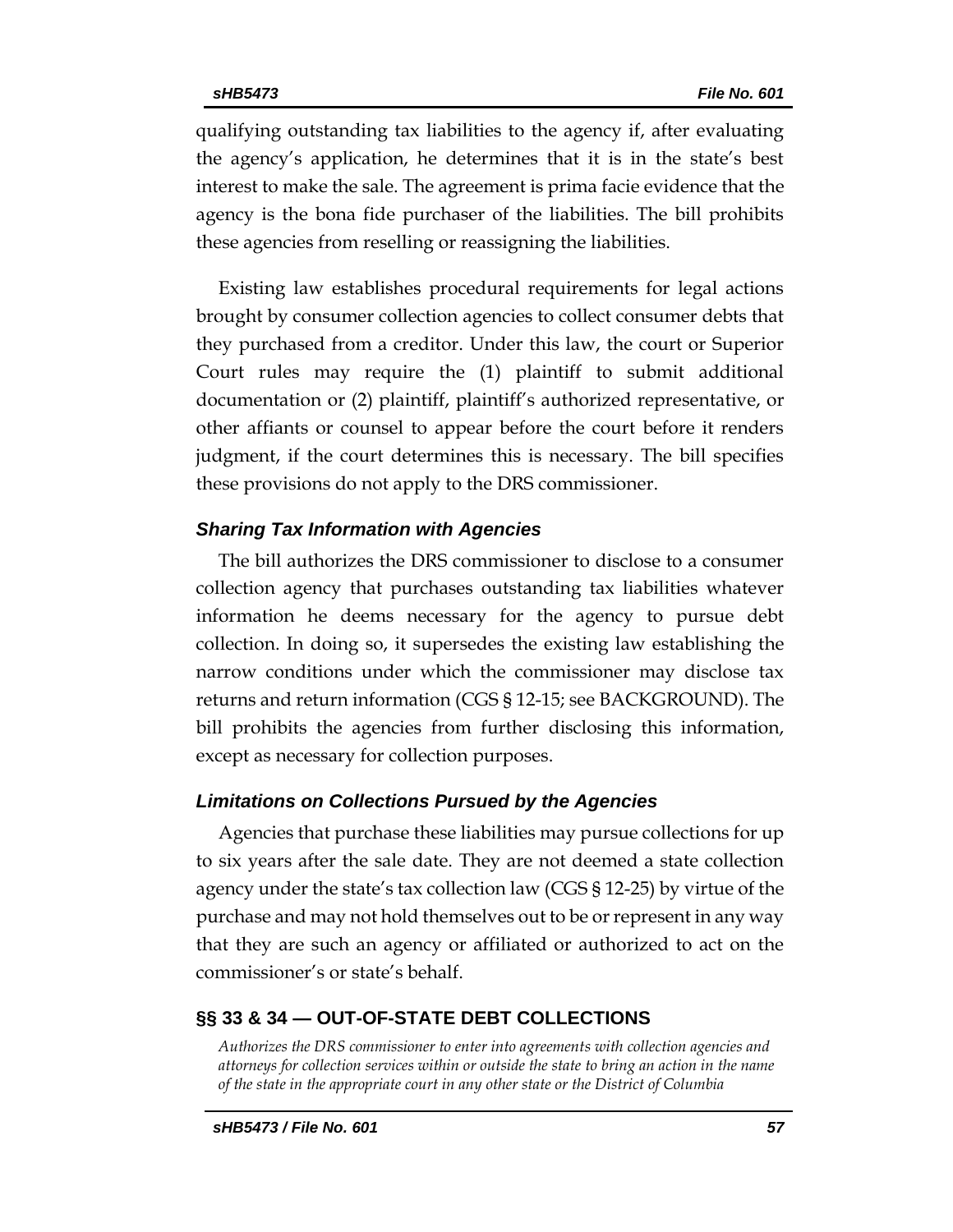#### *Enforcement of Tax Debts in Other States*

Existing law allows the attorney general, at the DRS commissioner's request, to bring suit in the appropriate court in any other state to collect any tax legally due to Connecticut. It also allows any political subdivision of the state to bring these suits to collect any tax due to it. The bill allows the attorney general and political subdivisions to also file these suits in the District of Columbia.

The law similarly requires state courts to enforce liabilities for taxes imposed by other states and their subdivisions that are similar to those imposed in Connecticut as long as the other state extends the same privilege to Connecticut and its subdivisions. The bill extends these same provisions to taxes imposed by the District of Columbia and makes conforming changes to the related procedures for enforcing these taxes.

#### *Collections Services Agreements*

The bill authorizes the DRS commissioner to enter into agreements with collection agencies and attorneys for collection services to collect a taxpayer's unpaid taxes, including penalties and interest. It allows these services to (1) be performed within or outside the state and (2) include bringing an action in the name of the state in the appropriate court in any other state or the District of Columbia.

By law, when the state enters into these collection agreements for the DRS commissioner, the taxpayer's account must be credited with the amount collected before the amounts are reduced by the compensation the commissioner pays or the agency or lawyer retains under the agreements. The bill explicitly extends this same requirement to agreements entered into by the commissioner.

#### <span id="page-57-0"></span>**§ 35 — CONDITIONS FOR LICENSE OR PERMIT ISSUANCE OR RENEWAL**

<span id="page-57-1"></span>*Expands the circumstances under which the DRS commissioner is prohibited from issuing or renewing certain permits or licenses*

Existing law bars the DRS commissioner from issuing or renewing certain permits or licenses for any applicant who he determines (1) has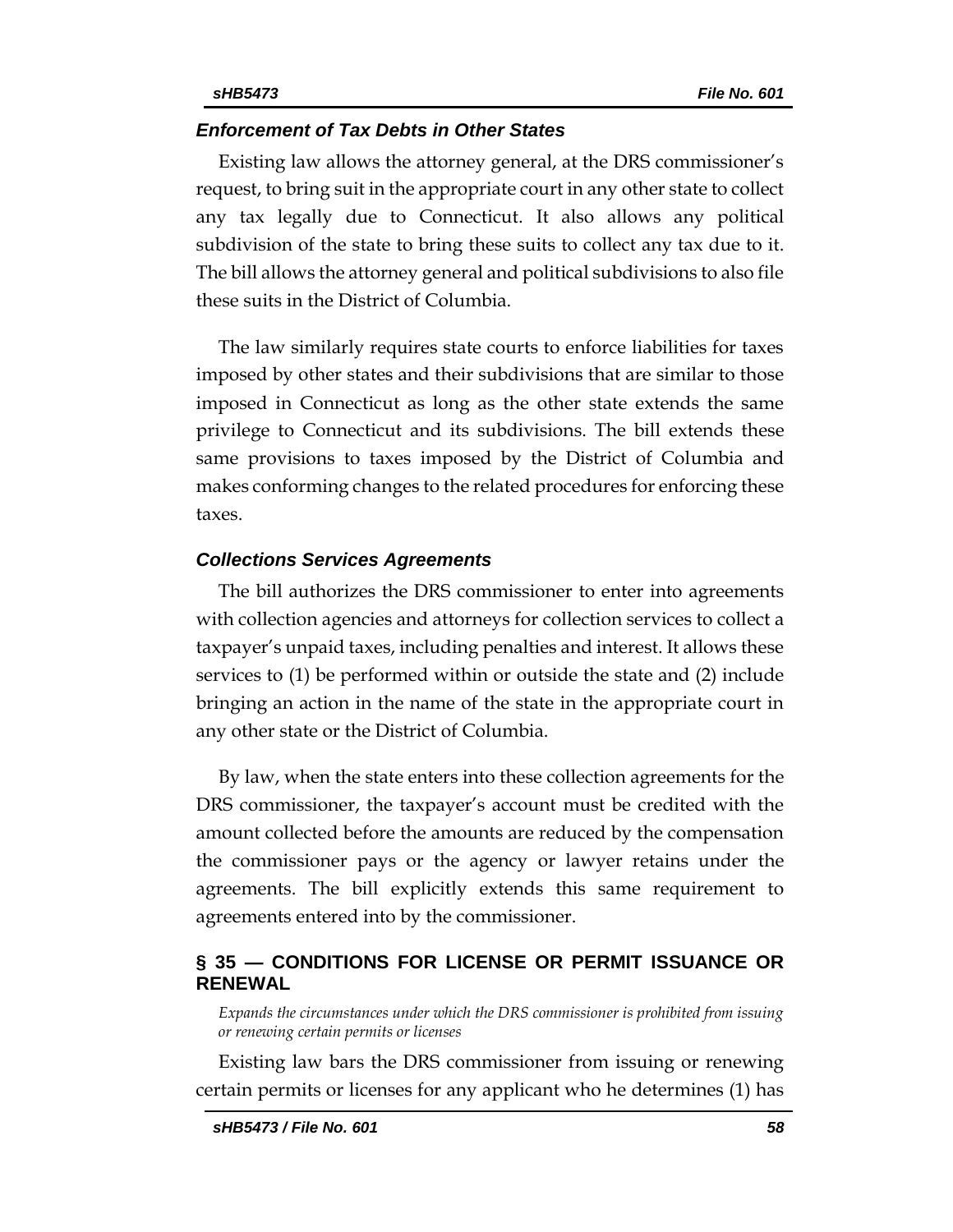failed to file any required tax returns or (2) owes any state taxes for which all administrative or judicial remedies have expired or been exhausted. The bill additionally bars him from issuing or renewing these licenses or permits if he determines that the applicant has a "related person" with outstanding returns or taxes. The related person must file any outstanding returns and pay any taxes owed, or arrange to do so, to the commissioner's satisfaction before the commissioner may issue or renew the license or permit. These same requirements apply to the applicants under existing law.

Under the bill, a "related person" is a person or entity (i.e., corporation, partnership, association, or trust) that (1) controls or is controlled by the applicant, (2) is controlled by another person or entity that controls the applicant, or (3) is a member of the same controlled group as the applicant. In the case of a corporation, "control" means directly or indirectly owning 50% or more of the combined voting power of all classes of its stock. In the case of a trust, control means directly or indirectly owning 50% or more of the beneficial interest of the trust's principal or income. Ownership is defined as in federal income tax law.

By law, these provisions apply to applicants for a (1) cigarette dealer, distributor, or manufacturer license; (2) tobacco product distributor or unclassified importer license; or (3) sales tax seller's permit.

#### <span id="page-58-1"></span><span id="page-58-0"></span>**§ 36 — PERSONAL INCOME TAX STUDY**

*Requires the DRS commissioner to study alternative approaches for imposing the personal income tax with respect to taxpayer residency*

The bill requires the DRS commissioner to study alternative approaches for imposing the personal income tax with respect to taxpayer residency. The study must identify legislative changes to (1) improve income tax collection or (2) implement an alternative approach for imposing the tax.

#### <span id="page-58-2"></span>**BACKGROUND**

#### *Tax Returns and Return Information*

By law, a "return" is any of the following filed with the DRS